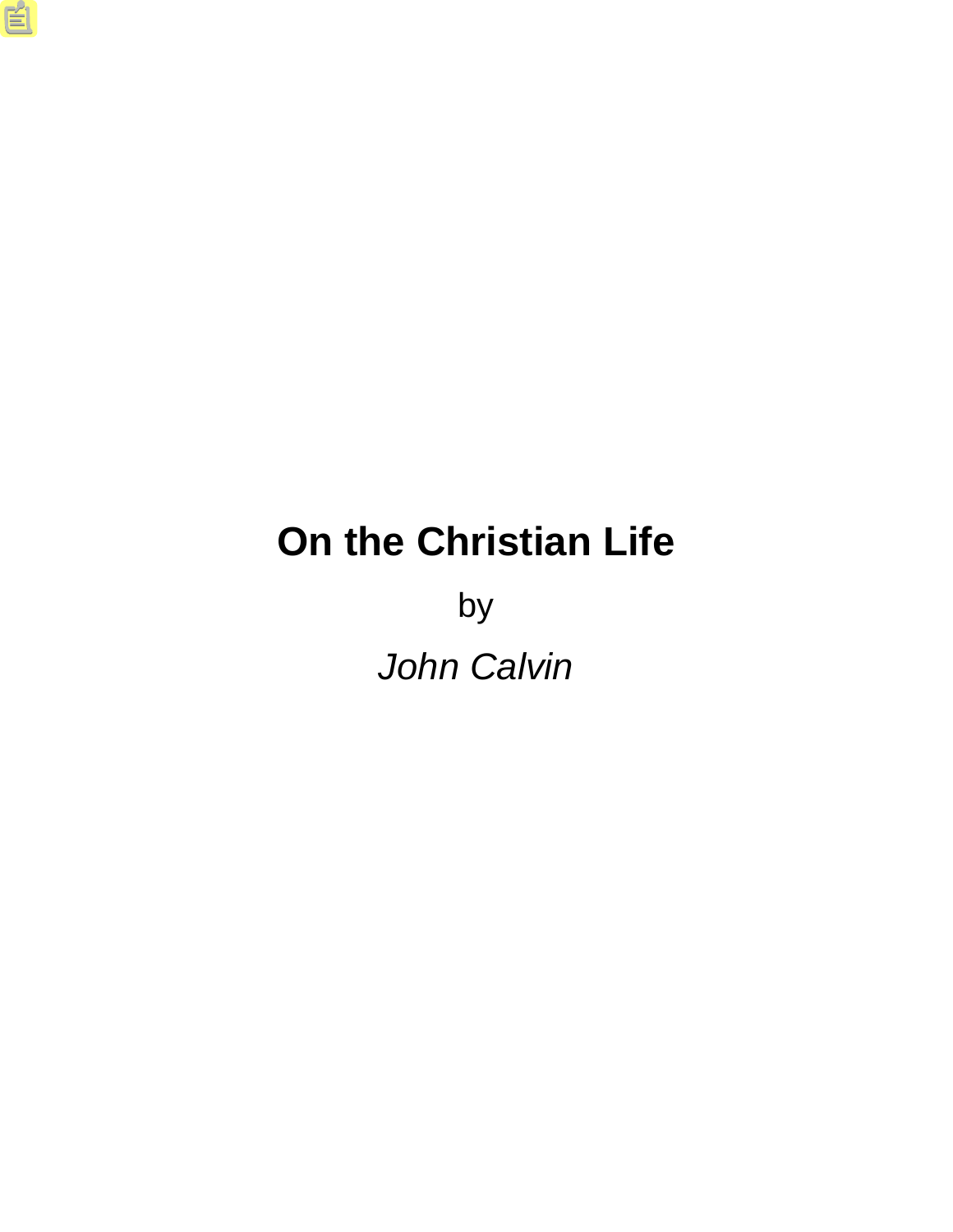About *On the Christian Life* by John Calvin

<span id="page-1-0"></span>

| Title:                | On the Christian Life                                 |
|-----------------------|-------------------------------------------------------|
| URL:                  | http://www.ccel.org/ccel/calvin/chr_life.html         |
| Author(s):            | Calvin, John                                          |
| <b>Publisher:</b>     | Grand Rapids, MI: Christian Classics Ethereal Library |
| <b>Print Basis:</b>   | Translated by Henry Beveridge, 1845                   |
| <b>Rights:</b>        | <b>Public Domain</b>                                  |
| Contributor(s):       | Translated by Henry Beveridge, 1845 (Digitizer)       |
| <b>CCEL Subjects:</b> | All; Christian Life                                   |
| LC Call no:           | BX9420.A32 L44                                        |
| <b>LC Subjects:</b>   | <b>Christian Denominations</b>                        |
|                       | Protestantism                                         |
|                       | Post-Reformation                                      |
|                       | <b>Other Protestant denominations</b>                 |
|                       | <b>Reformed or Calvinistic Churches</b>               |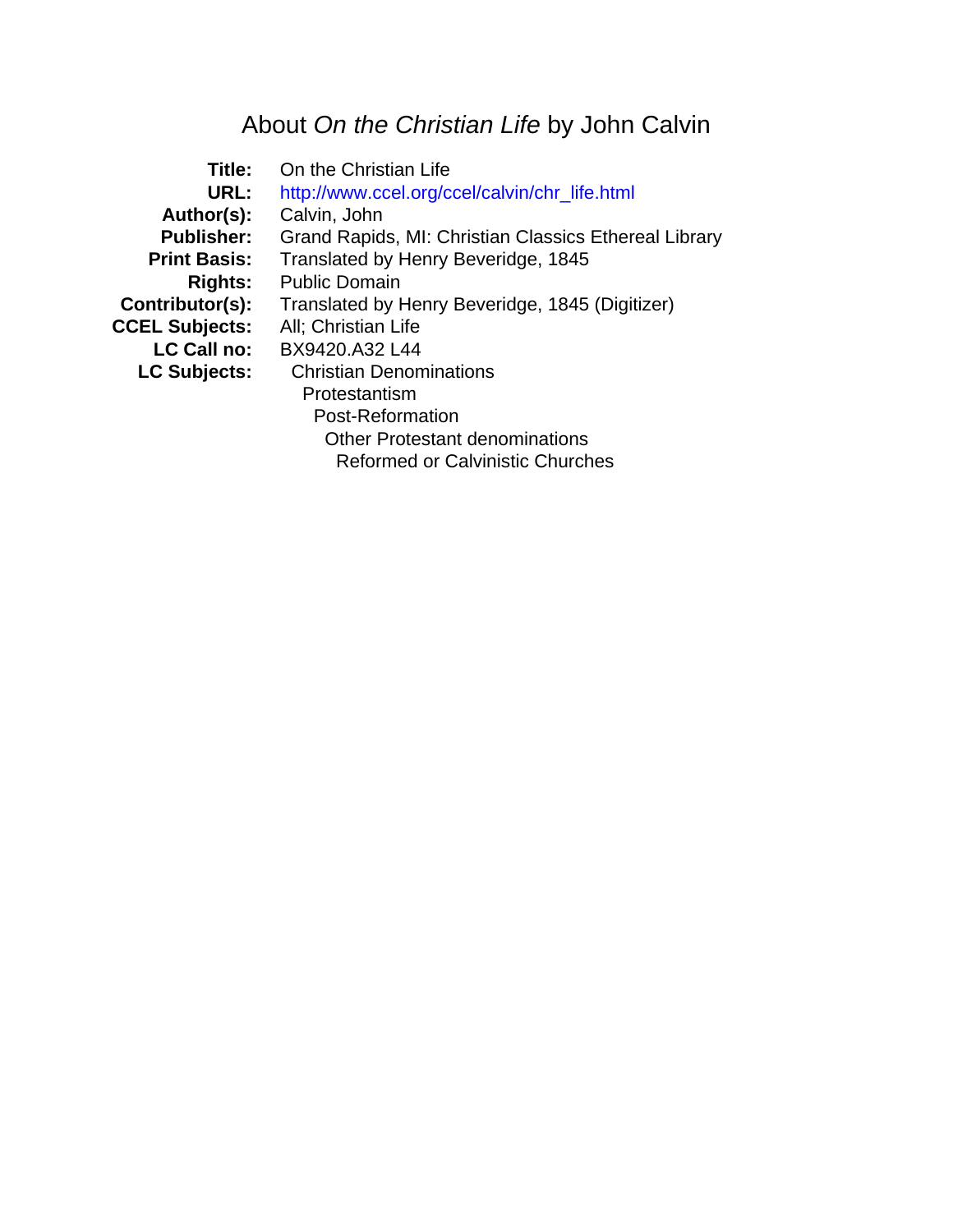# Table of Contents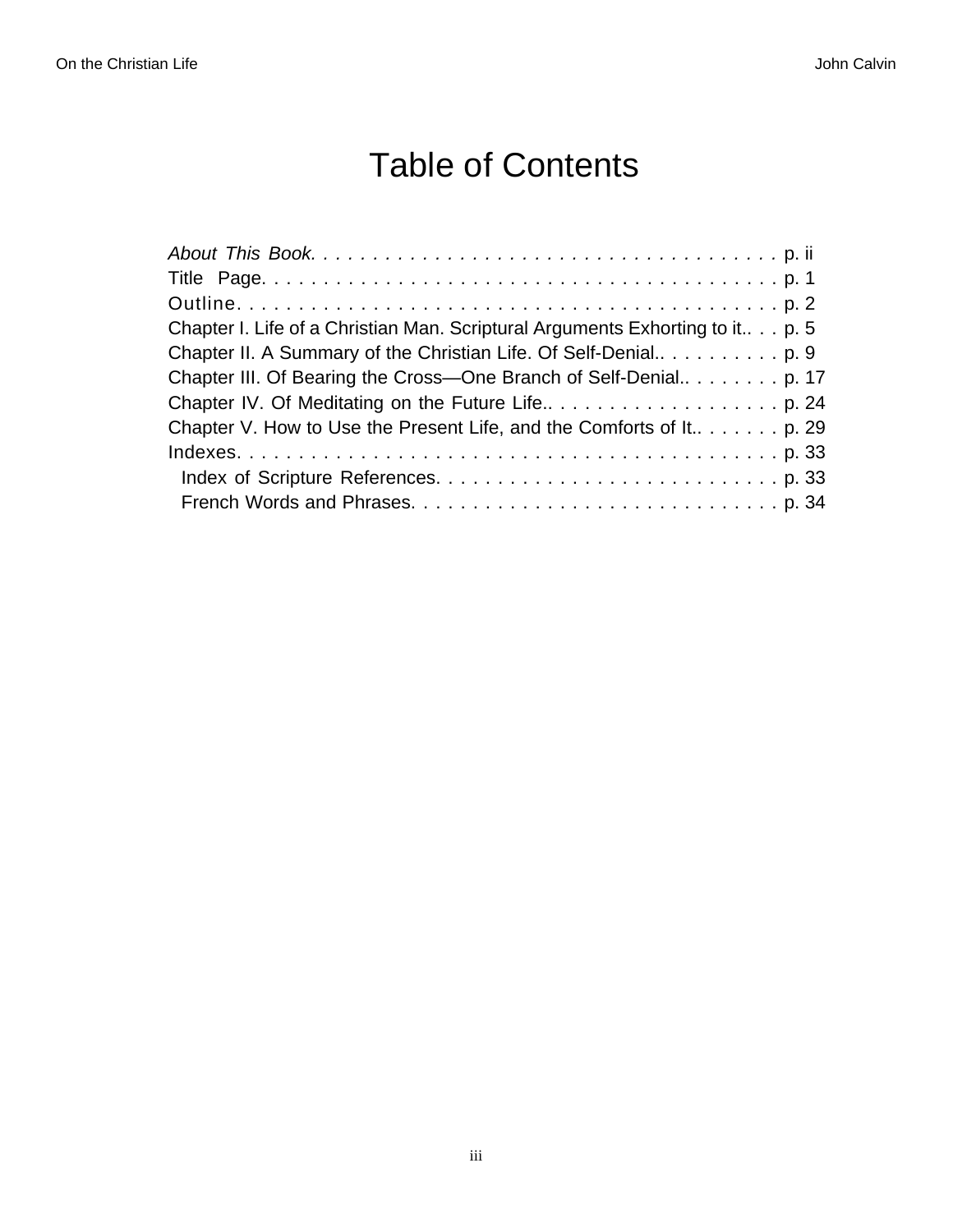On the Christian Life John Calvin Calvin Calvin Calvin Calvin Calvin Calvin Calvin Calvin Calvin Calvin Calvin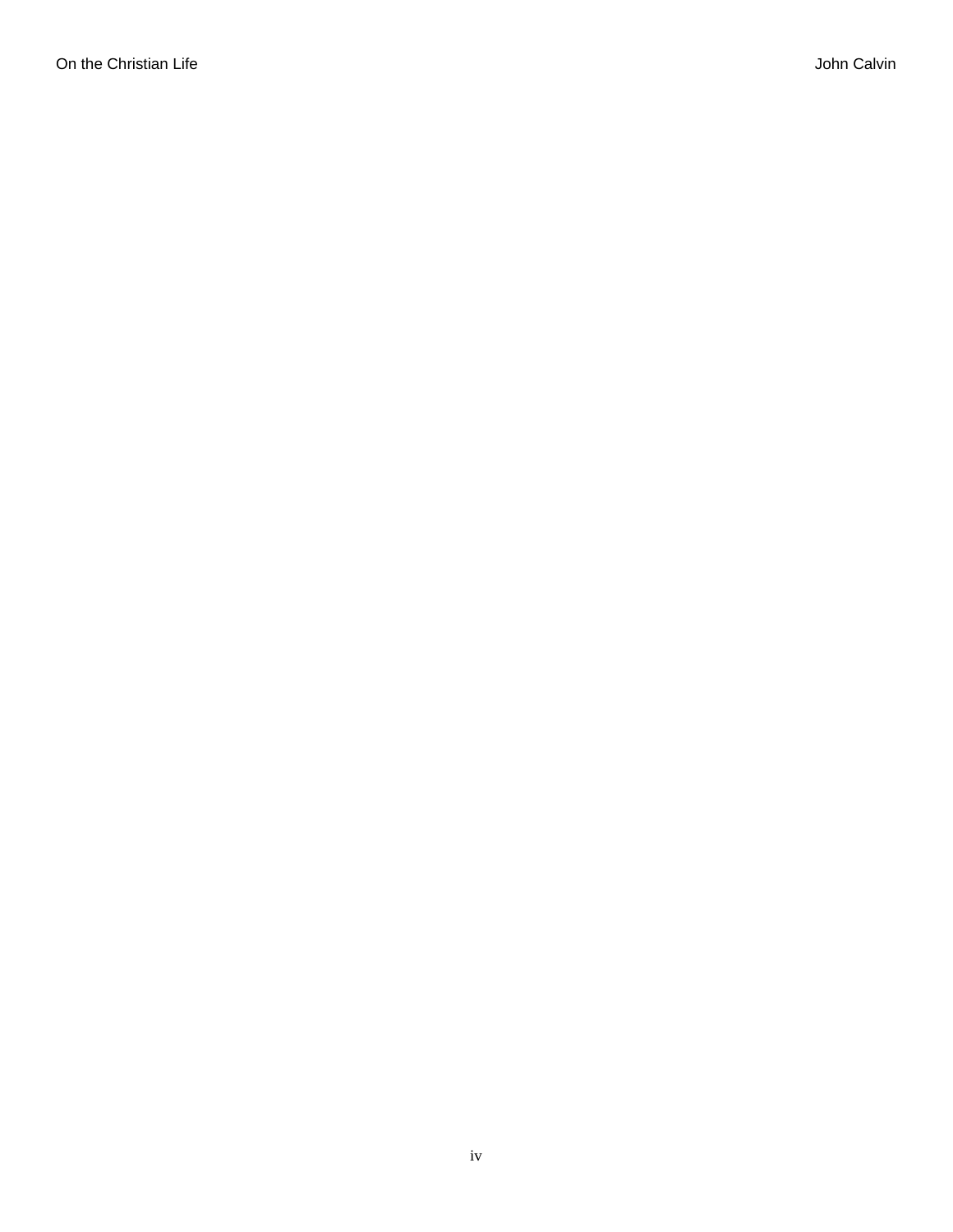# <span id="page-4-0"></span>**ON THE CHRISTIAN LIFE**

### **by John Calvin**

(*From the* Institutes of the Christian Religion*, Bk. 3, chs. VI – X.*) Translated by Henry Beveridge, Esq., 1845, for the Calvin Translation Society. This book is in the public domain.

 $\pmb{\times}$ 

### **On the Christian Life**

This book treats of the Life of the Christian. Its five chapters are arranged as to admit of being classed under two principal heads.

First, it must be held to be an universally acknowledged point, that no man is a Christian who does not feel some special love for righteousness, chap. i. Second, in regard to the standard by which every man ought to regulate his life, although it seems to be considered in chap. ii. only, yet the three following chapters also refer to it. For it shows that the Christian has two duties to perform. First, the observance being so arduous, he needs the greatest patience. Hence chap. iii. treats professedly of the utility of the cross, and chap. iv. invites to meditation on the future life. Lastly, chap. v. clearly shows, as in no small degree conducive to this end, how we are to use this life and its comforts without abusing them.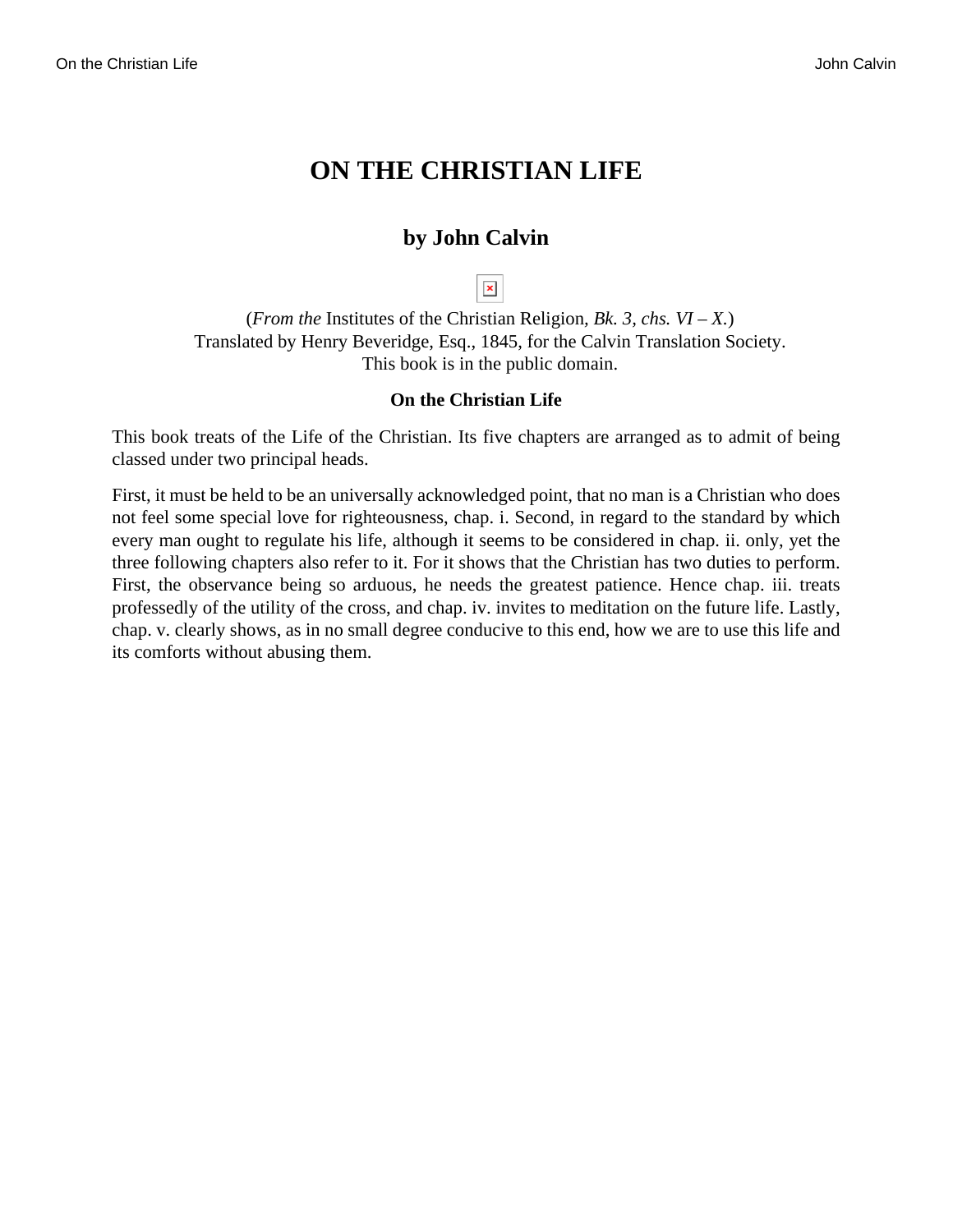# **ON THE CHRISTIAN LIFE**

## **CHAPTER I.**

#### <span id="page-5-0"></span>**THE LIFE OF A CHRISTIAN MAN. SCRIPTURAL ARGUMENTS EXHORTING TO IT.**

- 1. Connection between this chapter and the doctrine of Regeneration. Necessity of the doctrine concerning the Christian Life. The brevity of this treatise. The method of it. Plainness and unadorned simplicity of the Scripture system of morals.
- 2. Two divisions. First, Personal holiness. 1. Because God is holy. 2. Because of our communion with his saints.
- 3. Second division, relating to our Redemption. Admirable moral system of Scripture. Five special inducements or exhortations to a Christian Life.
- 4. False Christians who are opposed to this life censured 1. They have not truly learned Christ. 2. The Gospel not the guide of their words or actions. 3. They do not imitate Christ the Master. 4. They would separate the Spirit from his word.
- 5. Christians ought not to despond: Provided 1. They take the word of God for their guide. 2. Sincerely cultivate righteousness. 3. Walk, according to their capacity, in the ways of the Lord. 4. Make some progress. 5. Persevere.

### **CHAPTER II.**

#### **II. A SUMMARY OF THE CHRISTIAN LIFE. OF SELF-DENIAL.**

- 0.5. Consideration of the second general division in regard to the Christian life. Its beginning and sum. A twofold respect. 1. We are not our own. Respect to both the fruit and the use. Unknown to philosophers, who have placed reason on the throne of the Holy Spirit.
- 1.5. Since we are not our own, we must seek the glory of God, and obey his will. Self-denial recommended to the disciples of Christ. He who neglects it, deceived either by pride or hypocrisy, rushes on destruction.
- 2.5. Three things to be followed, and two to be shunned in life. Impiety and worldly lusts to be shunned. Sobriety, justice, and piety, to be followed. An inducement to right conduct.
- 3.5. Self-denial the sum of Paul's doctrine. Its difficulty. Qualities in us which make it difficult. Cures for these qualities. 1. Ambition to be suppressed. 2. Humility to be embraced. 3. Candour to be esteemed. 4. Mutual charity to be preserved. 5. Modesty to be sincerely cultivated.
- 4.5. The advantage of our neighbour to be promoted. Here self-denial most necessary, and yet most difficult. Here a double remedy. 1. The benefits bestowed upon us are for the common benefit of the Church. 2. We ought to do all we can for our neighbour. This illustrated by analogy from the members of the human body. This duty of charity founded on the divine command.
- 5.5. Charity ought to have for its attendants patience and kindness. We should consider the image of God in our neighbours, and especially in those who are of the household of faith. Hence a fourfold consideration which refutes all objections. A common objection refuted.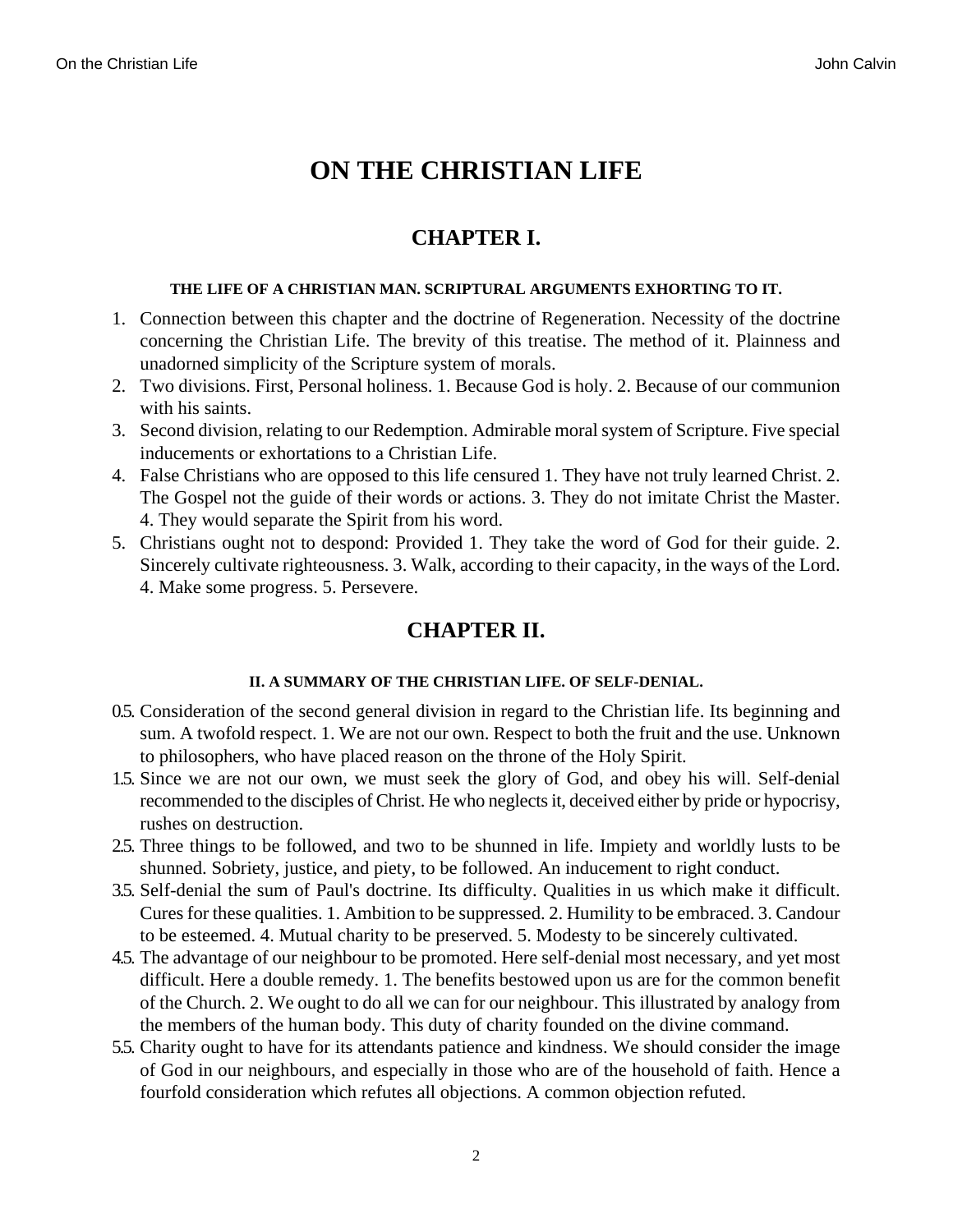- 6.5. Christian life cannot exist without charity. Remedies for the vices opposed to charity. 1. Mercy. 2. Humility. 3. Modesty. 4. Diligence. 5. Perseverance.
- 7.5. Self-denial, in respect of God, should lead to equanimity and tolerance. 1. We are always subject to God. 2. We should shun avarice and ambition. 3. We should expect all prosperity from the blessing of God, and entirely depend on him.
- 8.5. We ought not to desire wealth or honours without the divine blessing, nor follow the arts of the wicked. We ought to cast all our care upon God, and never envy the prosperity of others.
- 9.5. We ought to commit ourselves entirely to God. The necessity of this doctrine. Various uses of affliction. Heathen abuse and corruption.

### **CHAPTER III.**

### **OF BEARING THE CROSS—ONE BRANCH OF SELF-DENIAL.**

- 0.5. What the cross is. By whom, and on whom, and for what cause imposed. Its necessity and dignity.
- 1.5. The cross necessary. 1. To humble our pride. 2. To make us apply to God for aid. Example of David. 3. To give us experience of God's presence.
- 2.5. Manifold uses of the cross. 1. Produces patience, hope, and firm confidence in God, gives us victory and perseverance. Faith invincible.
- 3.5. 2. Frames us to obedience. Example of Abraham. This training how useful.
- 4.5. The cross necessary to subdue the wantonness of the flesh. This portrayed by an apposite simile. Various forms of the cross.
- 5.5. 3. God permits our infirmities, and corrects past faults, that he may keep us in obedience. This confirmed by a passage from Solomon and an Apostle.
- 6.5. Singular consolation under the cross, when we suffer persecution for righteousness. Some parts of this consolation.
- 7.5. This form of the cross most appropriate to believers, and should be borne willingly and cheerfully. This cheerfulness is not unfeeling hilarity, but, while groaning under the burden, waits patiently for the Lord.
- 8.5. A description of this conflict. Opposed to the vanity of the Stoics. Illustrated by the authority and example of Christ.
- 9.5. Proved by the testimony and uniform experience of the elect. Also by the special example of the Apostle Peter. The nature of the patience required of us.
- 105. Distinction between the patience of Christians and philosophers. The latter pretend a necessity which cannot be resisted. The former hold forth the justice of God and his care of our safety. A full exposition of this difference.

## **CHAPTER IV.**

### **OF MEDITATING ON THE FUTURE LIFE.**

0.5. The design of God in afflicting his people. 1. To accustom us to despise the present life. Our infatuated love of it. Afflictions employed as the cure. 2. To lead us to aspire to heaven.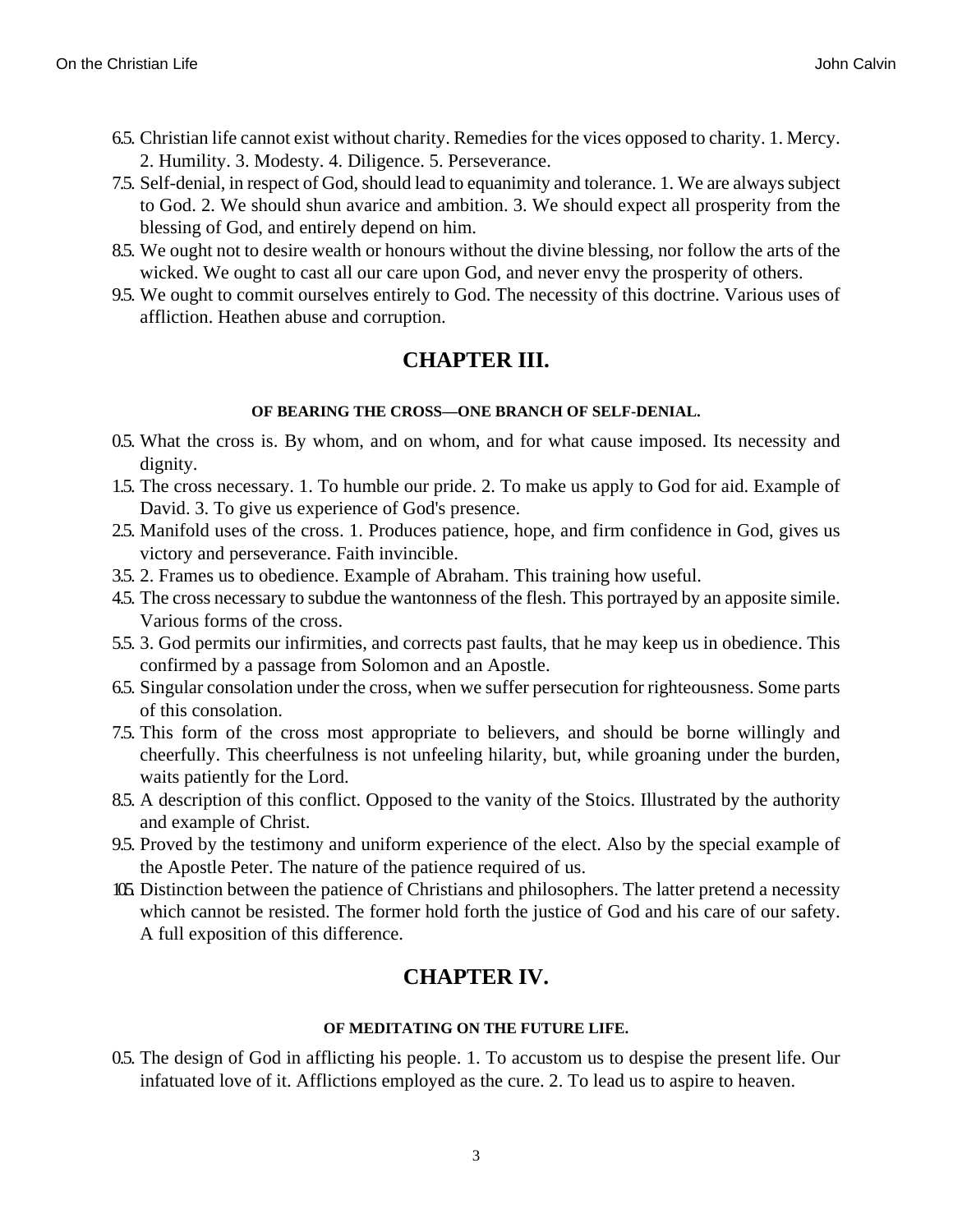- 1.5. Excessive love of the present life prevents us from duly aspiring to the other. Hence the disadvantages of prosperity. Blindness of the human judgment. Our philosophizing on the vanity of life only of momentary influence. The necessity of the cross.
- 2.5. The present life an evidence of the divine favour to his people; and therefore, not to be detested. On the contrary, should call forth thanksgiving. The crown of victory in heaven after the contest on earth.
- 3.5. Weariness of the present life how to be tempered. The believer's estimate of life. Comparison of the present and the future life. How far the present life should be hated.
- 4.5. Christians should not tremble at the fear of death. Two reasons. Objection. Answer. Other reasons.
- 5.5. Reasons continued. Conclusion.

### **CHAPTER V.**

#### **HOW TO USE THE PRESENT LIFE, AND THE COMFORTS OF IT.**

- 0.5. Necessity of this doctrine. Use of the goods of the present life. Extremes to be avoided. 1. Excessive austerity. 2. Carnal intemperance and lasciviousness.
- 1.5. God, by creating so many mercies, consulted not only for our necessities, but also for our comfort and delight. Confirmation from a passage in the Psalms, and from experience.
- 2.5. Excessive austerity, therefore, to be avoided. So also must the wantonness of the flesh. 1. The creatures invite us to know, love, and honour the Creator. 2. This not done by the wicked, who only abuse these temporal mercies.
- 3.5. All earthly blessings to be despised in comparison of the heavenly life. Aspiration after this life destroyed by an excessive love of created objects. First, Intemperance.
- 4.5. Second, Impatience and immoderate desire. Remedy of these evils. The creatures assigned to our use. Man still accountable for the use he makes of them.
- 5.5. God requires us in all our actions to look to his calling. Use of this doctrine. It is full of comfort.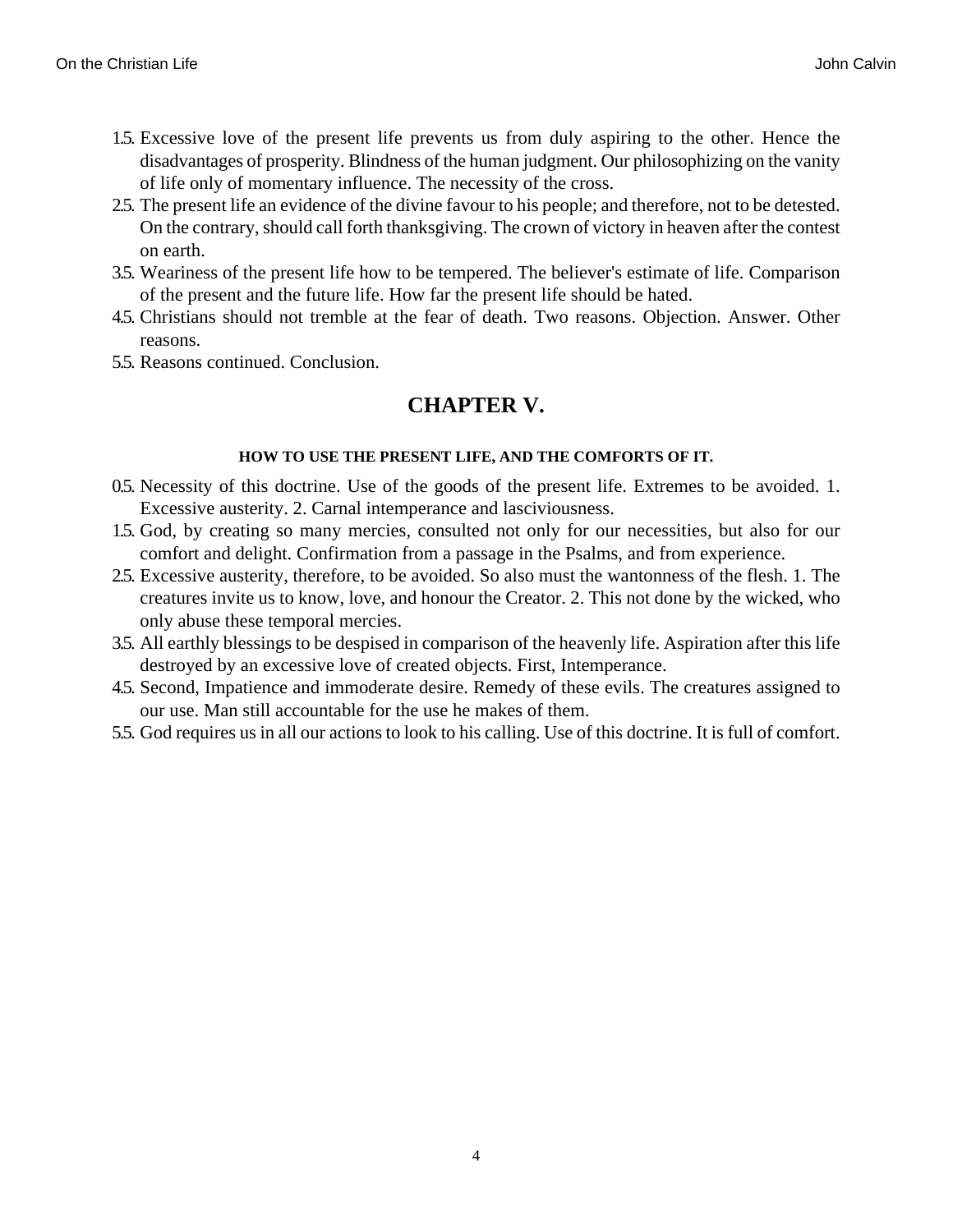### **CHAPTER I.**

#### <span id="page-8-0"></span>**LIFE OF A CHRISTIAN MAN. SCRIPTURAL ARGUMENTS EXHORTING TO IT.**

*This first chapter consists of two parts,—I. Connection between this treatise on the Christian Life and the doctrine of Regeneration and Repentance. Arrangement of the treatise, sec. 1–3. II. Extremes to be avoided; 1. False Christians denying Christ by their works condemned, sec. 4. 2. Christians should not despair, though they have not attained perfection, provided they make daily progress in piety and righteousness.*

1. WE have said that the object of regeneration is to bring the life of believers into concord and harmony with the righteousness of God, and so confirm the adoption by which they have been received as sons. But although the law comprehends within it that new life by which the image of God is restored in us, yet, as our sluggishness stands greatly in need both of helps and incentives it will be useful to collect out of Scripture a true account of this reformations lest any who have a heartfelt desire of repentance should in their zeal go astray. Moreover, I am not unaware that, in undertaking to describe the life of the Christian, I am entering on a large and extensive subject, one which, when fully considered in all its parts, is sufficient to fill a large volume. We see the length to which the Fathers in treating of individual virtues extend their exhortations. This they do, not from mere loquaciousness; for whatever be the virtue which you undertake to recommend, your pen is spontaneously led by the copiousness of the matter so to amplify, that you seem not to have discussed it properly if you have not done it at length. My intention, however, in the plan of life which I now propose to give, is not to extend it so far as to treat of each virtue specially, and expatiate in exhortation. This must be sought in the writings of others, and particularly in the Homilies of the Fathers.<sup>1</sup> For me it will be sufficient to point out the method by which a pious man may be taught how to frame his life aright, and briefly lay down some universal rule by which he may not improperly regulate his conduct. I shall one day possibly find time for more ample discourse, [or leave others to perform an office for which I am not so fit. I have a natural love of brevity, and, perhaps, any attempt of mine at copiousness would not succeed. Even if I could gain the highest applause by being more prolix, I would scarcely be disposed to attempt it,<sup>2</sup>] while the nature of my present work requires me to glance at simple doctrine with as much brevity as possible. As philosophers have certain definitions of rectitude and honesty, from which they derive particular duties and the whole train of virtues; so in this respect Scripture is not without order, but presents a most beautiful arrangement, one too which is every way much more certain than that of philosophers. The only difference is, that they, under the influence of ambition, constantly affect an exquisite perspicuity of arrangement, which may serve to display their genius, whereas the Spirit of God, teaching without affectation, is not so perpetually observant of exact method, and yet by observing it at times sufficiently intimates that it is not to be neglected.

<span id="page-8-1"></span><sup>&</sup>lt;sup>1</sup> The French adds, "C'est a dire, sermons populaires:"—that is to say, popular sermons.

<sup>2</sup> The passage in brackets is omitted in the French.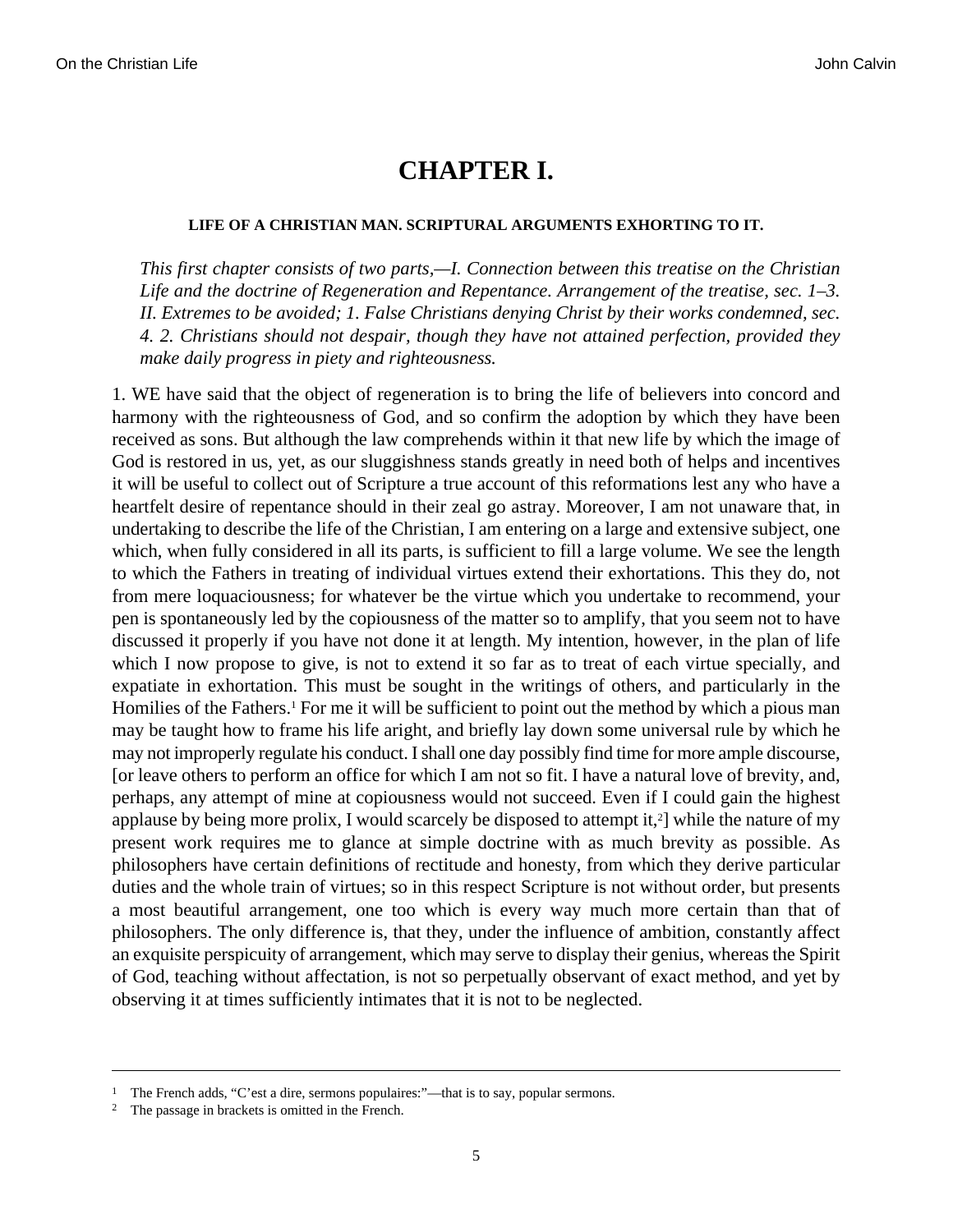2. The Scripture system of which we speak aims chiefly at two objects. The former is, that the love of righteousness, to which we are by no means naturally inclined, may be instilled and implanted into our minds. The latter is, (see chap. ii.,) to prescribe a rule which will prevent us while in the pursuit of righteousness from going astray. It has numerous admirable methods of recommending righteousness.<sup>3</sup> Many have been already pointed out in different parts of this work; but we shall here also briefly advert to some of them. With what better foundation can it begin than by reminding us that we must be holy, because "God is holy?" [\(Lev. xix. 1](http://www.ccel.org/b/bible/asv/xml/asv.Lev.19.xml#Lev.19.1); [1 Pet. i. 16.](http://www.ccel.org/b/bible/asv/xml/asv.iPet.1.xml#iPet.1.16)) For when we were scattered abroad like lost sheep, wandering through the labyrinth of this world, he brought us back again to his own fold. When mention is made of our union with God, let us remember that holiness must be the bond; not that by the merit of holiness we come into communion with him, (we ought rather first to cleave to him, in order that, pervaded with his holiness, we may follow whither he calls,) but because it greatly concerns his glory not to have any fellowship with wickedness and impurity. Wherefore he tells us that this is the end of our calling, the end to which we ought ever to have respect, if we would answer the call of God. For to what end were we rescued from the iniquity and pollution of the world into which we were plunged, if we allow ourselves, during our whole lives, to wallow in them? Besides, we are at the same time admonished, that if we would be regarded as the Lord's people, we must inhabit the holy city Jerusalem, (Isaiah rev. 8, *et alibi*;) which, as he hath consecrated it to himself, it were impious for its inhabitants to profane by impurity. Hence the expressions, "Who shall abide in thy tabernacle? who shall dwell in thy holy hill? He that walketh uprightly, and worketh righteousness," [\(Ps. xv. 1, 2;](http://www.ccel.org/b/bible/asv/xml/asv.Ps.15.xml#Ps.15.1 Bible:Ps.15.2) [xxiv. 3, 4](http://www.ccel.org/b/bible/asv/xml/asv.Ps.24.xml#Ps.24.3 Bible:Ps.24.4)) for the sanctuary in which he dwells certainly ought not to be like an unclean stall.

3. The better to arouse us, it exhibits God the Father, who, as he hath reconciled us to himself in his Anointed, has impressed his image upon us, to which he would have us to be conformed, ([Rom.](http://www.ccel.org/b/bible/asv/xml/asv.Rom.5.xml#Rom.5.4) [v. 4](http://www.ccel.org/b/bible/asv/xml/asv.Rom.5.xml#Rom.5.4).) Come, then, and let them show me a more excellent system among philosophers, who think that they only have a moral philosophy duly and orderly arranged. They, when they would give excellent exhortations to virtue, can only tell us to live agreeably to nature. Scripture derives its exhortations from the true source,<sup>4</sup> when it not only enjoins us to regulate our lives with a view to God its author to whom it belongs; but after showing us that we have degenerated from our true origin, viz., the law of our Creator, adds, that Christ, through whom we have returned to favour with God, is set before us as a model, the image of which our lives should express. What do you require more effectual than this? Nay, what do you require beyond this? If the Lord adopts us for his sons on the condition that our life be a representation of Christ, the bond of our adoption,—then, unless we dedicate and devote ourselves to righteousness, we not only, with the utmost perfidy, revolt from our Creator, but also abjure the Saviour himself. Then, from an enumeration of all the blessings of God, and each part of our salvation, it finds materials for exhortation. Ever since God exhibited himself to us as a Father, we must be convicted of extreme ingratitude if we do not in turn exhibit ourselves as his sons. Ever since Christ purified us by the laver of his blood, and communicated this purification by baptism, it would ill become us to be defiled with new pollution. Ever since he ingrafted us into his body, we, who are his members, should anxiously beware of

<span id="page-9-0"></span><sup>&</sup>lt;sup>3</sup> The French begins the sentence thus, "Quant est du premier poinct;—As to the former point.

<sup>4</sup> [Mal. i. 6](http://www.ccel.org/b/bible/asv/xml/asv.Mal.1.xml#Mal.1.6); [Eph. v. 1;](http://www.ccel.org/b/bible/asv/xml/asv.Eph.5.xml#Eph.5.1) [1 John iii. 1, 3](http://www.ccel.org/b/bible/asv/xml/asv.iJohn.3.xml#iJohn.3.1 Bible:1John.3.3); [Eph. v. 26;](http://www.ccel.org/b/bible/asv/xml/asv.Eph.5.xml#Eph.5.26) [Rom. vi. 1–4;](http://www.ccel.org/b/bible/asv/xml/asv.Rom.6.xml#Rom.6.1) [1 Cor. vi. 11;](http://www.ccel.org/b/bible/asv/xml/asv.iCor.6.xml#iCor.6.11) [1 Pet. i. 15, 19](http://www.ccel.org/b/bible/asv/xml/asv.iPet.1.xml#iPet.1.15 Bible:1Pet.1.19); [1 Cor. vi. 15](http://www.ccel.org/b/bible/asv/xml/asv.iCor.6.xml#iCor.6.15); [John xv. 3](http://www.ccel.org/b/bible/asv/xml/asv.John.15.xml#John.15.3); [Eph. v. 2,](http://www.ccel.org/b/bible/asv/xml/asv.Eph.5.xml#Eph.5.2 Bible:Eph.5.3) [3](http://www.ccel.org/b/bible/asv/xml/asv.Eph.5.xml#Eph.5.2 Bible:Eph.5.3); [Col. iii. 1, 2](http://www.ccel.org/b/bible/asv/xml/asv.Col.3.xml#Col.3.1 Bible:Col.3.2); [1 Cor. iii. 16;](http://www.ccel.org/b/bible/asv/xml/asv.iCor.3.xml#iCor.3.16) [vi. 17](http://www.ccel.org/b/bible/asv/xml/asv.iCor.6.xml#iCor.6.17); [2 Cor. vi. 16](http://www.ccel.org/b/bible/asv/xml/asv.iiCor.6.xml#iiCor.6.16); [1 Thess. v. 23](http://www.ccel.org/b/bible/asv/xml/asv.iThess.5.xml#iThess.5.23).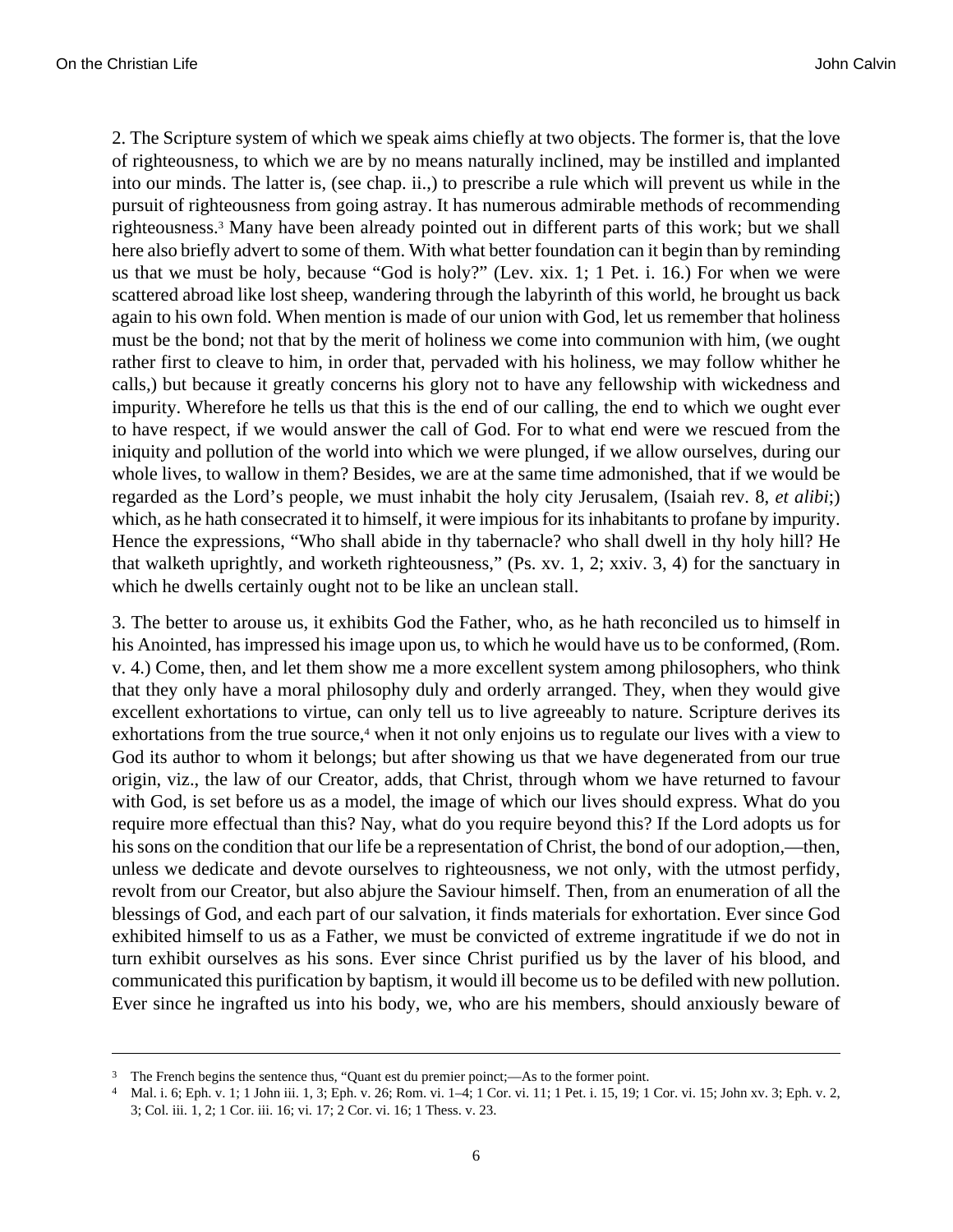contracting any stain or taint. Ever since he who is our head ascended to heaven, it is befitting in us to withdraw our affections from the earth, and with our whole soul aspire to heaven. Ever since the Holy Spirit dedicated us as temples to the Lord, we should make it our endeavour to show forth the glory of God, and guard against being profaned by the defilement of sin. Ever since our soul and body were destined to heavenly incorruptibility and an unfading crown, we should earnestly strive to keep them pure and uncorrupted against the day of the Lord. These, I say, are the surest foundations of a well-regulated life, and you will search in vain for any thing resembling them among philosophers, who, in their commendation of virtue, never rise higher than the natural dignity of man.

4. This is the place to address those who, having nothing of Christ but the name and sign, would yet be called Christians. How dare they boast of this sacred name? None have intercourse with Christ but those who have acquired the true knowledge of him from the Gospel. The Apostle denies that any man truly has learned Christ who has not learned to put off "the old man, which is corrupt according to the deceitful lusts, and put on Christ," ([Eph. iv. 22.\)](http://www.ccel.org/b/bible/asv/xml/asv.Eph.4.xml#Eph.4.22) They are convicted, therefore, of falsely and unjustly pretending a knowledge of Christ, whatever be the volubility and eloquence with which they can talk of the Gospel. Doctrine is not an affair of the tongue, but of the life; is not apprehended by the intellect and memory merely, like other branches of learning; but is received only when it possesses the whole soul, and finds its seat and habitation in the inmost recesses of the heart. Let them, therefore, either cease to insult God, by boasting that they are what they are not, or let them show themselves not unworthy disciples of their divine Master. To doctrine in which our religion is contained we have given the first place, since by it our salvation commences; but it must be transfused into the breast, and pass into the conduct, and so transform us into itself, as not to prove unfruitful. If philosophers are justly offended, and banish from their company with disgrace those who, while professing an art which ought to be the mistress of their conduct, convert it into mere loquacious sophistry, with how much better reason shall we detest those flimsy sophists who are contented to let the Gospel play upon their lips, when, from its efficacy, it ought to penetrate the inmost affections of the heart, fix its seat in the soul, and pervade the whole man a hundred times more than the frigid discourses of philosophers?

5. I insist not that the life of the Christian shall breathe nothing but the perfect Gospel, though this is to be desired, and ought to be attempted. I insist not so strictly on evangelical perfection, as to refuse to acknowledge as a Christian any man who has not attained it. In this way all would be excluded from the Church, since there is no man who is not far removed from this perfection, while many, who have made but little progress, would be undeservedly rejected. What then? Let us set this before our eye as the end at which we ought constantly to aim. Let it be regarded as the goal towards which we are to run. For you cannot divide the matter with God, undertaking part of what his word enjoins, and omitting part at pleasure. For, in the first place, God uniformly recommends integrity as the principal part of his worship, meaning by integrity real singleness of mind, devoid of gloss and fiction, and to this is opposed a double mind; as if it had been said, that the spiritual commencement of a good life is when the internal affections are sincerely devoted to God, in the cultivation of holiness and justice. But seeing that, in this earthly prison of the body, no man is supplied with strength sufficient to hasten in his course with due alacrity, while the greater number are so oppressed with weakness, that hesitating, and halting, and even crawling on the ground, they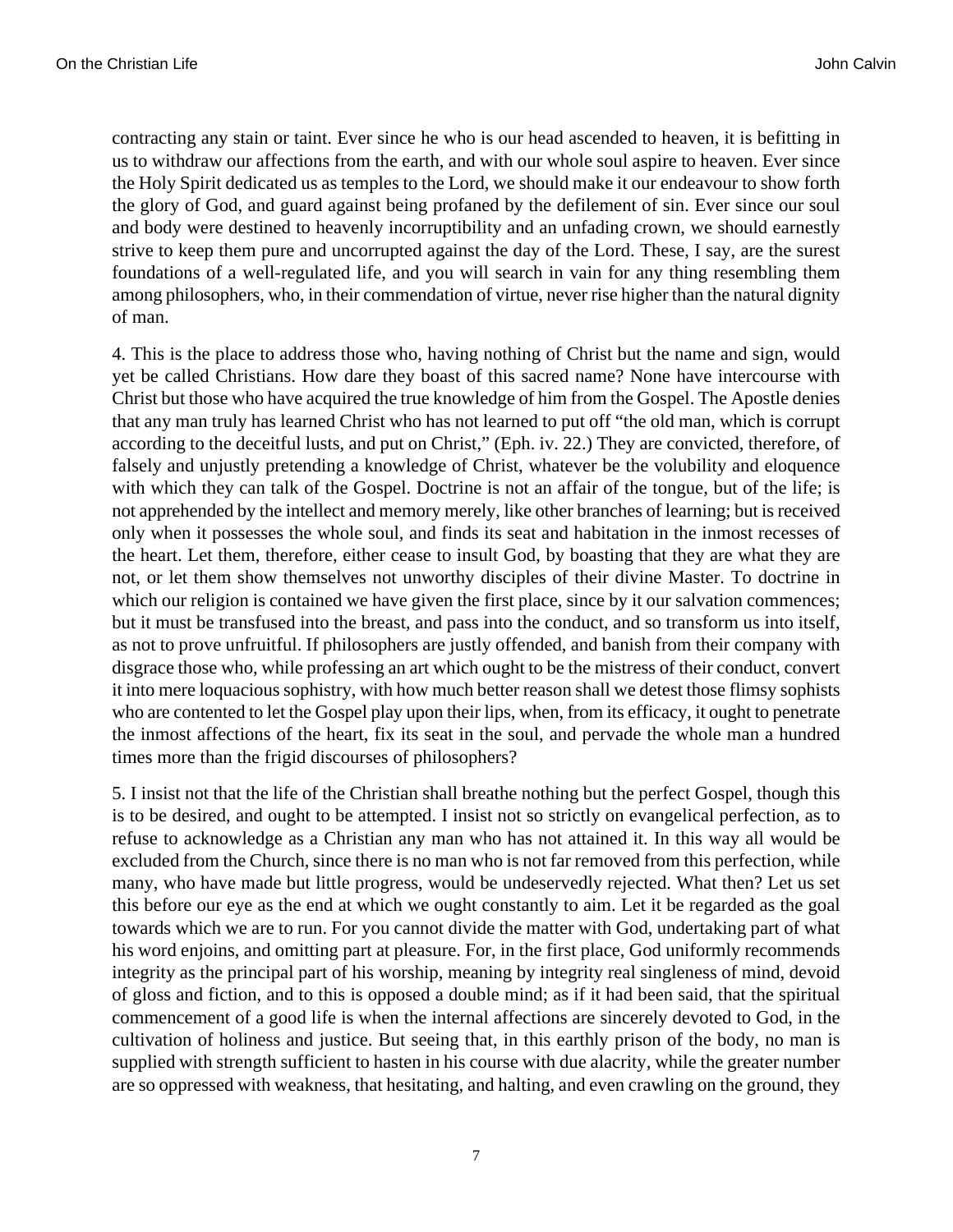make little progress, let every one of us go as far as his humble ability enables him, and prosecute the journey once begun. No one will travel so badly as not daily to make some degree of progress. This, therefore, let us never cease to do, that we may daily advance in the way of the Lord; and let us not despair because of the slender measure of success. How little soever the success may correspond with our wish, our labour is not lost when to-day is better than yesterday, provided with true singleness of mind we keep our aim, and aspire to the goal, not speaking flattering things to ourselves, nor indulging our vices, but making it our constant endeavour to become better, until we attain to goodness itself. If during the whole course of our life we seek and follow, we shall at length attain it, when relieved from the infirmity of flesh we are admitted to full fellowship with God.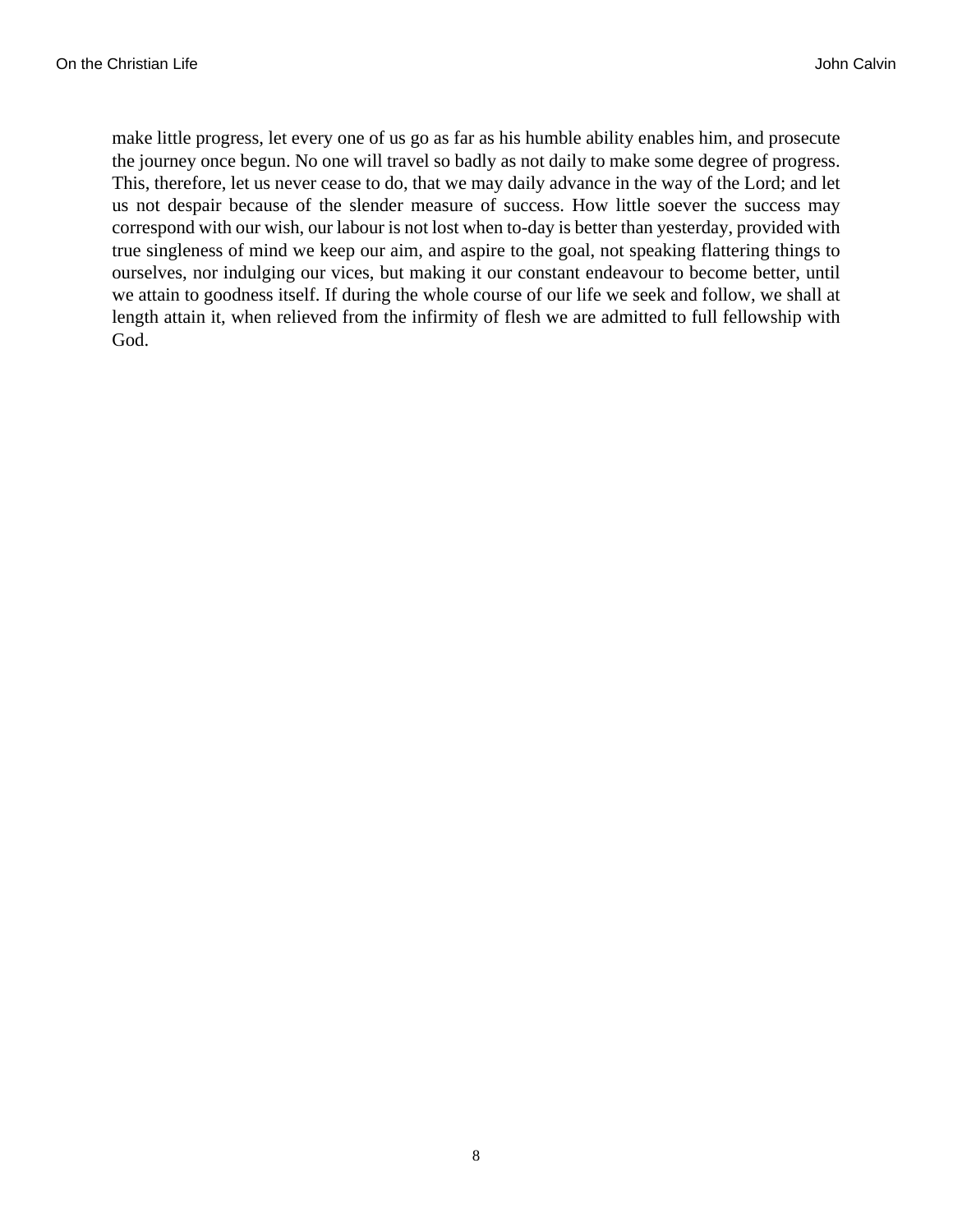# **CHAPTER II.**

#### **A SUMMARY OF THE CHRISTIAN LIFE. OF SELF-DENIAL.<sup>5</sup>**

<span id="page-12-0"></span>*The divisions of the chapter are,—I. The rule which permits us not to go astray in the study of righteousness, requires two things, viz., that man, abandoning his own will, devote himself entirely to the service of God; whence it follows, that we must seek not our own things, but the things of God, sec. 1, 2. II. A description of this renovation or Christian life taken from the Epistle to Titus, and accurately explained under certain special heads, sec. 3 to end.*

1. ALTHOUGH the Law of God contains a perfect rule of conduct admirably arranged, it has seemed proper to our divine Master to train his people by a more accurate method, to the rule which is enjoined in the Law; and the leading principle in the method is, that it is the duty of believers to present their "bodies a living sacrifice, holy and acceptable unto God, which is their reasonable service," ([Rom. xii. 1.](http://www.ccel.org/b/bible/asv/xml/asv.Rom.12.xml#Rom.12.1)) Hence he draws the exhortation: "Be not conformed to this world: but be ye transformed by the renewing of your mind, that ye may prove what is that good, and acceptable, and perfect will of God." The great point, then, is, that we are consecrated and dedicated to God, and, therefore, should not henceforth think, speak, design, or act, without a view to his glory. What he hath made sacred cannot, without signal insult to him, be applied to profane use. But if we are not our own, but the Lord's, it is plain both what error is to be shunned, and to what end the actions of our lives ought to be directed. We are not our own; therefore, neither is our own reason or will to rule our acts and counsels. We are not our own; therefore, let us not make it our end to seek what may be agreeable to our carnal nature. We are not our own; therefore, as far as possible, let us forget ourselves and the things that are ours. On the other hand, we are God's; let us, therefore, live and die to him [\(Rom. xiv. 8.](http://www.ccel.org/b/bible/asv/xml/asv.Rom.14.xml#Rom.14.8)) We are God's; therefore, let his wisdom and will preside over all our actions. We are God's; to him, then, as the only legitimate end, let every part of our life be directed. O how great the proficiency of him who, taught that he is not his own, has withdrawn the dominion and government of himself from his own reason that he may give them to God! For as the surest source of destruction to men is to obey themselves, so the only haven of safety is to have no other will, no other wisdom, than to follow the Lord wherever he leads. Let this, then be the first step, to abandon ourselves, and devote the whole energy of our minds to the service of God. By service, I mean not only that which consists in verbal obedience, but that by which the mind, divested of its own carnal feelings, implicitly obeys the call of the Spirit of God. This transformation, (which Paul calls *the renewing of the mind*, [Rom. xii. 2](http://www.ccel.org/b/bible/asv/xml/asv.Rom.12.xml#Rom.12.2); [Eph. iv. 23.](http://www.ccel.org/b/bible/asv/xml/asv.Eph.4.xml#Eph.4.23)) though it is the first entrance to life, was unknown to all the philosophers. They give the government of man to reason alone, thinking that she alone is to be listened to; in short, they assign to her the sole direction of the conduct. But Christian philosophy bids her give place, and yield complete submission to the Holy Spirit, so that the man himself no longer lives, but Christ lives and reigns in him, [\(Gal. ii. 20.](http://www.ccel.org/b/bible/asv/xml/asv.Gal.2.xml#Gal.2.20))

<sup>5</sup> On this and the three following chapters, which contain the second part of the Treatise on the Christian Life, see Augustine, De Moribus Ecclesiae Catholicae, and Calvin de Scandalis.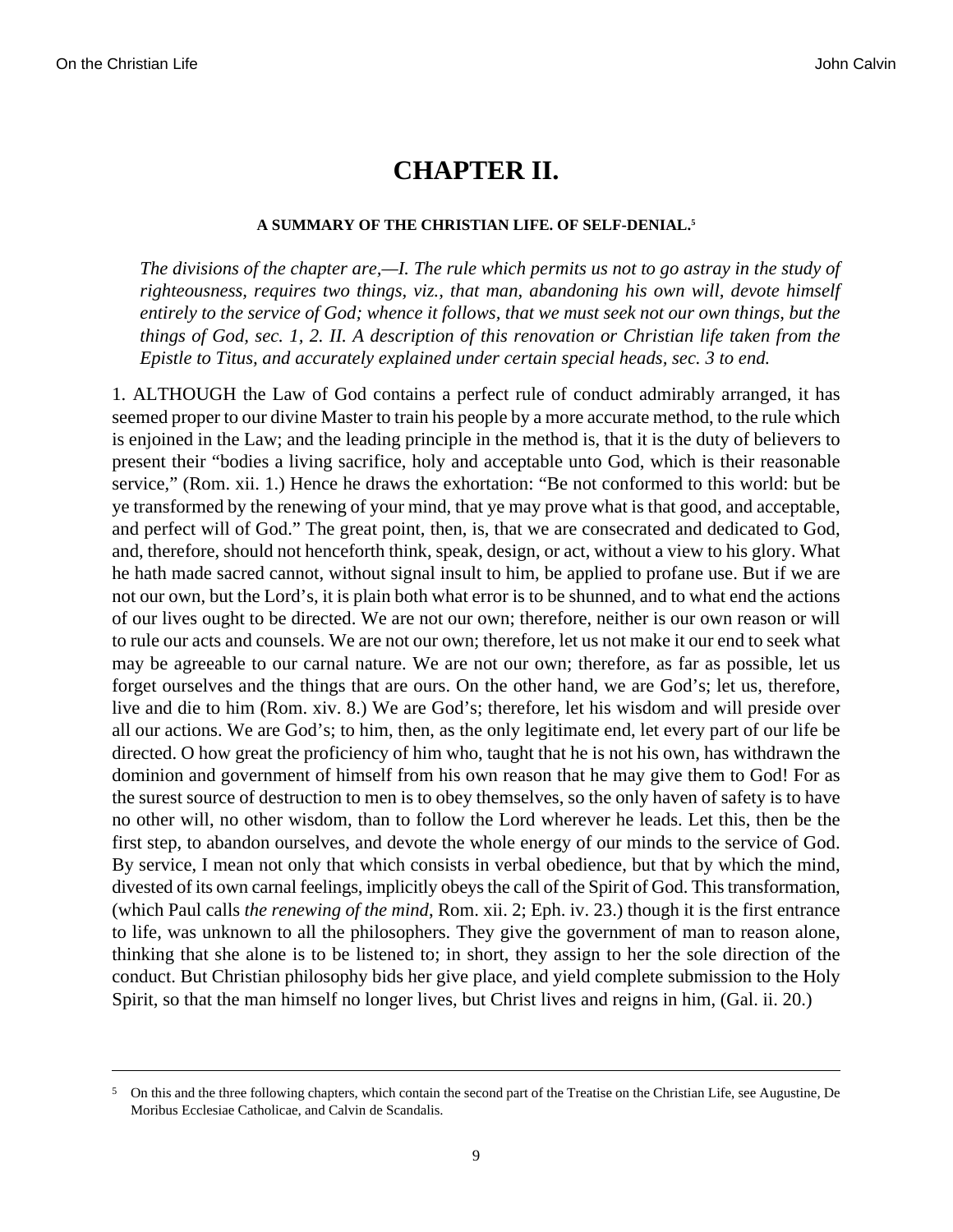2. Hence follows the other principle, that we are not to seek our own, but the Lord's will, and act with a view to promote his glory. Great is our proficiency, when, almost forgetting ourselves, certainly postponing our own reason, we faithfully make it our study to obey God and his commandments. For when Scripture enjoins us to lay aside private regard to ourselves, it not only divests our minds of an excessive longing for wealth, or power, or human favour, but eradicates all ambition and thirst for worldly glory, and other more secret pests. The Christian ought, indeed, to be so trained and disposed as to consider, that during his whole life he has to do with God. For this reason, as he will bring all things to the disposal and estimate of God, so he will religiously direct his whole mind to him. For he who has learned to look to God in everything he does, is at the same time diverted from all vain thoughts. This is that self-denial which Christ so strongly enforces on his disciples from the very outset, [\(Matth. xvi. 24,\)](http://www.ccel.org/b/bible/asv/xml/asv.Matt.16.xml#Matt.16.24) which, as soon as it takes hold of the mind, leaves no place either, first, for pride, show, and ostentation; or, secondly, for avarice, lust, luxury, effeminacy, or other vices which are engendered by self love. On the contrary, wherever it reigns not, the foulest vices are indulged in without shame; or, if there is some appearance of virtue, it is vitiated by a depraved longing for applause. Show me, if you can, an individual who, unless he has renounced himself in obedience to the Lord's command, is disposed to do good for its own sake. Those who have not so renounced themselves have followed virtue at least for the sake of praise. The philosophers who have contended most strongly that virtue is to be desired on her own account, were so inflated with arrogance as to make it apparent that they sought virtue for no other reason than as a ground for indulging in pride. So far, therefore, is God from being delighted with these hunters after popular applause with their swollen breasts, that he declares they have received their reward in this world, [\(Matth. vi. 2,](http://www.ccel.org/b/bible/asv/xml/asv.Matt.6.xml#Matt.6.2)) and that harlots and publicans are nearer the kingdom of heaven than they, [\(Matth. xxi. 31.\)](http://www.ccel.org/b/bible/asv/xml/asv.Matt.21.xml#Matt.21.31) We have not yet sufficiently explained how great and numerous are the obstacles by which a man is impeded in the pursuit of rectitude, so long as he has not renounced himself. The old saying is true, There is a world of iniquity treasured up in the human soul. Nor can you find any other remedy for this than to deny yourself, renounce your own reason, and direct your whole mind to the pursuit of those things which the Lord requires of you, and which you are to seek only because they are pleasing to Him.

3. In another passage, Paul gives a brief, indeed, but more distinct account of each of the parts of a well-ordered life: "The grace of God that bringeth salvation hath appeared to all men, teaching us that, denying ungodliness and worldly lusts, we should live soberly, righteously, and godly, in this present world; looking for that blessed hope, and the glorious appearance of the great God and our Saviour Jesus Christ; who gave himself for us, that he might redeem us from all iniquity, and purify to himself a peculiar people, zealous of good works," [\(Tit. ii. 11–14.\)](http://www.ccel.org/b/bible/asv/xml/asv.Titus.2.xml#Titus.2.11) After holding forth the grace of God to animate us, and pave the way for His true worship, he removes the two greatest obstacles which stand in the way, viz., ungodliness, to which we are by nature too prone, and worldly lusts, which are of still greater extent. Under *ungodliness,* he includes not merely superstition, but everything at variance with the true fear of God. *Worldly lusts* are equivalent to the lusts of the flesh. Thus he enjoins us, in regard to both tables of the Law, to lay aside our own mind, and renounce whatever our own reason and will dictate. Then he reduces all the actions of our lives to three branches, sobriety, righteousness, and godliness. *Sobriety* undoubtedly denotes as well chastity and temperance as the pure and frugal use of temporal goods, and patient endurance of want. *Righteousness* comprehends all the duties of equity, in every one his due. Next follows *godliness*,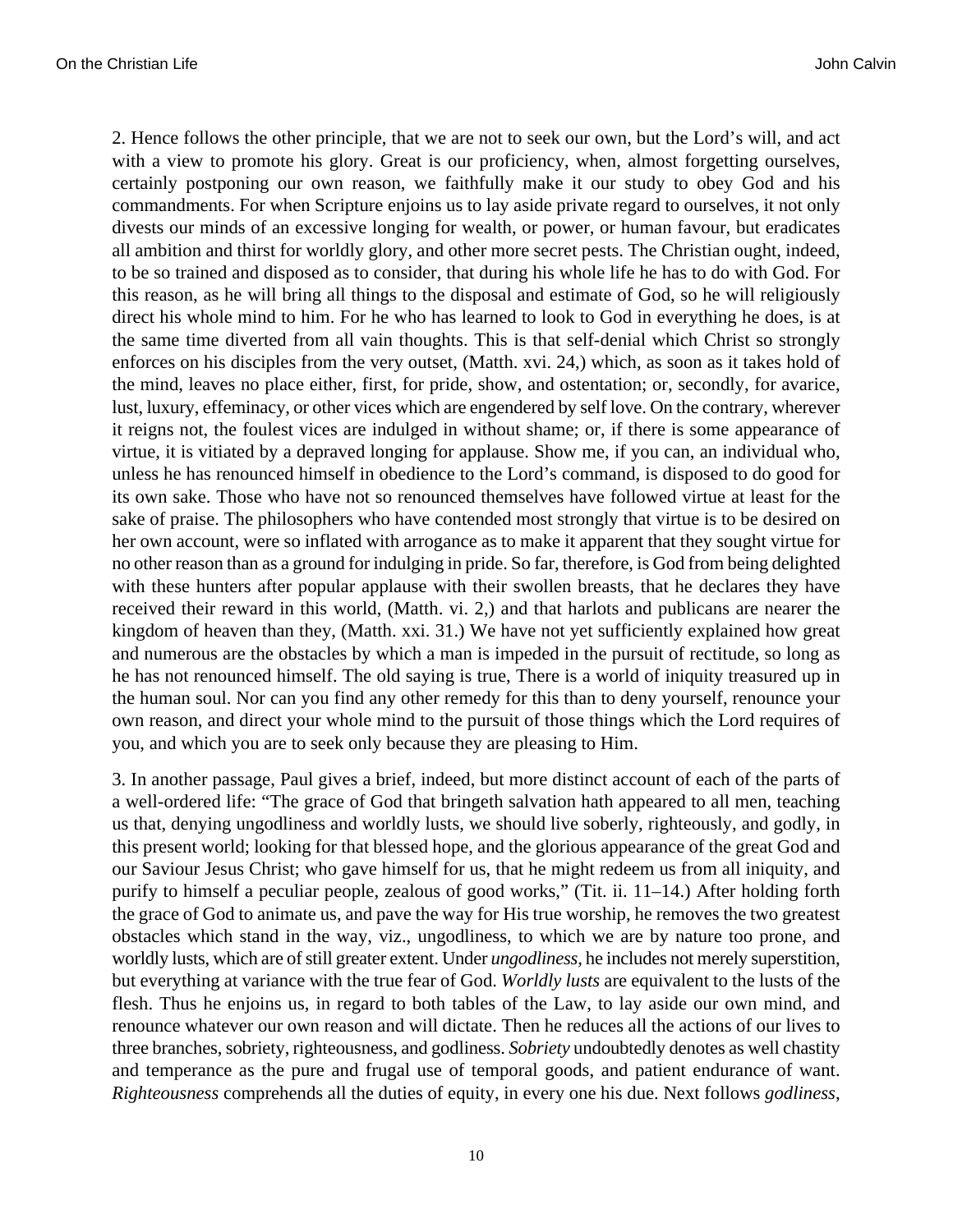which separates us from the pollutions of the world, and connects us with God in true holiness. These, when connected together by an indissoluble chain, constitute complete perfection. But as nothing is more difficult than to bid adieu to the will of the flesh, subdue, nay, abjure our lusts, devote ourselves to God and our brethren, and lead an angelic life amid the pollutions of the world, Paul, to set our minds free from all entanglements, recalls us to the hope of a blessed immortality, justly urging us to contend, because as Christ has once appeared as our Redeemer, so on his final advent he will give full effect to the salvation obtained by him. And in this way he dispels all the allurements which becloud our path, and prevent us from aspiring as we ought to heavenly glory; nay, he tells us that we must be pilgrims in the world, that we may not fail of obtaining the heavenly inheritance.

4. Moreover, we see by these words that self-denial has respect partly to men and partly (more especially) to God, (sec. 8–10.) For when Scripture enjoins us, in regard to our fellow men, to prefer them in honour to ourselves, and sincerely labour to promote their advantages ([Rom. xii. 10](http://www.ccel.org/b/bible/asv/xml/asv.Rom.12.xml#Rom.12.10); [Phil.](http://www.ccel.org/b/bible/asv/xml/asv.Phil.2.xml#Phil.2.3) [ii. 3,](http://www.ccel.org/b/bible/asv/xml/asv.Phil.2.xml#Phil.2.3)) he gives us commands which our mind is utterly incapable of obeying until its natural feelings are suppressed. For so blindly do we all rush in the direction of self-love, that every one thinks he has a good reason for exalting himself and despising all others in comparison. If God has bestowed on us something not to be repented of, trusting to it, we immediately become elated, and not only swell, but almost burst with pride. The vices with which we abound we both carefully conceal from others, and flatteringly represent to ourselves as minute and trivial, nay, sometimes hug them as virtues. When the same qualities which we admire in ourselves are seen in others, even though they should be superior, we, in order that we may not be forced to yield to them, maliciously lower and carp at them; in like manner, in the case of vices, not contented with severe and keen animadversion, we studiously exaggerate them. Hence the insolence with which each, as if exempted from the common lot, seeks to exalt himself above his neighbour, confidently and proudly despising others, or at least looking down upon them as his inferiors. The poor man yields to the rich, the plebeian to the noble, the servant to the master, the unlearned to the learned, and yet every one inwardly cherishes some idea of his own superiority. Thus each flattering himself, sets up a kind of kingdom in his breast; the arrogant, to satisfy themselves, pass censure on the minds and manners of other men, and when contention arises, the full venom is displayed. Many bear about with them some measure of mildness so long as all things go smoothly and lovingly with them, but how few are there who, when stung and irritated, preserve the same tenor of moderation? For this there is no other remedy than to pluck up by the roots those most noxious pests, self-love and love of victory. This the doctrine of Scripture does. For it teaches us to remember, that the endowments which God has bestowed upon us are not our own, but His free gifts, and that those who plume themselves upon them betray their ingratitude. "Who maketh thee to differ," saith Paul, "and what hast thou that thou didst not receive? now if thou didst receive it, why dost thou glory, as if thou hadst not received it?" [\(1 Cor. iv. 7.](http://www.ccel.org/b/bible/asv/xml/asv.iCor.4.xml#iCor.4.7)) Then by a diligent examination of our faults let us keep ourselves humble. Thus while nothing will remain to swell our pride, there will be much to subdue it. Again, we are enjoined, whenever we behold the gifts of God in others, so to reverence and respect the gifts, as also to honour those in whom they reside. God having been pleased to bestow honour upon them, it would ill become us to deprive them of it. Then we are told to overlook their faults, not, indeed, to encourage by flattering them, but not because of them to insult those whom we ought to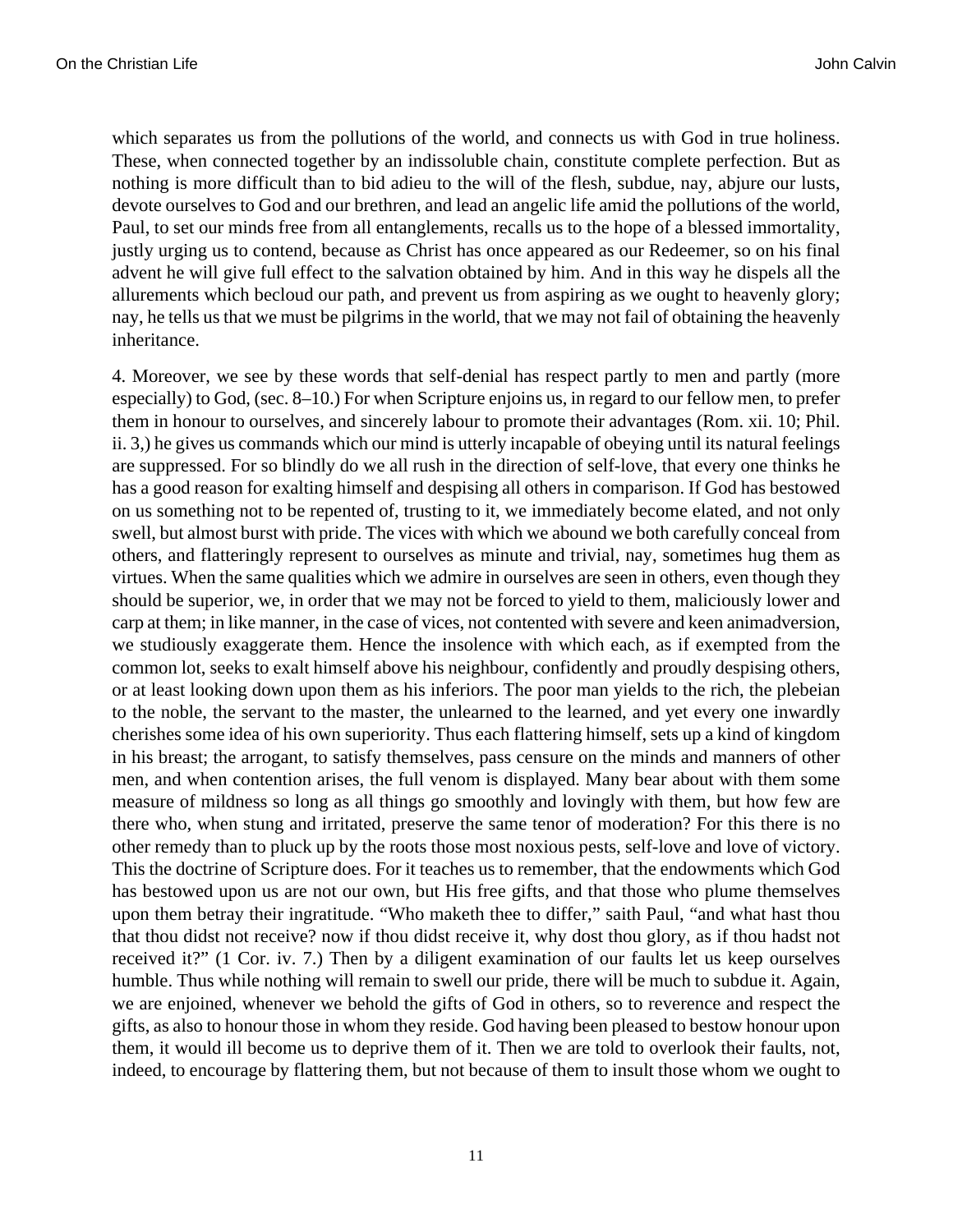regard with honour and good will.<sup>6</sup> In this way, with regard to all with whom we have intercourse, our behaviour will be not only moderate and modest, but courteous and friendly. The only way by which you can ever attain to true meekness, is to have your heart imbued with a humble opinion of yourself and respect for others.

5. How difficult it is to perform the duty of seeking the good of our neighbour! Unless you leave off all thought of yourself and in a manner cease to be yourself, you will never accomplish it. How can you exhibit those works of charity which Paul describes unless you renounce yourself, and become wholly devoted to others? "Charity (says he, [1 Cor. xiii. 4\)](http://www.ccel.org/b/bible/asv/xml/asv.iCor.13.xml#iCor.13.4) suffereth long, and is kind; charity envieth not; charity vaunteth not itself, is not puffed up, doth not behave itself unseemly, seeketh not her own, is not easily provoked &c. Were it the only thing required of us to seek not our own, nature would not have the least power to comply: she so inclines us to love ourselves only, that she will not easily allow us carelessly to pass by ourselves and our own interests that we may watch over the interests of others, nay, spontaneously to yield our own rights and resign it to another. But Scripture, to conduct us to this, reminds us, that whatever we obtain from the Lord is granted on the condition of our employing it for the common good of the Church, and that, therefore, the legitimate use of all our gifts is a kind and liberal communication of them with others. There cannot be a surer rule, nor a stronger exhortation to the observance of it, than when we are taught that all the endowments which we possess are divine deposits entrusted to us for the very purpose of being distributed for the good of our neighbour. But Scripture proceeds still farther when it likens these endowments to the different members of the body, [\(1 Cor. xii. 12.](http://www.ccel.org/b/bible/asv/xml/asv.iCor.12.xml#iCor.12.12)) No member has its function for itself, or applies it for its own private use, but transfers it to its fellow-members; nor does it derive any other advantage from it than that which it receives in common with the whole body. Thus, whatever the pious man can do, he is bound to do for his brethren, not consulting his own interest in any other way than by striving earnestly for the common edification of the Church. Let this, then, be our method of showing good-will and kindness, considering that, in regard to everything which God has bestowed upon us, and by which we can aid our neighbour, we are his stewards, and are bound to give account of our stewardship; moreover, that the only right mode of administration is that which is regulated by love. In this way, we shall not only unite the study of our neighbour's advantage with a regard to our own, but make the latter subordinate to the former. And lest we should have omitted to perceive that this is the law for duly administering every gift which we receive from God, he of old applied that law to the minutest expressions of his own kindness. He commanded the first-fruits to be offered to him as an attestation by the people that it was impious to reap any advantage from goods not previously consecrated to him, [\(Exod. xxii. 29;](http://www.ccel.org/b/bible/asv/xml/asv.Exod.22.xml#Exod.22.29) [xxiii. 19.](http://www.ccel.org/b/bible/asv/xml/asv.Exod.23.xml#Exod.23.19)) But if the gifts of God are not sanctified to us until we have with our own hand dedicated them to the Giver, it must be a gross abuse that does not give signs of such dedication. It is in vain to contend that you cannot enrich the Lord by your offerings. Though, as the Psalmist says "Thou art my Lord: my goodness extendeth not unto thee," yet you can extend it "to the saints that are in the earth," ([Ps. xvi. 2, 3;](http://www.ccel.org/b/bible/asv/xml/asv.Ps.16.xml#Ps.16.2 Bible:Ps.16.3)) and therefore a comparison is drawn between sacred oblations and alms as now corresponding to the offerings under the Law.<sup>7</sup>

<sup>6</sup> Calvin. de Sacerdotiis Eccles. Papal. in fine.

<sup>7</sup> [Heb. xiii. 16](http://www.ccel.org/b/bible/asv/xml/asv.Heb.13.xml#Heb.13.16); [2 Cor.ix. 12.](http://www.ccel.org/b/bible/asv/xml/asv.iiCor.9.xml#iiCor.9.12)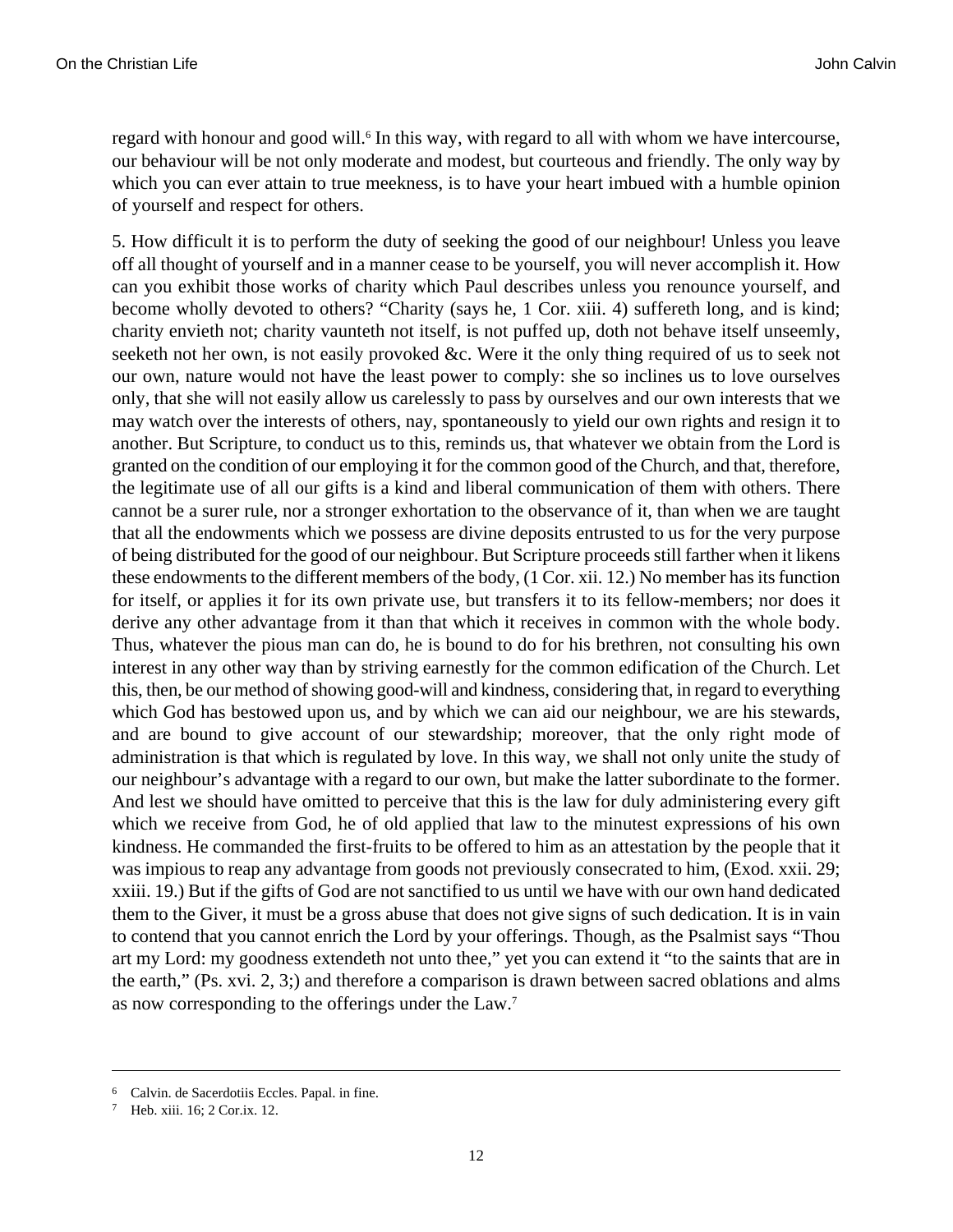6. Moreover, that we may not weary in well-doing, (as would otherwise forthwith and infallibly be the case,) we must add the other quality in the Apostle's enumeration, "Charity suffiereth long, and is kind, is not easily provoked," ([1 Cor. xiii. 4](http://www.ccel.org/b/bible/asv/xml/asv.iCor.13.xml#iCor.13.4).) The Lord enjoins us to do good to all without exception, though the greater part, if estimated by their own merit, are most unworthy of it. But Scripture subjoins a most excellent reason, when it tells us that we are not to look to what men in themselves deserve, but to attend to the image of God, which exists in all, and to which we owe all honour and love. But in those who are of the household of faith, the same rule is to be more carefully observed, inasmuch as that image is renewed and restored in them by the Spirit of Christ. Therefore, whoever be the man that is presented to you as needing your assistance, you have no ground for declining to give it to him. Say he is a stranger. The Lord has given him a mark which ought to be familiar to you: for which reason he forbids you to despise your own flesh, ([Gal. vi. 10](http://www.ccel.org/b/bible/asv/xml/asv.Gal.6.xml#Gal.6.10).) Say he is mean and of no consideration. The Lord points him out as one whom he has distinguished by the lustre of his own image, [\(Isaiah lviii. 7](http://www.ccel.org/b/bible/asv/xml/asv.Isa.58.xml#Isa.58.7).) Say that you are bound to him by no ties of duty. The Lord has substituted him as it were into his own place, that in him you may recognize the many great obligations under which the Lord has laid you to himself. Say that he is unworthy of your least exertion on his account; but the image of God, by which he is recommended to you, is worthy of yourself and all your exertions. But if he not only merits no good, but has provoked you by injury and mischief, still this is no good reason why you should not embrace him in love, and visit him with offices of love. He has deserved very differently from me, you will say. But what has the Lord deserved?<sup>8</sup> Whatever injury he has done you, when he enjoins you to forgive him, he certainly means that it should be imputed to himself. In this way only we attain to what is not to say difficult but altogether against nature,<sup>9</sup> to love those that hate us, render good for evil, and blessing for cursing, remembering that we are not to reflect on the wickedness of men, but look to the image of God in them, an image which, covering and obliterating their faults, should by its beauty and dignity allure us to love and embrace them.

7. We shall thus succeed in mortifying ourselves if we fulfil all the duties of charity. Those duties, however, are not fulfilled by the mere discharge of them, though none be omitted, unless it is done from a pure feeling of love. For it may happen that one may perform every one of these offices, in so far as the external act is concerned, and be far from performing them aright. For you see some who would be thought very liberal, and yet accompany every thing they give with insult, by the haughtiness of their looks, or the violence of their words. And to such a calamitous condition have we come in this unhappy age, that the greater part of men never almost give alms without contumely. Such conduct ought not to have been tolerated even among the heathen; but from Christians something more is required than to carry cheerfulness in their looks, and give attractiveness to the discharge of their duties by courteous language. First, they should put themselves in the place of him whom they see in need of their assistance, and pity his misfortune as if they felt and bore it, so that a feeling of pity and humanity should incline them to assist him just as they would themselves. He who is thus minded will go and give assistance to his brethren, and not only not taint his acts

<span id="page-16-0"></span><sup>8</sup> French, "Car si nous disons qu'il n'a merité que mal de nous; Dieu nous pourra demander quel mal il nous a fait, lui dont nous tenons tout notre bien;'—For if we say that he has deserved nothing of us but evil, God may ask us what evil he has done us, he of whom we hold our every blessing.

[Matth. v. 44](http://www.ccel.org/b/bible/asv/xml/asv.Matt.5.xml#Matt.5.44); [vi. 14](http://www.ccel.org/b/bible/asv/xml/asv.Matt.6.xml#Matt.6.14); [xviii. 35](http://www.ccel.org/b/bible/asv/xml/asv.Matt.18.xml#Matt.18.35); [Luke xvii. 3](http://www.ccel.org/b/bible/asv/xml/asv.Luke.17.xml#Luke.17.3).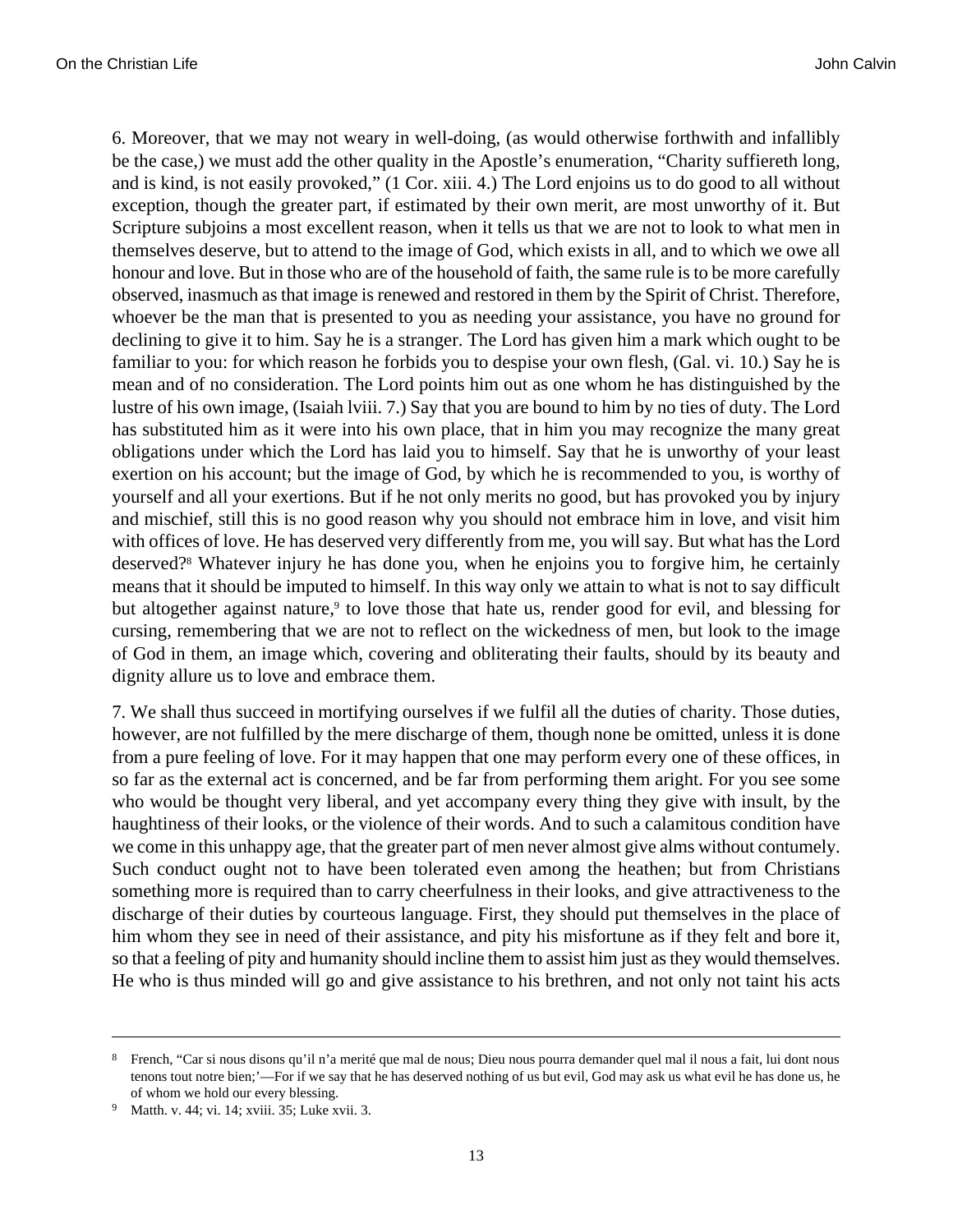with arrogance or upbraiding but will neither look down upon the brother to whom he does a kindness, as one who needed his help, or keep him in subjection as under obligation to him, just as we do not insult a diseased member when the rest of the body labours for its recovery, nor think it under special obligation to the other members, because it has required more exertion than it has returned. A communication of offices between members is not regarded as at all gratuitous, but rather as the payment of that which being due by the law of nature it were monstrous to deny. For this reason, he who has performed one kind of duty will not think himself thereby discharged, as is usually the case when a rich man, after contributing somewhat of his substance, delegates remaining burdens to others as if he had nothing to do with them. Every one should rather consider, that however great he is, he owes himself to his neighbours, and that the only limit to his beneficence is the failure of his means. The extent of these should regulate that of his charity.

8. The principal part of self-denial, that which as we have said has reference to God, let us again consider more fully. Many things have already been said with regard to it which it were superfluous to repeat; and, therefore, it will be sufficient to view it as forming us to equanimity and endurance. First, then, in seeking the convenience or tranquillity of the present life, Scripture calls us to resign ourselves, and all we have, to the disposal of the Lord, to give him up the affections of our heart, that he may tame and subdue them. We have a frenzied desire, an infinite eagerness, to pursue wealth and honour, intrigue for power, accumulate riches, and collect all those frivolities which seem conducive to luxury and splendour. On the other hand, we have a remarkable dread, a remarkable hatred of poverty, mean birth, and a humble condition, and feel the strongest desire to guard against them. Hence, in regard to those who frame their life after their own counsel, we see how restless they are in mind, how many plans they try, to what fatigues they submit, in order that they may gain what avarice or ambition desires, or, on the other hand, escape poverty and meanness. To avoid similar entanglements, the course which Christian men must follow is this: first, they must not long for, or hope for, or think of any kind of prosperity apart from the blessing of God; on it they must cast themselves, and there safely and confidently recline. For, however much the carnal mind may seem sufficient for itself when in the pursuit of honour or wealth, it depends on its own industry and zeal, or is aided by the favour of men, it is certain that all this is nothing, and that neither intellect nor labour will be of the least avail, except in so far as the Lord prospers both. On the contrary, his blessing alone makes a way through all obstacles, and brings every thing to a joyful and favourable issue. Secondly, though without this blessing we may be able to acquire some degree of fame and opulence, (as we daily see wicked men loaded with honours and riches,) yet since those on whom the curse of God lies do not enjoy the least particle of true happiness, whatever we obtain without his blessing must turn out ill. But surely men ought not to desire what adds to their misery.

9. Therefore, if we believe that all prosperous and desirable success depends entirely on the blessing of God, and that when it is wanting all kinds of misery and calamity await us, it follows that we should not eagerly contend for riches and honours, trusting to our own dexterity and assiduity, or leaning on the favour of men, or confiding in any empty imagination of fortune; but should always have respect to the Lord, that under his auspices we may be conducted to whatever lot he has provided for us. First, the result will be, that instead of rushing on regardless of right and wrong, by wiles and wicked arts, and with injury to our neighbours, to catch at wealth and seize upon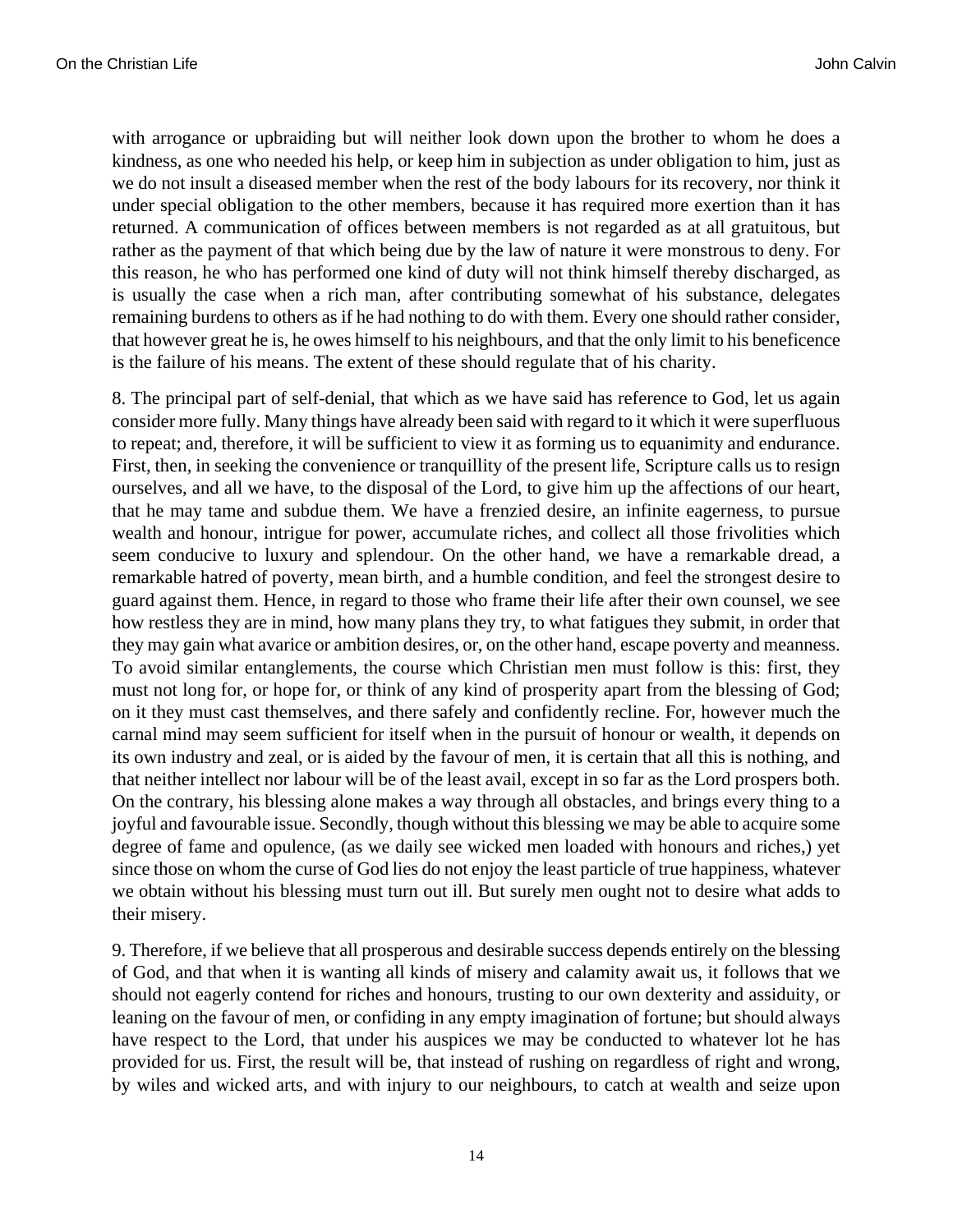honours, we will only follow such fortune as we may enjoy with innocence. Who can hope for the aid of the divine blessing amid fraud, rapine, and other iniquitous arts? As this blessing attends him only who thinks purely and acts uprightly, so it calls off all who long for it from sinister designs and evil actions. Secondly, a curb will be laid upon us, restraining a too eager desire of becoming rich, or an ambitious striving after honour. How can any one have the effrontery to expect that God will aid him in accomplishing desires at variance with his word? What God with his own lips pronounces cursed, never can be prosecuted with his blessing. Lastly, if our success is not equal to our wish and hope, we shall, however, be kept from impatience and detestation of our condition, whatever it be, knowing that so to feel were to murmur against God, at whose pleasure riches and poverty, contempt and honours, are dispensed. In shorts he who leans on the divine blessing in the way which has been described, will not, in the pursuit of those things which men are wont most eagerly to desire, employ wicked arts which he knows would avail him nothing; nor when any thing prosperous befalls him will he impute it to himself and his own diligence, or industry, or fortune, instead of ascribing it to God as its author. If, while the affairs of others flourish, his make little progress, or even retrograde, he will bear his humble lot with greater equanimity and moderation than any irreligious man does the moderate success which only falls short of what he wished; for he has a solace in which he can rest more tranquilly than at the very summit of wealth or power, because he considers that his affairs are ordered by the Lord in the manner most conducive to his salvation. This, we see, is the way in which David was affected, who, while he follows God and gives up himself to his guidance, declares, "Neither do I exercise myself in great matters, or in things too high for me. Surely I have behaved and quieted myself as a child that is weaned of his mother," [\(Ps. cxxxi. 1, 2](http://www.ccel.org/b/bible/asv/xml/asv.Ps.131.xml#Ps.131.1 Bible:Ps.131.2).)

10. Nor is it in this respect only that pious minds ought to manifest this tranquillity and endurance; it must be extended to all the accidents to which this present life is liable. He alone, therefore, has properly denied himself, who has resigned himself entirely to the Lord, placing all the course of his life entirely at his disposal. Happen what may, he whose mind is thus composed will neither deem himself wretched nor murmur against God because of his lot. How necessary this disposition is will appear, if you consider the many accidents to which we are liable. Various diseases ever and anon attack us: at one time pestilence rages; at another we are involved in all the calamities of war. Frost and hail, destroying the promise of the year, cause sterility, which reduces us to penury; wife, parents, children, relatives, are carried off by death; our house is destroyed by fire. These are the events which make men curse their life, detest the day of their birth, execrate the light of heaven, even censure God, and (as they are eloquent in blasphemy) charge him with cruelty and injustice. The believer must in these things also contemplate the mercy and truly paternal indulgence of God. Accordingly, should he see his house by the removal of kindred reduced to solitude even then he will not cease to bless the Lord; his thought will be, Still the grace of the Lord, which dwells within my house, will not leave it desolate. If his crops are blasted, mildewed, or cut off by frost, or struck down by hail,<sup>10</sup> and he sees famine before him, he will not however despond or murmur against God, but maintain his confidence in him; "We thy people, and sheep of thy pasture, will give thee thanks for ever," ([Ps. lxxix. 13;](http://www.ccel.org/b/bible/asv/xml/asv.Ps.79.xml#Ps.79.13)) he will supply me with food, even in the extreme of sterility. If

<span id="page-18-0"></span><sup>10</sup> The French is, "Soit que ses bleds et vignes soyent gastées et destruites par gelée, gresle, ou autre tempeste;"—whether his corn and vines are hurt and destroyed by frost, hail, or other tempest.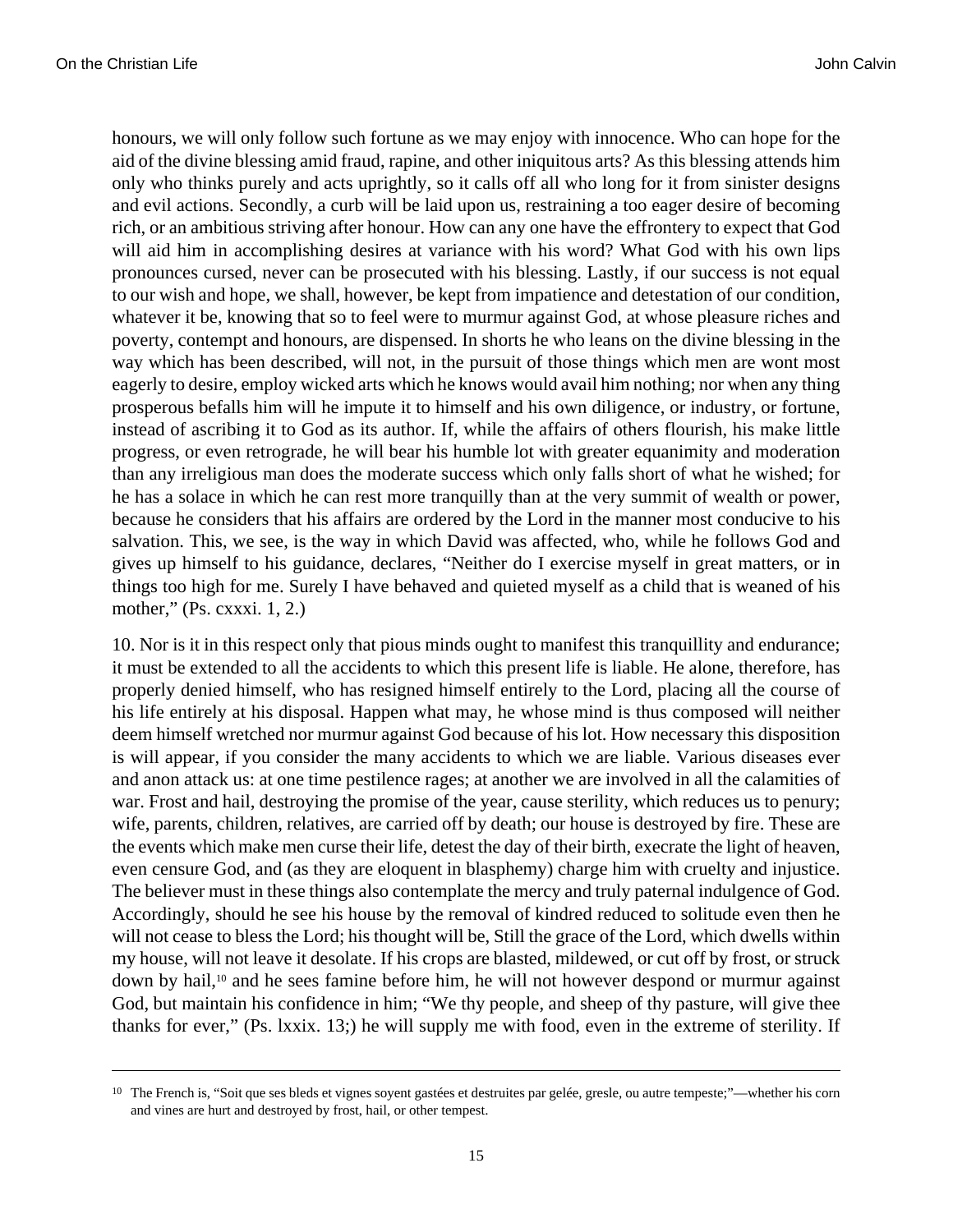he is afflicted with disease, the sharpness of the pain will not so overcome him, as to make him break out with impatience, and expostulate with God; but, recognising justice and lenity in the rod, will patiently endure. In short, whatever happens, knowing that it is ordered by the Lord, he will receive it with a placid and grateful mind, and will not contumaciously resist the government of him, at whose disposal he has placed himself and all that he has. Especially let the Christian breast eschew that foolish and most miserable consolation of the heathen, who, to strengthen their mind against adversity, imputed it to fortune, at which they deemed it absurd to feel indignant, as she was aimless and rash, and blindly wounded the good equally with the bad. On the contrary, the rule of piety is, that the hand of God is the ruler and arbiter of the fortunes of all, and, instead of rushing on with thoughtless violence, dispenses good and evil with perfect regularity.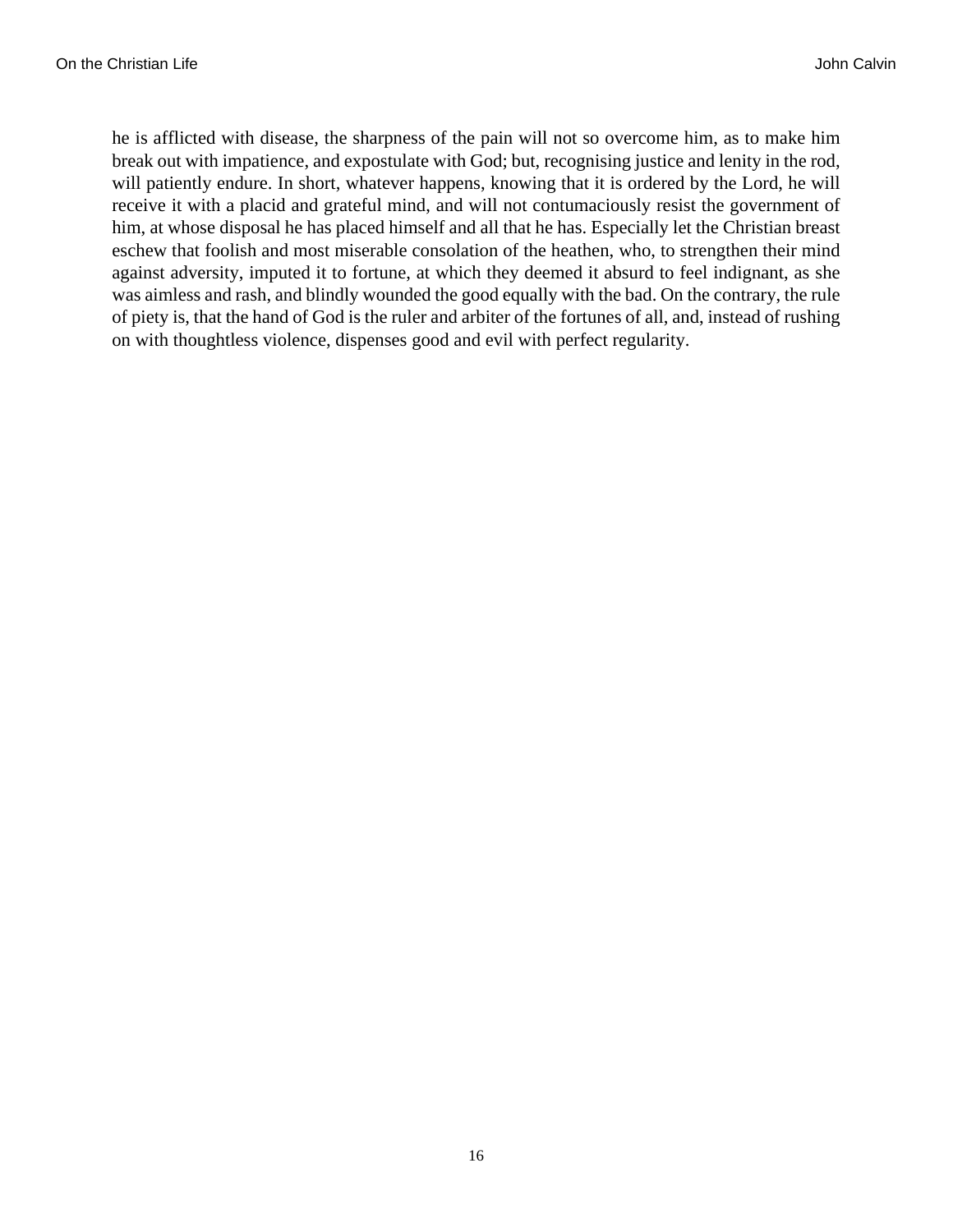# **CHAPTER III.**

#### **OF BEARING THE CROSS—ONE BRANCH OF SELF-DENIAL.**

<span id="page-20-0"></span>*The four divisions of this chapter are,—I. The nature of the cross, its necessity and dignity, sec. 1, 2. II. The manifold advantages of the cross described, sec. 3–6. III. The form of the cross the most excellent of all, and yet it by no means removes all sense of pain, sec. 7, 8. IV. A description of warfare under the cross, and of true patience, (not that of philosophers,) after the example of Christ, sec. 9–11.*

1. THE pious mind must ascend still higher, namely, whither Christ calls his disciples when he says, that every one of them must "take up his cross," [\(Matth. xvi. 24.](http://www.ccel.org/b/bible/asv/xml/asv.Matt.16.xml#Matt.16.24)) Those whom the Lord has chosen and honoured with his intercourse must prepare for a hard, laborious, troubled life, a life full of many and various kinds of evils; it being the will of our heavenly Father to exercise his people in this way while putting them to the proof. Having begun this course with Christ the first-born, he continues it towards all his children. For though that Son was dear to him above others, the Son in whom he was "well pleased," yet we see, that far from being treated gently and indulgently, we may say, that not only was he subjected to a perpetual cross while he dwelt on earth, but his whole life was nothing else than a kind of perpetual cross. The Apostle assigns the reason, "Though he was a Son, yet learned he obedience by the things which he suffered," [\(Heb.](http://www.ccel.org/b/bible/asv/xml/asv.Heb.5.xml#Heb.5.8) [v. 8](http://www.ccel.org/b/bible/asv/xml/asv.Heb.5.xml#Heb.5.8).) Why then should we exempt ourselves from that condition to which Christ our Head behoved to submit; especially since he submitted on our account, that he might in his own person exhibit a model of patience? Wherefore, the Apostle declares, that all the children of God are destined to be conformed to him. Hence it affords us great consolation in hard and difficult circumstances, which men deem evil and adverse, to think that we are holding fellowship with the sufferings of Christ; that as he passed to celestial glory through a labyrinth of many woes, so we too are conducted thither through various tribulations. For, in another passage, Paul himself thus speaks, "we must through much tribulation enter the kingdom of God," ([Acts xiv. 22](http://www.ccel.org/b/bible/asv/xml/asv.Acts.14.xml#Acts.14.22);) and again, "that I may know him, and the power of his resurrection, and the fellowship of his sufferings, being made conformable unto his death," [\(Rom viii. 29](http://www.ccel.org/b/bible/asv/xml/asv.Rom.8.xml#Rom.8.29).) How powerfully should it soften the bitterness of the cross, to think that the more we are afflicted with adversity, the surer we are made of our fellowship with Christ; by communion with whom our sufferings are not only blessed to us, but tend greatly to the furtherance of our salvation.

2. We may add, that the only thing which made it necessary for our Lord to undertake to bear the cross, was to testify and prove his obedience to the Father; whereas there are many reasons which make it necessary for us to live constantly under the cross. Feeble as we are by nature, and prone to ascribe all perfection to our flesh, unless we receive as it were ocular demonstration of our weakness, we readily estimate our virtue above its proper worth, and doubt not that, whatever happens, it will stand unimpaired and invincible against all difficulties. Hence we indulge a stupid and empty confidence in the flesh, and then trusting to it wax proud against the Lord himself; as if our own faculties were sufficient without his grace. This arrogance cannot be better repressed than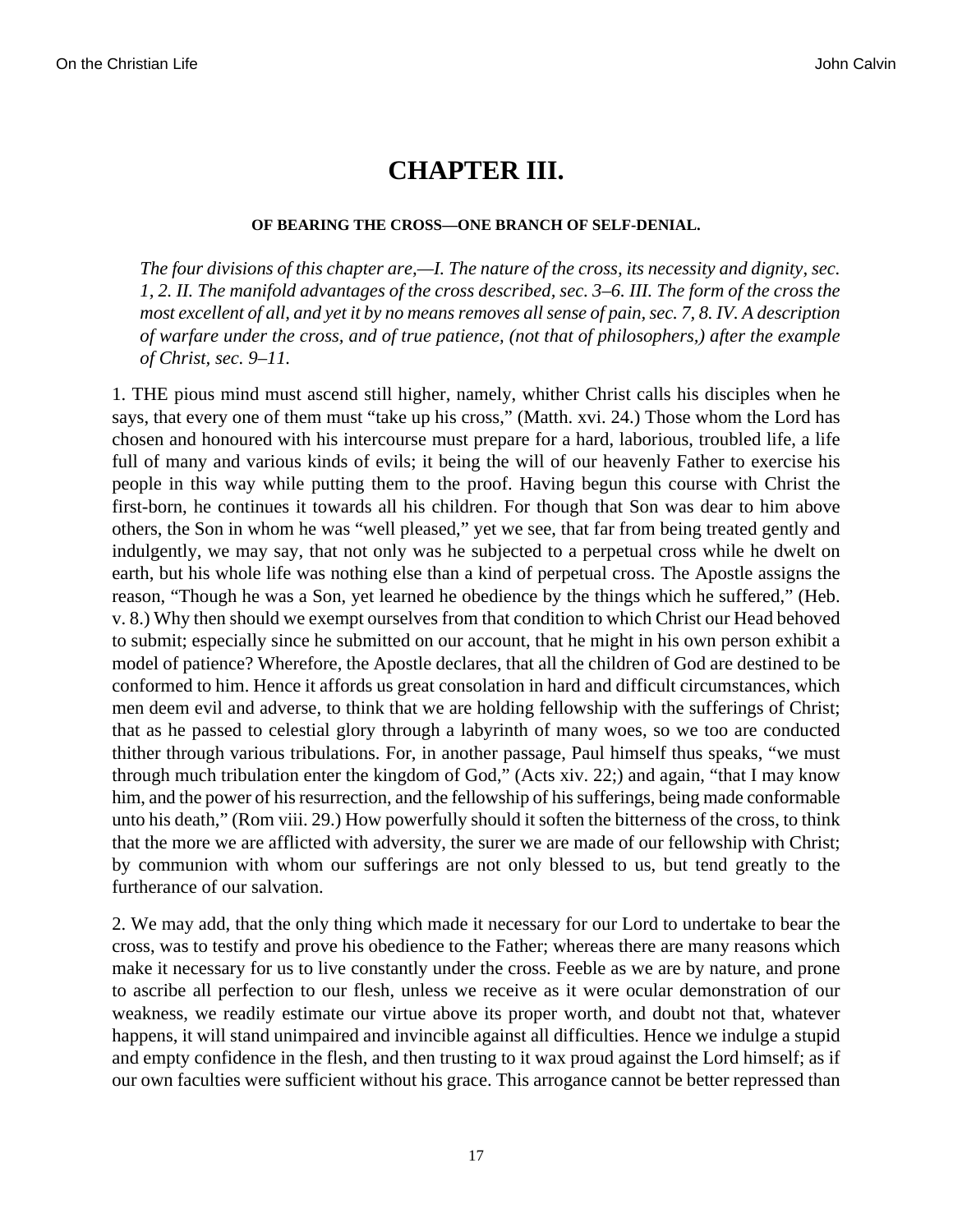when He proves to us by experience, not only how great our weakness, but also our frailty is. Therefore, he visits us with disgrace, or poverty, or bereavement, or disease, or other afflictions. Feeling altogether unable to support them, we forthwith, in so far as regards ourselves, give way, and thus humbled learn to invoke his strength, which alone can enable us to bear up under a weight of affliction. Nay, even the holiest of men, however well aware that they stand not in their own strength, but by the grace of God, would feel too secure in their own fortitude and constancy, were they not brought to a more thorough knowledge of themselves by the trial of the cross. This feeling gained even upon David, "In my prosperity I Said, I shall never be moved. Lord, by thy favour thou hast made my mountain to stand strong: thou didst hide thy face, and I was troubled," ([Ps.](http://www.ccel.org/b/bible/asv/xml/asv.Ps.30.xml#Ps.30.6 Bible:Ps.30.7) [xxx. 6, 7.](http://www.ccel.org/b/bible/asv/xml/asv.Ps.30.xml#Ps.30.6 Bible:Ps.30.7)) He confesses that in prosperity his feelings were dulled and blunted, so that, neglecting the grace of God, on which alone he ought to have depended, he leant to himself, and promised himself perpetuity. If it so happened to this great prophet, who of us should not fear and study caution? Though in tranquillity they flatter themselves with the idea of greater constancy and patience, yet, humbled by adversity, they learn the deception. Believers, I say, warned by such proofs of their diseases, make progress in humility, and, divesting themselves of a depraved confidence in the flesh, betake themselves to the grace of God, and, when they have so betaken themselves, experience the presence of the divine power, in which is ample protection.

3. This Paul teaches when he says that tribulation worketh patience, and patience experience. God having promised that he will be with believers in tribulation, they feel the truth of the promise; while supported by his hand, they endure patiently. This they could never do by their own strength. Patience, therefore, gives the saints an experimental proof that God in reality furnishes the aid which he has promised whenever there is need. Hence also their faith is confirmed, for it were very ungrateful not to expect that in future the truth of God will be, as they have already found it, firm and constant. We now see how many advantages are at once produced by the cross. Overturning the overweening opinion we form of our own virtue, and detecting the hypocrisy in which we delight, it removes our pernicious carnal confidence, teaching us, when thus humbled, to recline on God alone, so that we neither are oppressed nor despond. Then victory is followed by hope, inasmuch as the Lord, by performing what he has promised, establishes his truth in regard to the future. Were these the only reasons, it is surely plain how necessary it is for us to bear the cross. It is of no little importance to be rid of your self-love, and made fully conscious of your weakness; so impressed with a sense of your weakness as to learn to distrust yourself—to distrust yourself so as to transfer your confidence to God, reclining on him with such heartfelt confidence as to trust in his aid, and continue invincible to the end, standing by his grace so as to perceive that he is true to his promises, and so assured of the certainty of his promises as to be strong in hope.

4. Another end which the Lord has in afflicting his people is to try their patience, and train them to obedience—not that they can yield obedience to him except in so far as he enables them; but he is pleased thus to attest and display striking proofs of the graces which he has conferred upon his saints, lest they should remain within unseen and unemployed. Accordingly, by bringing forward openly the strength and constancy of endurance with which he has provided his servants, he is said to try their patience. Hence the expressions that God tempted Abraham, ([Gen. xxi. 1, 12](http://www.ccel.org/b/bible/asv/xml/asv.Gen.21.xml#Gen.21.1 Bible:Gen.21.12),) and made proof of his piety by not declining to sacrifice his only son. Hence, too, Peter tells us that our faith is proved by tribulation, just as gold is tried in a furnace of fire. But who will say it is not expedient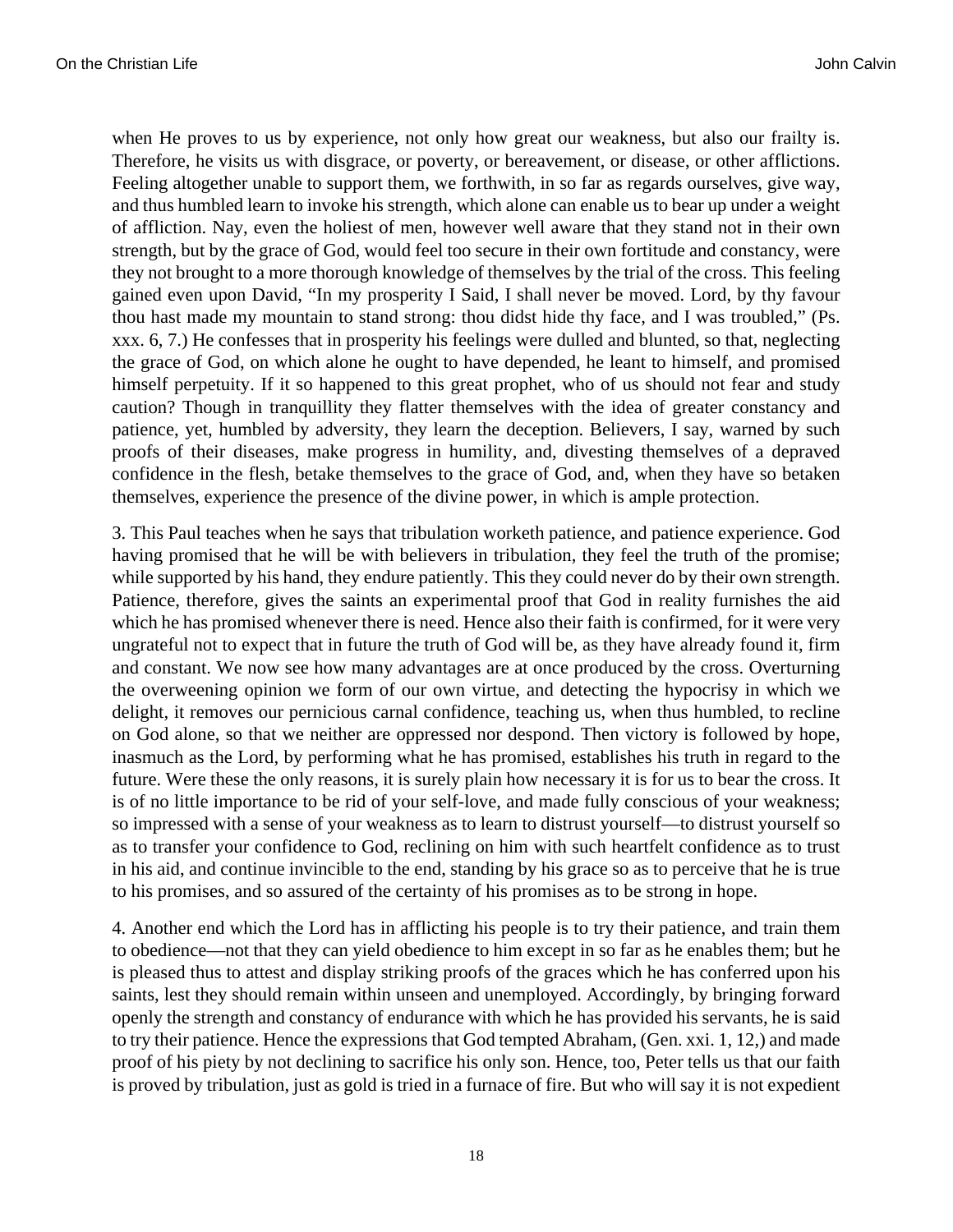that the most excellent gift of patience which the believer has received from his God should be applied to uses by being made sure and manifest? Otherwise men would never value it according to its worth. But if God himself, to prevent the virtues which he has conferred upon believers from lurking in obscurity, nay, lying useless and perishing, does aright in supplying materials for calling them forth, there is the best reason for the afflictions of the saints, since without them their patience could not exist. I say, that by the cross they are also trained to obedience, because they are thus taught to live not according to their own wish, but at the disposal of God. Indeed, did all things proceed as they wish, they would not know what it is to follow God. Seneca mentions (De Vit. Beata, cap. xv.) that there was an old proverb when any one was exhorted to endure adversity, "Follow God;#8221; thereby intimating, that men truly submitted to the yoke of God only when they gave their back and hand to his rod. But if it is most right that we should in all things prove our obedience to our heavenly Father, certainly we ought not to decline any method by which he trains us to obedience.

5. Still, however, we see not how necessary that obedience is, unless we at the same time consider how prone our carnal nature is to shake off the yoke of God whenever it has been treated with some degree of gentleness and indulgence. It just happens to it as with refractory horses, which, if kept idle for a few days at hack and manger, become ungovernable, and no longer recognize the rider, whose command before they implicitly obeyed. And we invariably become what God complains of in the people of Israel—waxing gross and fat, we kick against him who reared and nursed us, ([Deut. xxxii. 15.](http://www.ccel.org/b/bible/asv/xml/asv.Deut.32.xml#Deut.32.15)) The kindness of God should allure us to ponder and love his goodness; but since such is our malignity, that we are invariably corrupted by his indulgence, it is more than necessary for us to be restrained by discipline from breaking forth into such petulance. Thus, lest we become emboldened by an over-abundance of wealth; lest elated with honour, we grow proud; lest inflated with other advantages of body, or mind, or fortune, we grow insolent, the Lord himself interferes as he sees to be expedient by means of the cross, subduing and curbing the arrogance of our flesh, and that in various ways, as the advantage of each requires. For as we do not all equally labour under the same disease, so we do not all need the same difficult cure. Hence we see that all are not exercised with the same kind of cross. While the heavenly Physician treats some more gently, in the case of others he employs harsher remedies, his purpose being to provide a cure for all. Still none is left free and untouched, because he knows that all, without a single exception, are diseased.

6. We may add, that our most merciful Father requires not only to prevent our weakness, but often to correct our past faults, that he may keep us in due obedience. Therefore, whenever we are afflicted we ought immediately to call to mind our past life. In this way we will find that the faults which we have committed are deserving of such castigation. And yet the exhortation to patience is not to be founded chiefly on the acknowledgment of sin. For Scripture supplies a far better consideration when it says, that in adversity "we are chastened of the Lord, that we should not be condemned with the world," [\(1 Cor. xi. 32](http://www.ccel.org/b/bible/asv/xml/asv.iCor.11.xml#iCor.11.32).) Therefore, in the very bitterness of tribulation we ought to recognise the kindness and mercy of our Father, since even then he ceases not to further our salvation. For he afflicts, not that he may ruin or destroy but rather that he may deliver us from the condemnation of the world. Let this thought lead us to what Scripture elsewhere teaches: "My son, despise not the chastening of the Lord; neither be weary of his correction: For whom the Lord loveth he correcteth; even as a father the son in whom he delighteth," ([Prov. iii. 11, 12](http://www.ccel.org/b/bible/asv/xml/asv.Prov.3.xml#Prov.3.11 Bible:Prov.3.12).) When we perceive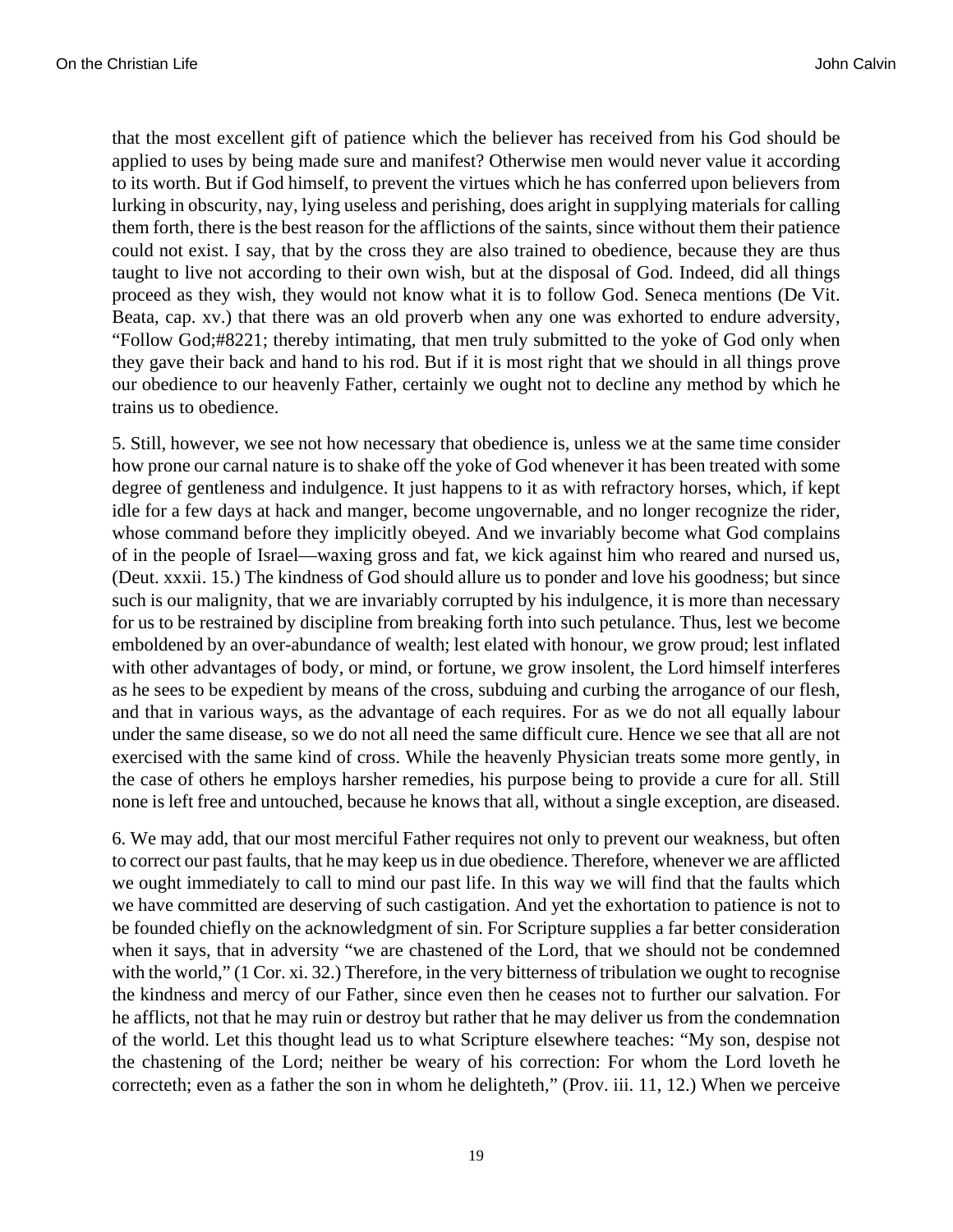our Father's rod, is it not our part to behave as obedient docile sons rather than rebelliously imitate desperate men, who are hardened in wickedness? God dooms us to destruction, if he does not, by correction, call us back when we have fallen off from him, so that it is truly said, "If ye be without chastisement," "then are ye bastards, and not sons," ([Heb. xii. 8.](http://www.ccel.org/b/bible/asv/xml/asv.Heb.12.xml#Heb.12.8)) We are most perverse then if we cannot bear him while he is manifesting his good-will to us, and the care which he takes of our salvation. Scripture states the difference between believers and unbelievers to be, that the latter, as the slaves of inveterate and deep-seated iniquity, only become worse and more obstinate under the lash; whereas the former, like free-born sons turn to repentance. Now, therefore, choose your class. But as I have already spoken of this subject, it is sufficient to have here briefly adverted to it.

7. There is singular consolation, moreover, when we are persecuted for righteousness' sake. For our thought should then be, How high the honour which God bestows upon us in distinguishing us by the special badge of his soldiers. By suffering persecution for righteousness' sake, I mean not only striving for the defence of the Gospel, but for the defence of righteousness in any way. Whether, therefore, in maintaining the truth of God against the lies of Satan, or defending the good and innocent against the injuries of the bad, we are obliged to incur the offence and hatred of the world, so as to endanger life, fortune, or honour, let us not grieve or decline so far to spend ourselves for God; let us not think ourselves wretched in those things in which he with his own lips has pronounced us blessed, ([Matth. v. 10](http://www.ccel.org/b/bible/asv/xml/asv.Matt.5.xml#Matt.5.10).) Poverty, indeed considered in itself, is misery; so are exile, contempt, imprisonment, ignominy: in fine, death itself is the last of all calamities. But when the favour of God breathes upon is, there is none of these things which may not turn out to our happiness. Let us then be contented with the testimony of Christ rather than with the false estimate of the flesh, and then, after the example of the Apostles, we will rejoice in being "counted worthy to suffer shame for his name," ([Acts v. 41.](http://www.ccel.org/b/bible/asv/xml/asv.Acts.5.xml#Acts.5.41)) For why? If, while conscious of our innocence, we are deprived of our substance by the wickedness of man, we are, no doubt, humanly speaking, reduced to poverty; but in truth our riches in heaven are increased: if driven from our homes we have a more welcome reception into the family of God; if vexed and despised, we are more firmly rooted in Christ; if stigmatised by disgrace and ignominy, we have a higher place in the kingdom of God; and if we are slain, entrance is thereby given us to eternal life. The Lord having set such a price upon us, let us be ashamed to estimate ourselves at less than the shadowy and evanescent allurements of the present life.

8. Since by these, and similar considerations, Scripture abundantly solaces us for the ignominy or calamities which we endure in defence of righteousness, we are very ungrateful if we do not willingly and cheerfully receive them at the hand of the Lord, especially since this form of the cross is the most appropriate to believers, being that by which Christ desires to be glorified in us, as Peter also declares, [\(1 Pet. iv. 11, 14.](http://www.ccel.org/b/bible/asv/xml/asv.iPet.4.xml#iPet.4.11 Bible:1Pet.4.14)) But as to ingenuous natures, it is more bitter to suffer disgrace than a hundred deaths, Paul expressly reminds us that not only persecution, but also disgrace awaits us, "because we trust in the living God," ([1 Tim. iv. 10.](http://www.ccel.org/b/bible/asv/xml/asv.iTim.4.xml#iTim.4.10)) So in another passage he bids us, after his example, walk "by evil report and good report," ([2 Cor. vi. 8](http://www.ccel.org/b/bible/asv/xml/asv.iiCor.6.xml#iiCor.6.8).) The cheerfulness required, however, does not imply a total insensibility to pain. The saints could show no patience under the cross if they were not both tortured with pain and grievously molested. Were there no hardship in poverty, no pain in disease, no sting in ignominy, no fear in death, where would be the fortitude and moderation in enduring them? But while every one of these, by its inherent bitterness, naturally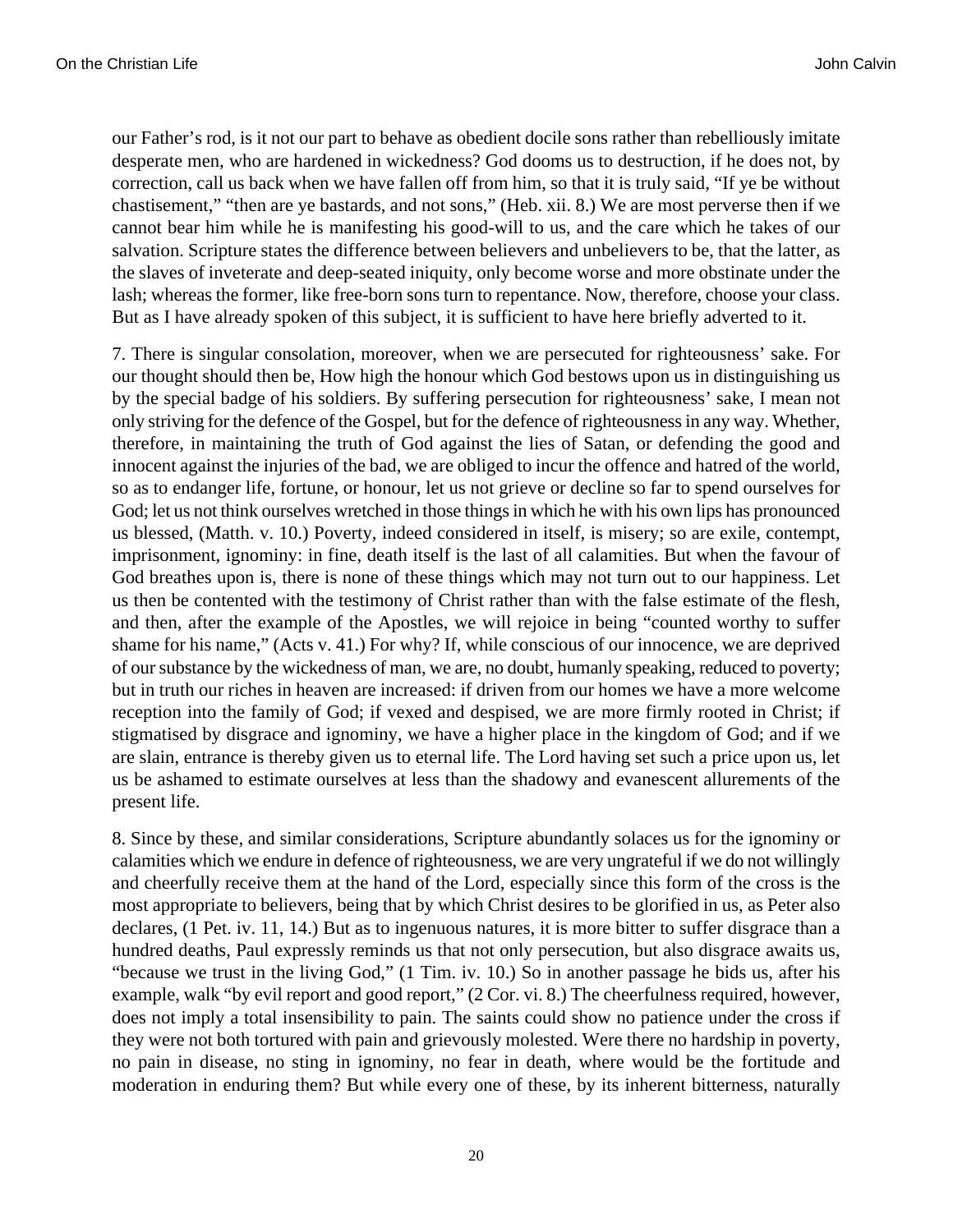vexes the mind, the believer in this displays his fortitude, that though fully sensible of the bitterness and labouring grievously, he still withstands and struggles boldly; in this displays his patience, that though sharply stung, he is however curbed by the fear of God from breaking forth into any excess; in this displays his alacrity, that though pressed with sorrow and sadness, he rests satisfied with spiritual consolation from God.

9. This conflict which believers maintain against the natural feeling of pain, while they study moderation and patience, Paul elegantly describes in these words: "We are troubled on every side, yet not distressed; we are perplexed, but not in despair; persecuted, but not forsaken; cast down, but not destroyed," ([2 Cor. iv. 8, 9](http://www.ccel.org/b/bible/asv/xml/asv.iiCor.4.xml#iiCor.4.8 Bible:2Cor.4.9).) You see that to bear the cross patiently is not to have your feelings altogether blunted, and to be absolutely insensible to pain, according to the absurd description which the Stoics of old gave of their hero as one who, divested of humanity, was affected in the same way by adversity and prosperity, grief and joy; or rather, like a stone, was not affected by anything. And what did they gain by that sublime wisdom? they exhibited a shadow of patience, which never did, and never can, exist among men. Nay, rather by aiming at a too exact and rigid patience, they banished it altogether from human life. Now also we have among Christians a new kind of Stoics, who hold it vicious not only to groan and weep, but even to be sad and anxious. These paradoxes are usually started by indolent men who, employing themselves more in speculation than in action, can do nothing else for us than beget such paradoxes. But we have nothing to do with that iron philosophy which our Lord and Master condemned—not only in word, but also by his own example. For he both grieved and shed tears for his own and others' woes. Nor did he teach his disciples differently: "Ye shall weep and lament, but the world shall rejoice," [\(John xvi. 20](http://www.ccel.org/b/bible/asv/xml/asv.John.16.xml#John.16.20).) And lest any one should regard this as vicious, he expressly declares, "Blessed are they that mourn," ([Matth. v. 4](http://www.ccel.org/b/bible/asv/xml/asv.Matt.5.xml#Matt.5.4).) And no wonder. If all tears are condemned, what shall we think of our Lord himself, whose "sweat was as it were great drops of blood falling down to the ground?" [\(Luke xxii. 44;](http://www.ccel.org/b/bible/asv/xml/asv.Luke.22.xml#Luke.22.44) [Matth. xxvi. 38](http://www.ccel.org/b/bible/asv/xml/asv.Matt.26.xml#Matt.26.38).) If every kind of fear is a mark of unbelief, what place shall we assign to the dread which, it is said, in no slight degree amazed him; if all sadness is condemned, how shall we justify him when he confesses, "My soul is exceeding sorrowful, even unto death?"

10. I wished to make these observations to keep pious minds from despair, lest, from feeling it impossible to divest themselves of the natural feeling of grief, they might altogether abandon the study of patience. This must necessarily be the result with those who convert patience into stupor, and a brave and firm man into a block. Scripture gives saints the praise of endurance when, though afflicted by the hardships they endure, they are not crushed; though they feel bitterly, they are at the same time filled with spiritual joy; though pressed with anxiety, breathe exhilarated by the consolation of God. Still there is a certain degree of repugnance in their hearts, because natural sense shuns and dreads what is adverse to it, while pious affection, even through these difficulties, tries to obey the divine will. This repugnance the Lord expressed when he thus addressed Peter: "Verily, verily, I say unto thee, When thou wast young, thou girdedst thyself and walkedst whither thou wouldst; but when thou shalt be old, thou shalt stretch forth thy hands, and another shall gird thee; and carry thee whither thou wouldest not," ([John xxi. 18](http://www.ccel.org/b/bible/asv/xml/asv.John.21.xml#John.21.18).) It is not probable, indeed, that when it became necessary to glorify God by death he was driven to it unwilling and resisting; had it been so, little praise would have been due to his martyrdom. But though he obeyed the divine ordination with the greatest alacrity of heart, yet, as he had not divested himself of humanity, he was distracted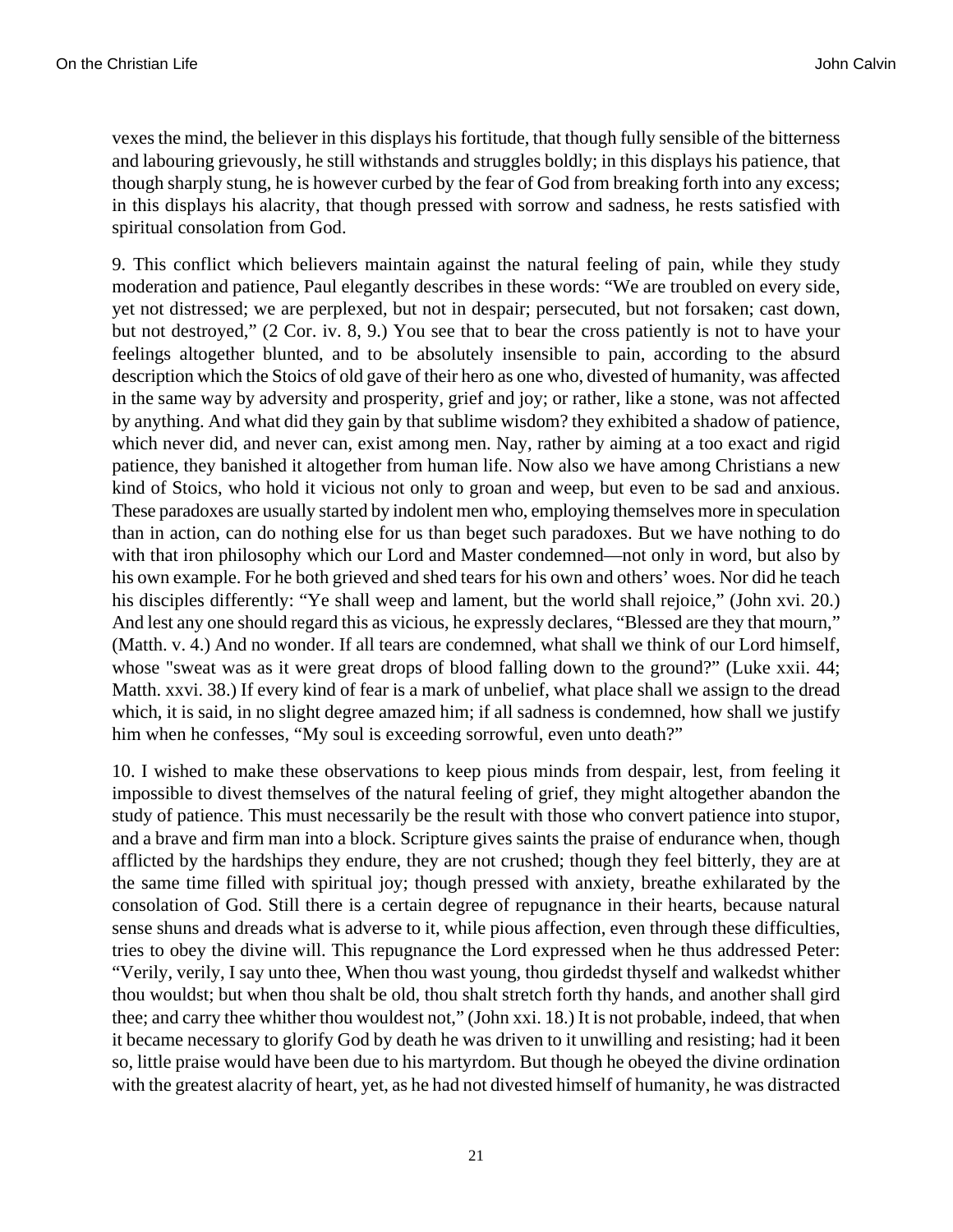by a double will. When he thought of the bloody death which he was to die, struck with horror, he would willingly have avoided it: on the other hand, when he considered that it was God who called him to it, his fear was vanquished and suppressed, and he met death cheerfully. It must therefore be our study, if we would be disciples of Christ, to imbue our minds with such reverence and obedience to God as may tame and subjugate all affections contrary to his appointment. In this way, whatever be the kind of cross to which we are subjected, we shall in the greatest straits firmly maintain our patience. Adversity will have its bitterness, and sting us. When afflicted with disease, we shall groan and be disquieted, and long for health; pressed with poverty, we shall feel the stings of anxiety and sadness, feel the pain of ignominy, contempt, and injury, and pay the tears due to nature at the death of our friends: but our conclusion will always be, The Lord so willed it, therefore let us follow his will. Nay, amid the pungency of grief, among groans and tears this thought will necessarily suggest itself and incline us cheerfully to endure the things for which we are so afflicted.

11. But since the chief reason for enduring the cross has been derived from a consideration of the divine will, we must in few words explain wherein lies the difference between philosophical and Christian patience. Indeed, very few of the philosophers advanced so far as to perceive that the hand of God tries us by means of affliction, and that we ought in this matter to obey God. The only reason which they adduce is, that so it must be. But is not this just to say, that we must yield to God, because it is in vain to contend against him? For if we obey God only because it is necessary, provided we can escape, we shall cease to obey him. But what Scripture calls us to consider in the will of God is very different, namely, first justice and equity, and then a regard to our own salvation. Hence Christian exhortations to patience are of this nature, Whether poverty, or exile, or imprisonment, or contumely, or disease, or bereavement, or any such evil affects us, we must think that none of them happens except by the will and providence of God; moreover, that every thing he does is in the most perfect order. What! do not our numberless daily faults deserve to be chastised, more severely, and with a heavier rod than his mercy lays upon us? Is it not most right that our flesh should be subdued, and be, as it were, accustomed to the yoke, so as not to rage and wanton as it lists? Are not the justice and the truth of God worthy of our suffering on their account?11 But if the equity of God is undoubtedly displayed in affliction, we cannot murmur or struggle against them without iniquity. We no longer hear the frigid cant, Yield, because it is necessary; but a living and energetic precept, Obey, because it is unlawful to resist; bear patiently, because impatience is rebellion against the justice of God. Then as that only seems to us attractive which we perceive to be for our own safety and advantage, here also our heavenly Father consoles us, by the assurance, that in the very cross with which he afflicts us he provides for our salvation. But if it is clear that tribulations are salutary to us, why should we not receive them with calm and grateful minds? In bearing them patiently we are not submitting to necessity but resting satisfied with our own good. The effect of these thoughts is, that to whatever extent our minds are contracted by the bitterness which we naturally feel under the cross, to the same extent will they be expanded with spiritual joy. Hence arises thanksgiving, which cannot exist unless joy be felt. But if the praise of the Lord and thanksgiving can emanate only from a cheerful and gladdened breasts and there is nothing

<sup>&</sup>lt;sup>11</sup> See end of sec. 4, and sec. 5, 7, 8.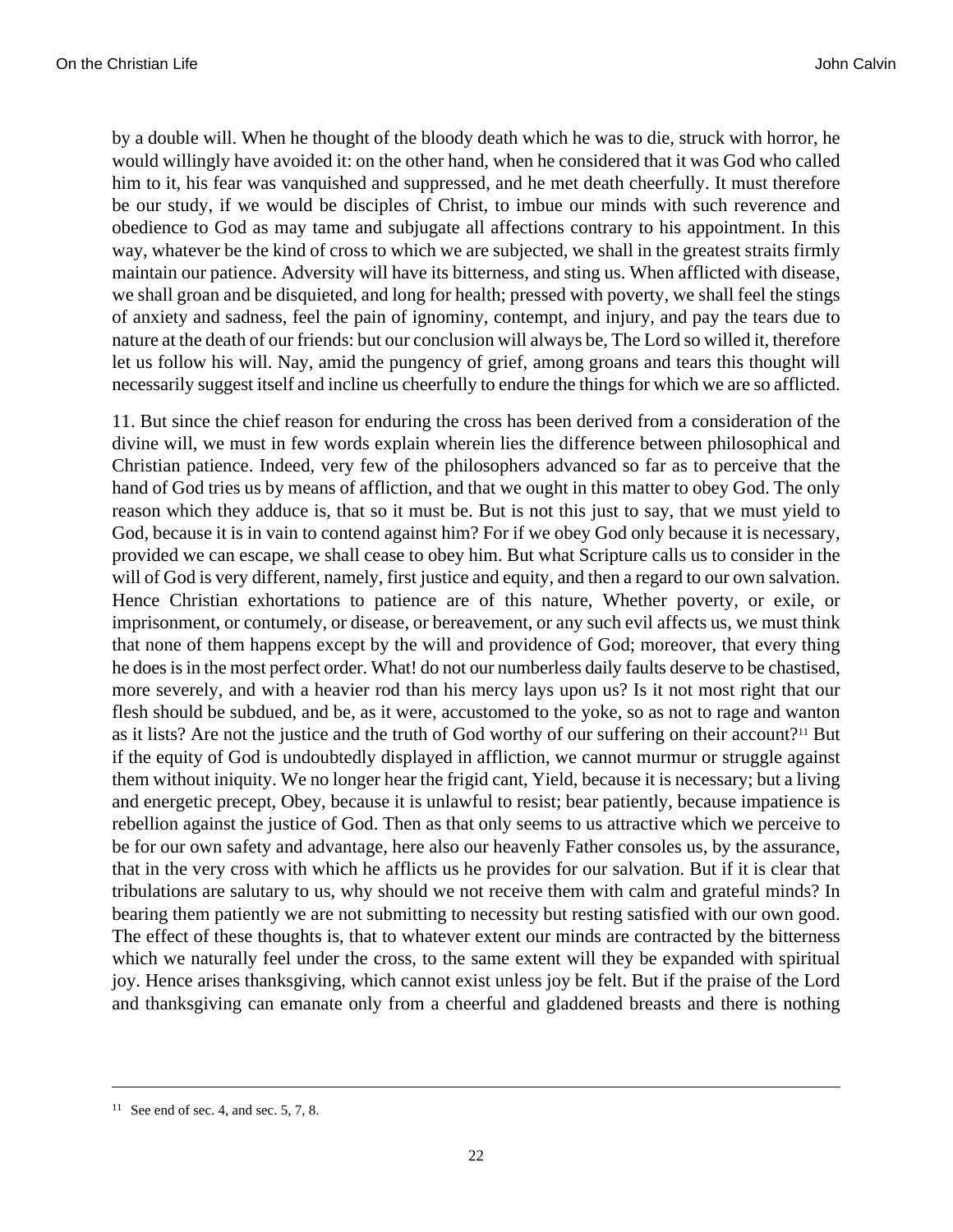which ought to interrupt these feelings in us, it is clear how necessary it is to temper the bitterness of the cross with spiritual joy.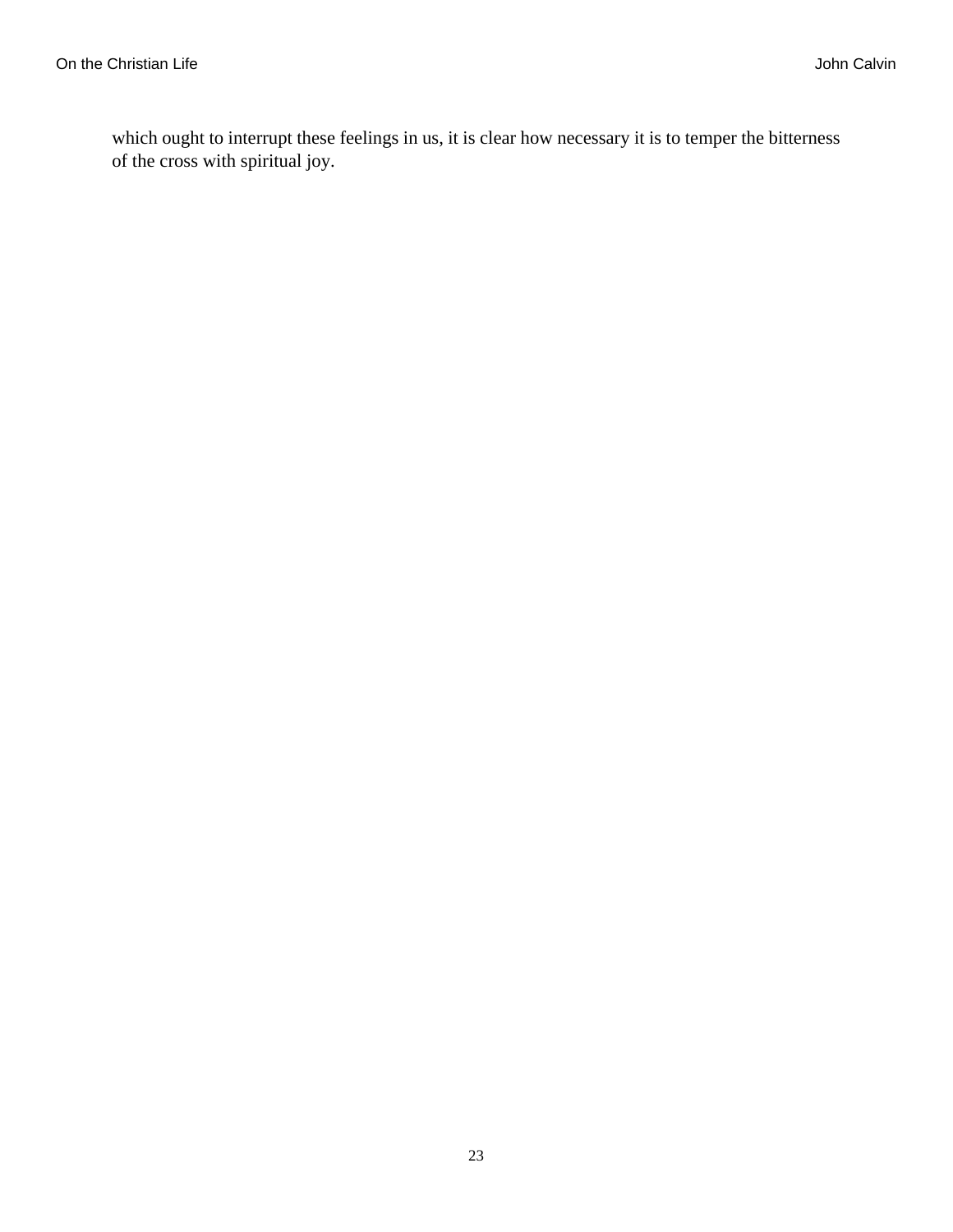### **CHAPTER IV.**

#### **OF MEDITATING ON THE FUTURE LIFE.**

<span id="page-27-0"></span>*The three divisions of this chapter,—I. The principal use of the cross is, that it in various ways accustoms us to despise the present, and excites us to aspire to the future life, sec. 1, 2. II. In withdrawing from the present life we must neither shun it nor feel hatred for it; but desiring the future life, gladly quit the present at the command of our sovereign Master, see. 3, 4. III. Our infirmity in dreading death described. The correction and safe remedy, sec. 6.*

1. WHATEVER be the kind of tribulation with which we are afflicted, we should always consider the end of it to be, that we may be trained to despise the present, and thereby stimulated to aspire to the future life. For since God well knows how strongly we are inclined by nature to a slavish love of this world, in order to prevent us from clinging too strongly to it, he employs the fittest reason for calling us back, and shaking off our lethargy. Every one of us, indeed, would be thought to aspire and aim at heavenly immortality during the whole course of his life. For we would be ashamed in no respect to excel the lower animals; whose condition would not be at all inferior to ours, had we not a hope of immortality beyond the grave. But when you attend to the plans, wishes, and actions of each, you see nothing in them but the earth. Hence our stupidity; our minds being dazzled with the glare of wealth, power, and honours, that they can see no farther. The heart also, engrossed with avarice, ambition, and lust, is weighed down and cannot rise above them. In short, the whole soul, ensnared by the allurements of the flesh, seeks its happiness on the earth. To meet this disease, the Lord makes his people sensible of the vanity of the present life, by a constant proof of its miseries. Thus, that they may not promise themselves deep and lasting peace in it, he often allows them to be assailed by war, tumult, or rapine, or to be disturbed by other injuries. That they may not long with too much eagerness after fleeting and fading riches, or rest in those which they already possess, he reduces them to want, or, at least, restricts them to a moderate allowance, at one time by exile, at another by sterility, at another by fire, or by other means. That they may not indulge too complacently in the advantages of married life, he either vexes them by the misconduct of their partners, or humbles them by the wickedness of their children, or afflicts them by bereavement. But if in all these he is indulgent to them, lest they should either swell with vain-glory, or be elated with confidence, by diseases and dangers he sets palpably before them how unstable and evanescent are all the advantages competent to mortals. We duly profit by the discipline of the cross, when we learn that this life, estimated in itself, is restless, troubled, in numberless ways wretched, and plainly in no respect happy; that what are estimated its blessings are uncertain, fleeting, vain, and vitiated by a great admixture of evil. From this we conclude, that all we have to seek or hope for here is contest; that when we think of the crown we must raise our eyes to heaven. For we must hold, that our mind never rises seriously to desire and aspire after the future, until it has learned to despise the present life.

2. For there is no medium between the two things: the earth must either be worthless in our estimation, or keep us enslaved by an intemperate love of it. Therefore, if we have any regard to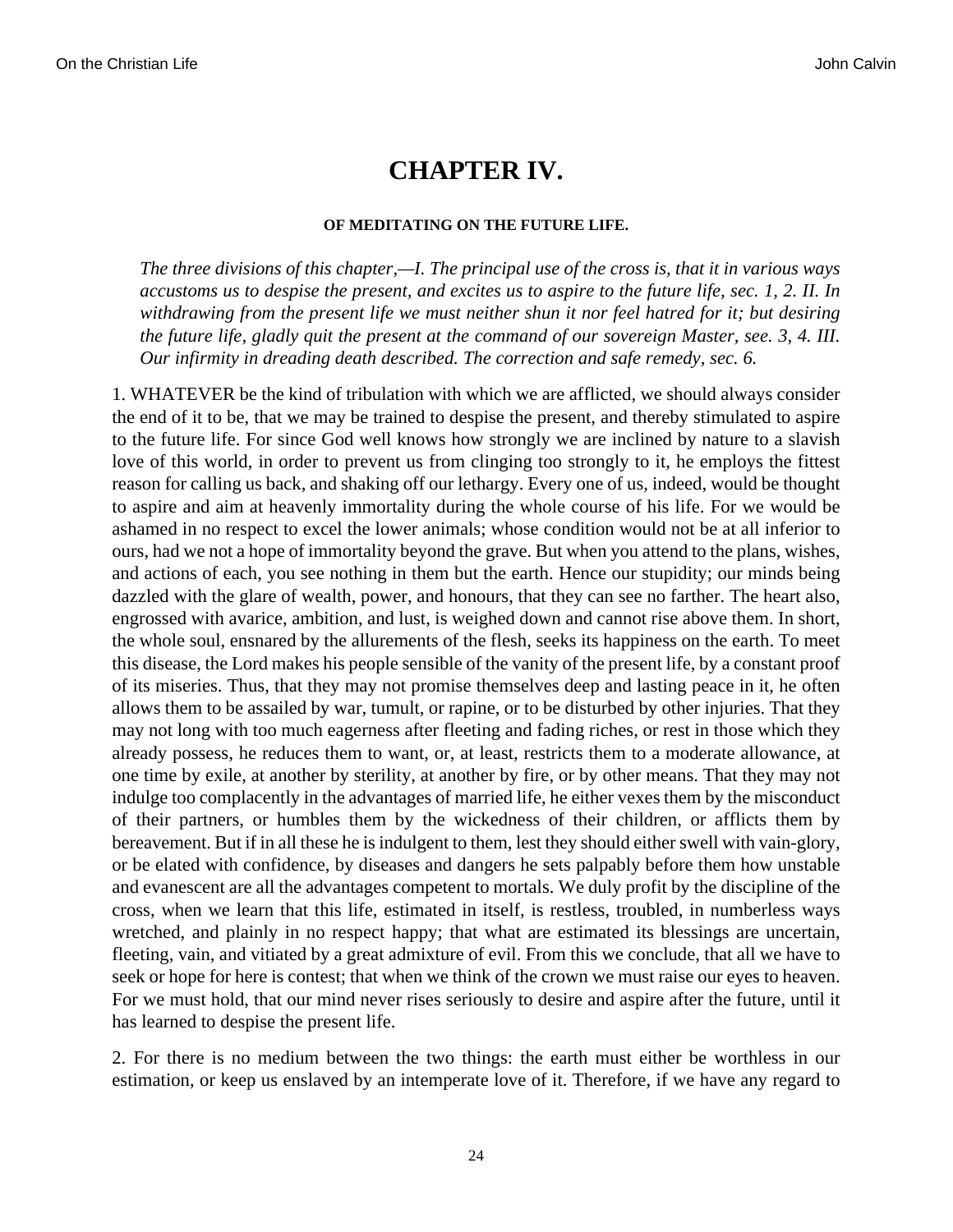eternity, we must carefully strive to disencumber ourselves of these fetters. Moreover, since the present life has many enticements to allure us, and great semblance of delight, grace, and sweetness to soothe us, it is of great consequence to us to be now and then called off from its fascinations.<sup>12</sup> For what, pray, would happen, if we here enjoyed an uninterrupted course of honour and felicity, when even the constant stimulus of affliction cannot arouse us to a due sense of our misery? That human life is like smoke or a shadow, is not only known to the learned; there is not a more trite proverb among the vulgar. Considering it a fact most useful to be known, they have recommended it in many well-known expressions. Still there is no fact which we ponder less carefully, or less frequently remember. For we form all our plans just as if we had fixed our immortality on the earth. If we see a funeral, or walk among graves, as the image of death is then present to the eye, I admit we philosophise admirably on the vanity of life. We do not indeed always do so, for those things often have no effect upon us at all. But, at the best, our philosophy is momentary. It vanishes as soon as we turn our back, and leaves not the vestige of remembrance behind; in short, it passes away, just like the applause of a theatre at some pleasant spectacle. Forgetful not only of death, but also of mortality itself, as if no rumour of it had ever reached us, we indulge in supine security as expecting a terrestrial immortality. Meanwhile, if any one breaks in with the proverb, that man is the creature of a day,13 we indeed acknowledge its truth, but, so far from giving heed to it, the thought of perpetuity still keeps hold of our minds. Who then can deny that it is of the highest importance to us all, I say not, to be admonished by words, but convinced by all possible experience of the miserable condition of our earthly life; since even when convinced we scarcely cease to gaze upon it with vicious, stupid admiration, as if it contained within itself the sum of all that is good? But if God finds it necessary so to train us, it must be our duty to listen to him when he calls, and shakes us from our torpor, that we may hasten to despise the world, and aspire with our whole heart to the future life.

3. Still the contempt which believers should train themselves to feel for the present life, must not be of a kind to beget hatred of it or ingratitude to God. This life, though abounding in all kinds of wretchedness, is justly classed among divine blessings which are not to be despised. Wherefore, if we do not recognize the kindness of God in it, we are chargeable with no little ingratitude towards him. To believers, especially, it ought to be a proof of divine benevolence, since it is wholly destined to promote their salvation. Before openly exhibiting the inheritance of eternal glory, God is pleased to manifest himself to us as a Father by minor proofs, viz., the blessings which he daily bestows upon us. Therefore, while this life serves to acquaint us with the goodness of God, shall we disdain it as if it did not contain one particle of good? We ought, therefore, to feel and be affected towards it in such a manner as to place it among those gifts of the divine benignity which are by no means to be despised. Were there no proofs in Scripture, (they are most numerous and clear,) yet nature herself exhorts us to return thanks to God for having brought us forth into light, granted us the use of it, and bestowed upon us all the means necessary for its preservation. And there is a much higher

<span id="page-28-0"></span><sup>12</sup> French, "Or pource que la vie presente a tousiours force de delices pour nous attraire, et a grande apparence d'amenité, de grace et de douceur pour nous amieller, il nous est bien mestier d'estre retiré d'heure en d'heure, à ce que nous ne soyons point abusez, et comme ensorcelez de telles flatteries;"—Now because the present life has always a host of delights to attract us, and has great appearance of amenity, grace, and sweetness to entice us, it is of great importance to us to be hourly withdrawn, in order that we may not be deceived, and, as it were, bewitched with such flattery.

<sup>13</sup> Latin, "Animal esse;"—is an ephemereal animal.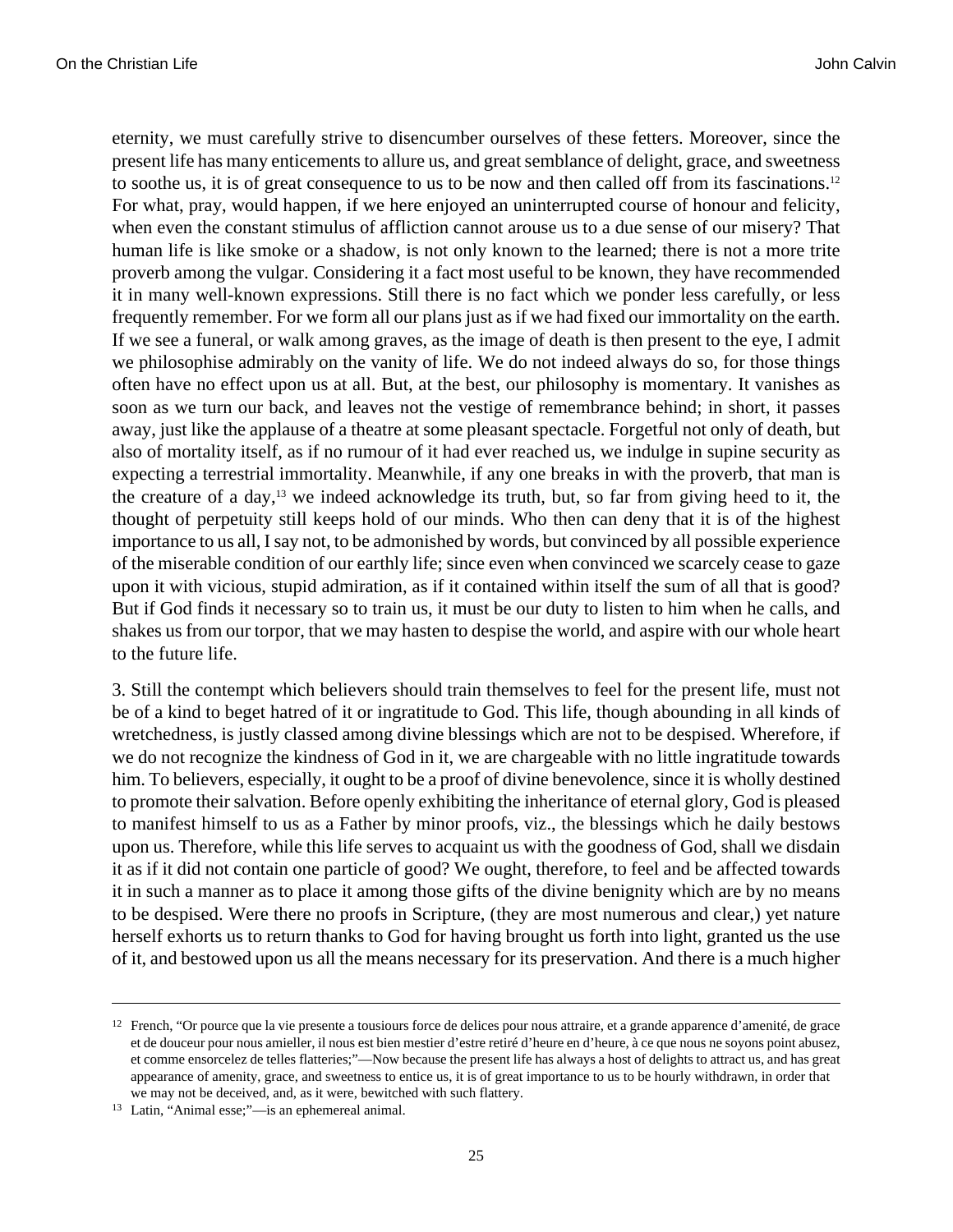reason when we reflect that here we are in a manner prepared for the glory of the heavenly kingdom. For the Lord hath ordained, that those who are ultimately to be crowned in heaven must maintain a previous warfare on the earth, that they may not triumph before they have overcome the difficulties of war, and obtained the victory. Another reason is, that we here begin to experience in various ways a foretaste of the divine benignity, in order that our hope and desire may be whetted for its full manifestation. When once we have concluded that our earthly life is a gift of the divine mercy, of which, agreeably to our obligation, it behoves us to have a grateful remembrance, we shall then properly descend to consider its most wretched condition, and thus escape from that excessive fondness for it, to which, as I have said, we are naturally prone.

4. In proportion as this improper love diminishes, our desire of a better life should increase. I confess, indeed, that a most accurate opinion was formed by those who thought, that the best thing was not to be born, the next best to die early. For, being destitute of the light of God and of true religion, what could they see in it that was not of dire and evil omen? Nor was it unreasonable for those14 who felt sorrow and shed tears at the birth of their kindred, to keep holiday at their deaths. But this they did without profit; because, devoid of the true doctrine of faith, they saw not how that which in itself is neither happy nor desirable turns to the advantage of the righteous: and hence their opinion issued in despair. Let believers, then, in forming an estimate of this mortal life, and perceiving that in itself it is nothing but misery, make it their aim to exert themselves with greater alacrity, and less hinderance, in aspiring to the future and eternal life. When we contrast the two, the former may not only be securely neglected, but, in comparison of the latter, be disdained and contemned. If heaven is our country, what can the earth be but a place of exile? If departure from the world is entrance into life, what is the world but a sepulchre, and what is residence in it but immersion in death? If to be freed from the body is to gain full possession of freedom, what is the body but a prison? If it is the very summit of happiness to enjoy the presence of God, is it not miserable to want it? But "whilst we are at home in the body, we are absent from the Lord," [\(2 Cor.](http://www.ccel.org/b/bible/asv/xml/asv.iiCor.5.xml#iiCor.5.6) [v. 6](http://www.ccel.org/b/bible/asv/xml/asv.iiCor.5.xml#iiCor.5.6).) Thus when the earthly is compared with the heavenly life, it may undoubtedly be despised and trampled under foot. We ought never, indeed, to regard it with hatred, except in so far as it keeps us subject to sin; and even this hatred ought not to be directed against life itself. At all events, we must stand so affected towards it in regard to weariness or hatred as, while longing for its termination, to be ready at the Lord's will to continue in it, keeping far from everything like murmuring and impatience. For it is as if the Lord had assigned us a post, which we must maintain till he recalls us. Paul, indeed, laments his condition, in being still bound with the fetters of the body, and sighs earnestly for redemption, [\(Rom. vii. 24;](http://www.ccel.org/b/bible/asv/xml/asv.Rom.7.xml#Rom.7.24)) nevertheless, he declared that, in obedience to the command of Gods he was prepared for both courses, because he acknowledges it as his duty to God to glorify his name whether by life or by death, while it belongs to God to determine what is most conducive to His glory, ([Phil. i. 20–24](http://www.ccel.org/b/bible/asv/xml/asv.Phil.1.xml#Phil.1.20).) Wherefore, if it becomes us to live and die to the Lord, let us leave the period of our life and death at his disposal. Still let us ardently long for death, and constantly meditate upon it, and in comparison with future immortality, let us despise life, and, on account of the bondage of sin, long to renounce it whenever it shall so please the Lord.

<span id="page-29-0"></span><sup>14</sup> French, "Le peuple des Scythes;"—the Scythians.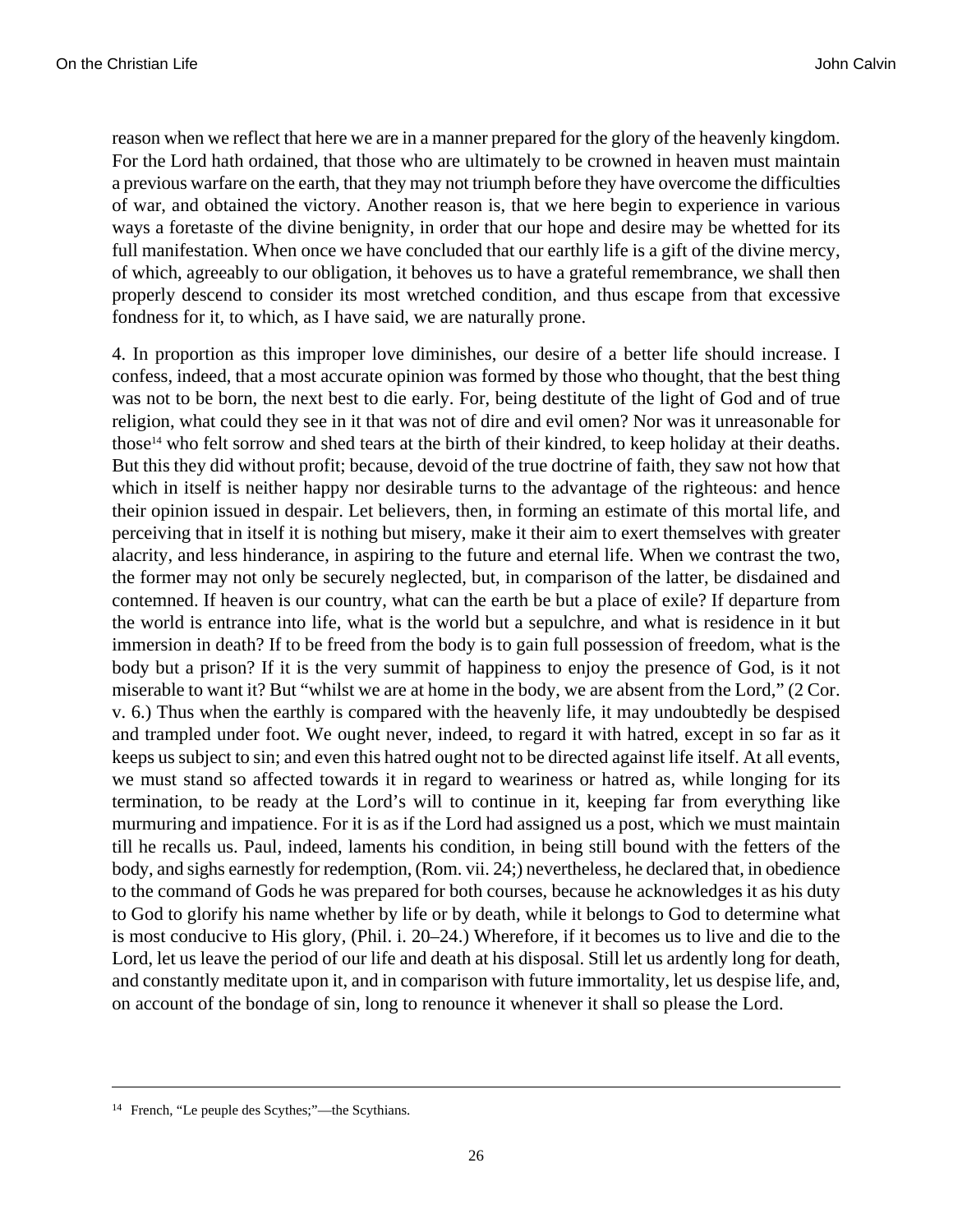5. But, most strange to say, many who boast of being Christians, instead of thus longing for death, are so afraid of it that they tremble at the very mention of it as a thing ominous and dreadful. We cannot wonder, indeed, that our natural feelings should be somewhat shocked at the mention of our dissolution. But it is altogether intolerable that the light of piety should not be so powerful in a Christian breast as with greater consolation to overcome and suppress that fear. For if we reflect that this our tabernacle, unstable, defective, corruptible, fading, pining, and putrid, is dissolved, in order that it may forthwith be renewed in sure, perfect, incorruptible, in fine, in heavenly glory, will not faith compel us eagerly to desire what nature dreads? If we reflect that by death we are recalled from exile to inhabit our native country, a heavenly country, shall this give us no comfort? But everything longs for permanent existence. I admit this, and therefore contend that we ought to look to future immortality, where we may obtain that fixed condition which nowhere appears on the earth. For Paul admirably enjoins believers to hasten cheerfully to death, not because they a would be unclothed, but clothed upon," [\(2 Cor. v. 2.](http://www.ccel.org/b/bible/asv/xml/asv.iiCor.5.xml#iiCor.5.2)) Shall the lower animals, and inanimate creatures themselves even wood and stone, as conscious of their present vanity, long for the final resurrection, that they may with the sons of God be delivered from vanity, [\(Rom. viii. 19;](http://www.ccel.org/b/bible/asv/xml/asv.Rom.8.xml#Rom.8.19)) and shall we, endued with the light of intellect, and more than intellect, enlightened by the Spirit of God, when our essence is in question, rise no higher than the corruption of this earth? But it is not my purpose, nor is this the place, to plead against this great perverseness. At the outset, I declared that I had no wish to engage in a diffuse discussion of common-places. My advice to those whose minds are thus timid is to read the short treatise of Cyprian De Mortalitate, unless it be more accordant with their deserts to send them to the philosophers, that by inspecting what they say on the contempt of death, they may begin to blush. This, however let us hold as fixed, that no man has made much progress in the school of Christ who does not look forward with joy to the day of death and final resurrection, ([2 Tim. iv. 18;](http://www.ccel.org/b/bible/asv/xml/asv.iiTim.4.xml#iiTim.4.18) [Tit. ii. 13:](http://www.ccel.org/b/bible/asv/xml/asv.Titus.2.xml#Titus.2.13)) for Paul distinguishes all believers by this mark; and the usual course of Scripture is to direct us thither whenever it would furnish us with an argument for substantial joy. "Look up," says our Lord, "and lift up your heads: for your redemption draweth nigh," ([Luke xxi. 28](http://www.ccel.org/b/bible/asv/xml/asv.Luke.21.xml#Luke.21.28).) Is it reasonable, I ask, that what he intended to have a powerful effect in stirring us up to alacrity and exultation should produce nothing but sadness and consternation? If it is so, why do we still glory in him as our Master? Therefore, let us come to a sounder mind, and how repugnant so ever the blind and stupid longing of the flesh may be, let us doubt not to desire the advent of the Lord not in wish only, but with earnest sighs, as the most propitious of all events. He will come as a Redeemer to deliver us from an immense abyss of evil and misery, and lead us to the blessed inheritance of his life and glory.

6. Thus, indeed, it is; the whole body of the faithful, so long as they live on the earth, must be like sheep for the slaughter, in order that they may be conformed to Christ their head, [\(Rom. viii. 36.](http://www.ccel.org/b/bible/asv/xml/asv.Rom.8.xml#Rom.8.36)) Most deplorable, therefore, would their situation be did they not, by raising their mind to heaven, become superior to all that is in the world, and rise above the present aspect of affairs, [\(1 Cor. xv.](http://www.ccel.org/b/bible/asv/xml/asv...xml#..) [l9](http://www.ccel.org/b/bible/asv/xml/asv...xml#..).) On the other hand, when once they have raised their head above all earthly objects, though they see the wicked flourishing in wealth and honour, and enjoying profound peace, indulging in luxury and splendour, and revelling in all kinds of delights, though they should moreover be wickedly assailed by them, suffer insult from their pride, be robbed by their avarice, or assailed by any other passion, they will have no difficulty in bearing up under these evils. They will turn their eye to that day, ([Isaiah xxv. 8;](http://www.ccel.org/b/bible/asv/xml/asv.Isa.25.xml#Isa.25.8) [Rev. vii. 17,](http://www.ccel.org/b/bible/asv/xml/asv.Rev.7.xml#Rev.7.17)) on which the Lord will receive his faithful servants, wipe away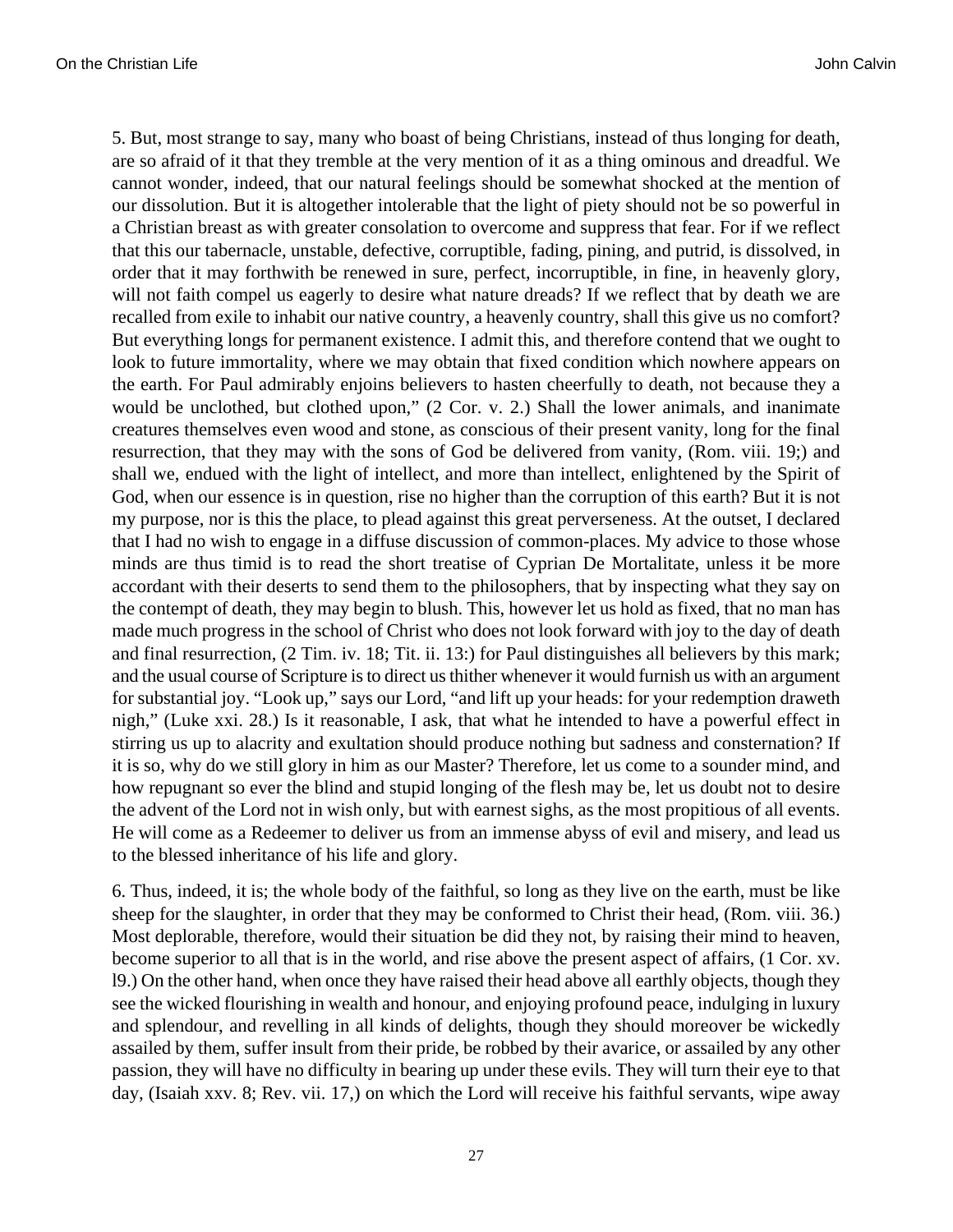all tears from their eyes, clothe them in a robe of glory and joy, feed them with the ineffable sweetness of his pleasures, exalt them to share with him in his greatness; in fine, admit them to a participation in his happiness. But the wicked who may have flourished on the earth, he will cast forth in extreme ignominy, will change their delights into torments, their laughter and joy into wailing and gnashing of teeth, their peace into the gnawing of conscience, and punish their luxury with unquenchable fire. He will also place their necks under the feet of the godly, whose patience they abused. For, as Paul declares, "it is a righteous thing with God to recompense tribulation to them that trouble you; and to you who are troubled rest with us, when the Lord Jesus shall be revealed from heaven," ([2 Thess. i. 6, 7.](http://www.ccel.org/b/bible/asv/xml/asv.iiThess.1.xml#iiThess.1.6 Bible:2Thess.1.7)) This, indeed, is our only consolation; deprived of it, we must either give way to despondency, or resort to our destruction to the vain solace of the world. The Psalmist confesses, "My feet were almost gone: my steps had well nigh slipt: for I was envious at the foolish when I saw the prosperity of the wicked," ([Psalm lxxiii. 3, 4](http://www.ccel.org/b/bible/asv/xml/asv.Ps.73.xml#Ps.73.3 Bible:Ps.73.4);) and he found no resting-place until he entered the sanctuary, and considered the latter end of the righteous and the wicked. To conclude in one word, the cross of Christ then only triumphs in the breasts of believers over the devil and the flesh, sin and sinners, when their eyes are directed to the power of his resurrection.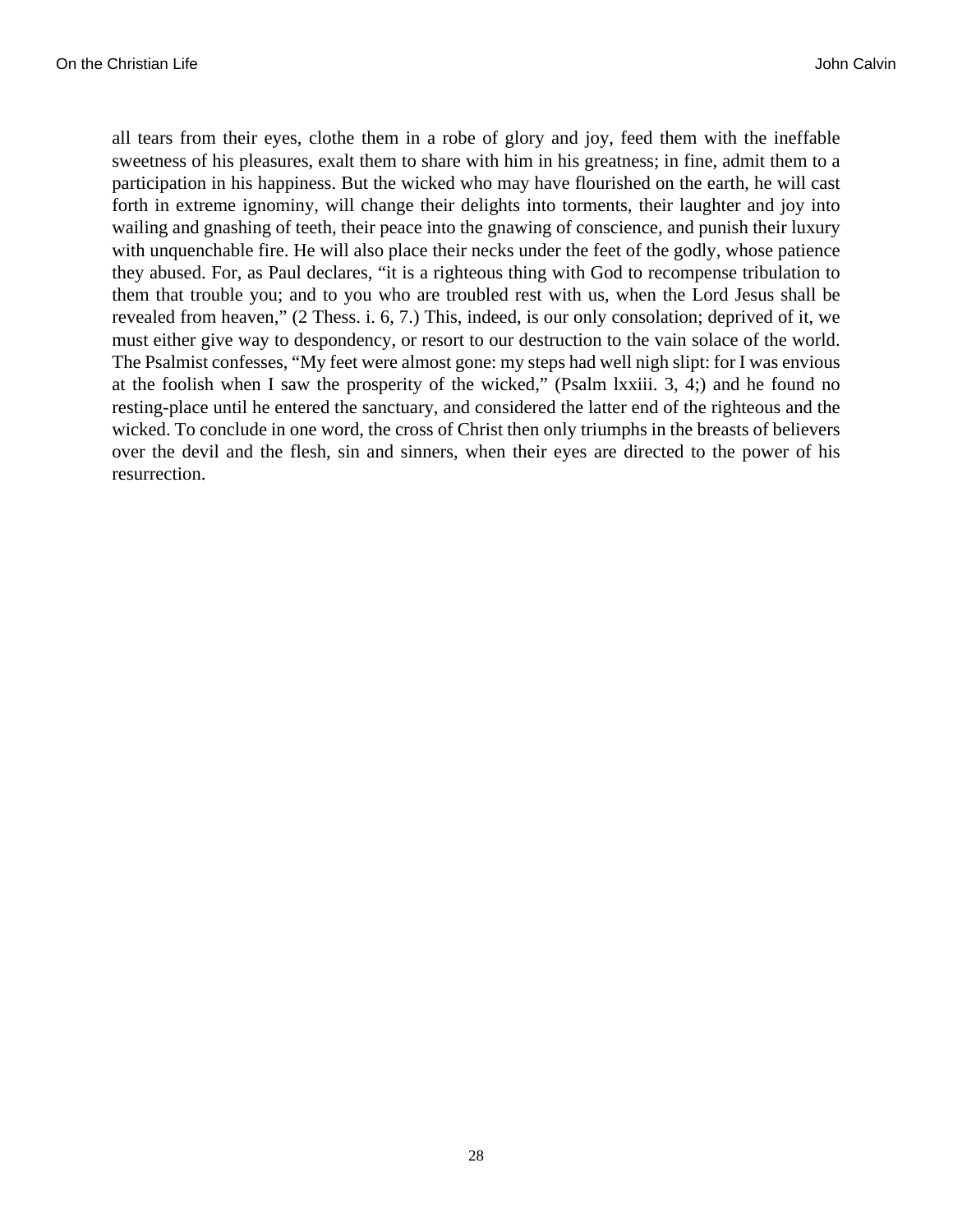# **CHAPTER V.**

#### **HOW TO USE THE PRESENT LIFE, AND THE COMFORTS OF IT.**

<span id="page-32-0"></span>*The divisions of this chapter are,—I. The necessity and usefulness of this doctrine. Extremes to be avoided, if we would rightly use the present life and its comforts, sec. 1, 2. II. One of these extremes, viz, the intemperance of the flesh, to be carefully avoided. Four methods of doing so described in order, sec. 3–6.*

1. BY such rudiments we are at the same time well instructed by Scripture in the proper use of earthly blessings, a subject which, in forming a scheme of life, is by no mean to be neglected. For if we are to live, we must use the necessary supports of life; nor can we even shun those things which seem more subservient to delight than to necessity. We must therefore observe a mean, that we may use them with a pure conscience, whether for necessity or for pleasure. This the Lord prescribes by his word, when he tells us that to his people the present life is a kind of pilgrimage by which they hasten to the heavenly kingdom. If we are only to pass through the earth, there can be no doubt that we are to use its blessings only in so far as they assist our progress, rather than retard it. Accordingly, Paul, not without cause, admonishes us to use this world without abusing it, and to buy possessions as if we were selling them, ([1 Cor. vii. 30, 31](http://www.ccel.org/b/bible/asv/xml/asv.iCor.7.xml#iCor.7.30 Bible:1Cor.7.31).) But as this is a slippery place, and there is great danger of falling on either side, let us fix our feet where we can stand safely. There have been some good and holy men who, when they saw intemperance and luxury perpetually carried to excess, if not strictly curbed, and were desirous to correct so pernicious an evil, imagined that there was no other method than to allow man to use corporeal goods only in so far as they were necessaries: a counsel pious indeed, but unnecessarily austere; for it does the very dangerous thing of binding consciences in closer fetters than those in which they are bound by the word of God. Moreover, necessity, according to them,<sup>15</sup> was abstinence from every thing which could be wanted, so that they held it scarcely lawful to make any addition to bread and water. Others were still more austere, as is related of Cratetes the Theban, who threw his riches into the sea, because he thought, that unless he destroyed them they would destroy him. Many also in the present day, while they seek a pretext for carnal intemperance in the use of external things, and at the same time would pave the way for licentiousness, assume for granted, what I by no means concede, that this liberty is not to be restrained by any modification, but that it is to be left to every man's conscience to use them as far as he thinks lawful. I indeed confess that here consciences neither can nor ought to be bound by fixed and definite laws; but that Scripture having laid down general rules for the legitimate uses we should keep within the limits which they prescribe.

2. Let this be our principle, that we err not in the use of the gifts of Providence when we refer them to the end for which their author made and destined them, since he created them for our good, and not for our destruction. No man will keep the true path better than he who shall have this end carefully in view. Now then, if we consider for what end he created food, we shall find that he

<sup>15</sup> See Chrysost. ad Heb. Hi. As to Cratetes the Theban, see Plutarch, Lib. de Vitand. aere alien. and Philostratus in Vita Apollonii.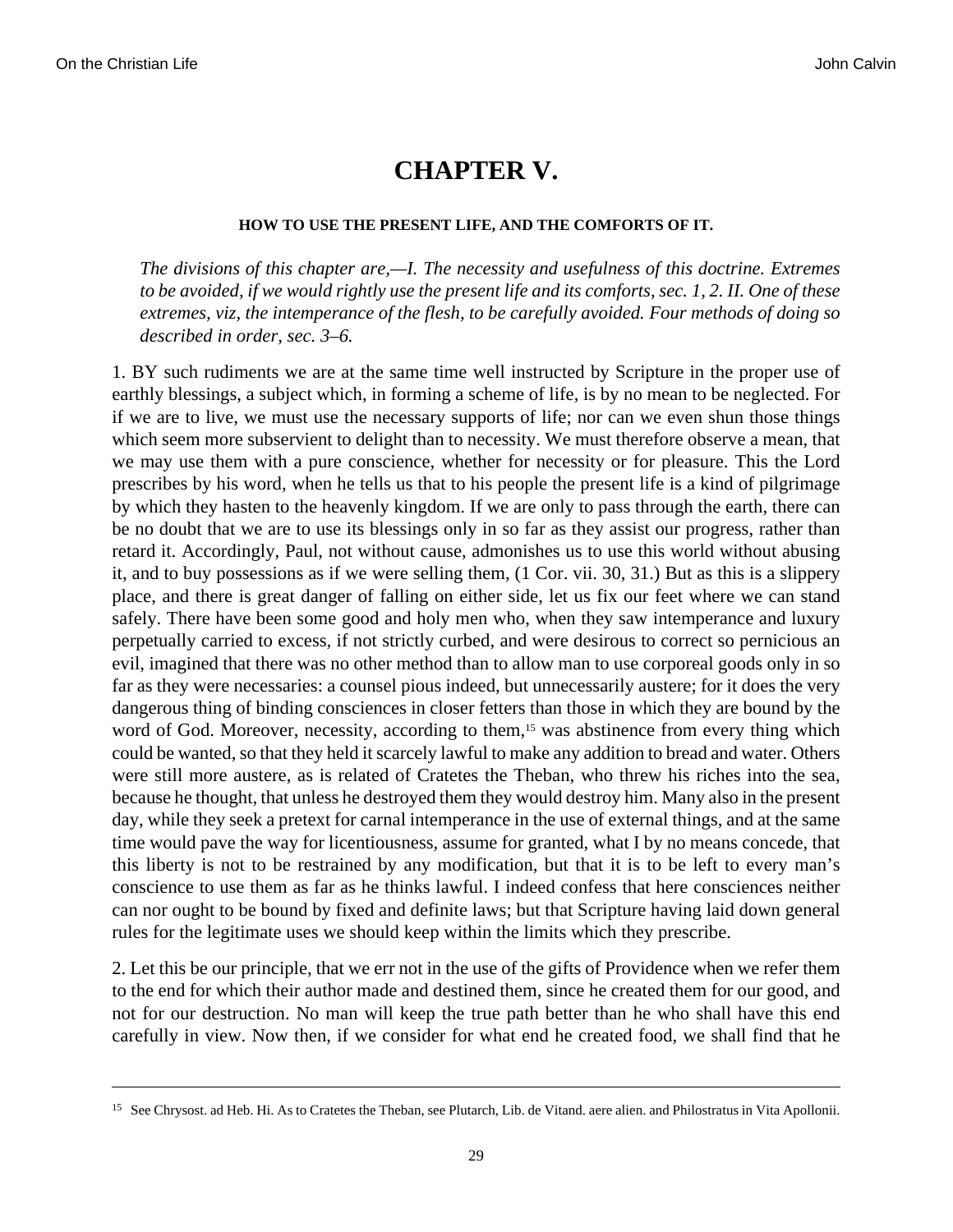consulted not only for our necessity, but also for our enjoyment and delight. Thus, in clothing, the end was, in addition to necessity, comeliness and honour; and in herbs, fruits, and trees, besides their various uses, gracefulness of appearance and sweetness of smell. Were it not so, the Prophet would not enumerate among the mercies of God "wine that maketh glad the heart of man, and oil to make his face to shine," [\(Ps. civ. 15](http://www.ccel.org/b/bible/asv/xml/asv.Ps.4.xml#Ps.4.15).) The Scriptures would not everywhere mention, in commendation of his benignity, that he had given such things to men. The natural qualities of things themselves demonstrate to what end, and how far, they may be lawfully enjoyed. Has the Lord adorned flowers with all the beauty which spontaneously presents itself to the eye, and the sweet odour which delights the sense of smell, and shall it be unlawful for us to enjoy that beauty and this odour? What? Has he not so distinguished colours as to make some more agreeable than others? Has he not given qualities to gold and silver, ivory and marble, thereby rendering them precious above other metals or stones? In short, has he not given many things a value without having any necessary use?

3. Have done, then, with that inhuman philosophy which, in allowing no use of the creatures but for necessity, not only maliciously deprives us of the lawful fruit of the divine beneficence, but cannot be realised without depriving man of all his senses, and reducing him to a block. But, on the other hand, let us with no less care guard against the lusts of the flesh, which, if not kept in order, break through all bounds, and are, as I have said, advocated by those who, under pretence of liberty, allow themselves every sort of license. First one restraint is imposed when we hold that the object of creating all things was to teach us to know their author, and feel grateful for his indulgence. Where is the gratitude if you so gorge or stupify yourself with feasting and wine as to be unfit for offices of piety, or the duties of your calling? Where the recognition of God, if the flesh, boiling forth in lust through excessive indulgences infects the mind with its impurity, so as to lose the discernment of' honour and rectitude? Where thankfulness to God for clothing, if on account of sumptuous raiment we both admire ourselves and disdain others? if, from a love of show and splendour, we pave the way for immodesty? Where our recognition of God, if the glare of these things captivates our minds? For many are so devoted to luxury in all their senses that their mind lies buried: many are so delighted with marble, gold, and pictures, that they become marble-hearted—are changed as it were into metal, and made like painted figures. The kitchen, with its savoury smells, so engrosses them that they have no spiritual savour. The same thing may be seen in other matters. Wherefore, it is plain that there is here great necessity for curbing licentious abuse, and conforming to the rule of Paul, "make not provision for the flesh to fulfil the lusts thereof," [\(Rom. xiii. 14.](http://www.ccel.org/b/bible/asv/xml/asv.Rom.13.xml#Rom.13.14)) Where too much liberty is given to them, they break forth without measure or restraint.

4. There is no surer or quicker way of accomplishing this than by despising the present life and aspiring to celestial immortality. For hence two rules arise: First, "it remaineth, that both they that have wives be as though they had none;#8221; "and they that use this world, as not abusing it," [\(1](http://www.ccel.org/b/bible/asv/xml/asv.iCor.7.xml#iCor.7.29 Bible:1Cor.7.31)) [Cor. vii. 29, 31.](http://www.ccel.org/b/bible/asv/xml/asv.iCor.7.xml#iCor.7.29 Bible:1Cor.7.31)) Secondly, we must learn to be no less placid and patient in enduring penury, than moderate in enjoying abundance. He who makes it his rule to use this world as if he used it not, not only cuts off all gluttony in regard to meat and drink, and all effeminacy, ambition, pride, excessive shows and austerity, in regard to his table, his house, and his clothes, but removes every care and affection which might withdraw or hinder him from aspiring to the heavenly life, and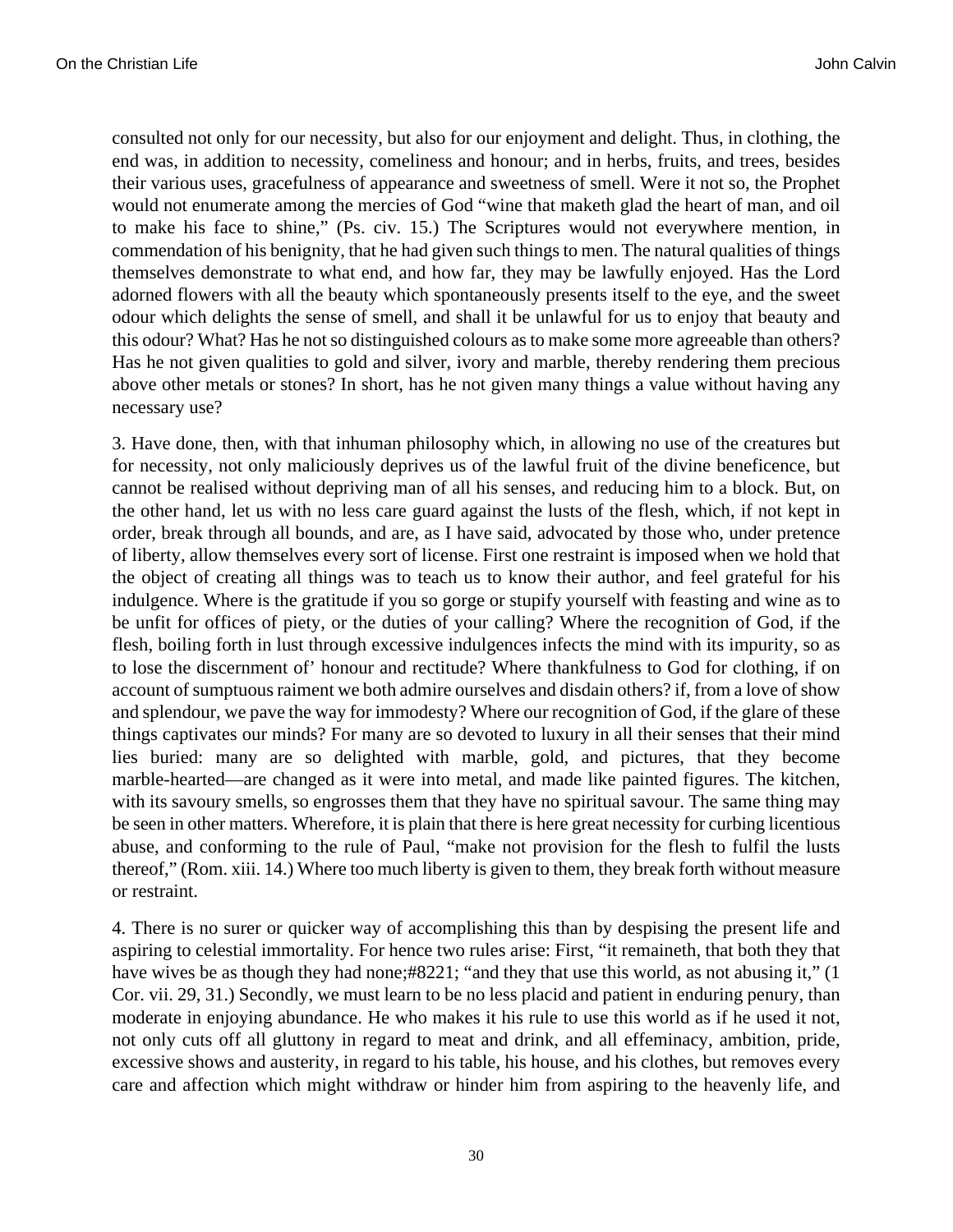cultivating the interest of his soul.16 It was well said by Cato: Luxury causes great care, and produces great carelessness as to virtue; and it is an old proverb,—Those who are much occupied with the care of the body, usually give little care to the soul. Therefore while the liberty of the Christian in external matters is not to be tied down to a strict rule, it is, however, subject to this law—he must indulge as little as possible; on the other hand, it must be his constant aims not only to curb luxury, but to cut off all show of superfluous abundance, and carefully beware of converting a help into an hinderance.

5. Another rule is, that those in narrow and slender circumstances should learn to bear their wants patiently, that they may not become immoderately desirous of things, the moderate use of which implies no small progress in the school of Christ. For in addition to the many other vices which accompany a longing for earthly good, he who is impatient under poverty almost always betrays the contrary disease in abundance. By this I mean, that he who is ashamed of a sordid garment will be vain-glorious of a splendid one; he who not contented with a slender, feels annoyed at the want of a more luxurious supper, will intemperately abuse his luxury if he obtains it; he who has a difficulty, and is dissatisfied in submitting to a private and humble condition, will be unable to refrain from pride if he attain to honour. Let it be the aim of all who have any unfeigned desire for piety to learn, after the example of the Apostle, "both to be full and to be hungry, both to abound and to suffer need," ([Philip. iv. 12](http://www.ccel.org/b/bible/asv/xml/asv.Phil.4.xml#Phil.4.12).) Scripture, moreover, has a third rule for modifying the use of earthly blessings. We have already adverted to it when considering the offices of charity. For it declares that they have all been given us by the kindness of God, and appointed for our use under the condition of being regarded as trusts, of which we must one day give account. We must, therefore, administer them as if we constantly heard the words sounding in our ears, "Give an account of your stewardship." At the same time, let us remember by whom the account is to be taken, viz., by him who, while he so highly commends abstinence, sobriety, frugality, and moderation, abominates luxury, pride, ostentation, and vanity; who approves of no administration but that which is combined with charity, who with his own lips has already condemned all those pleasures which withdraw the heart from chastity and purity, or darken the intellect.

6. The last thing to be observed is, that the Lord enjoins every one of us, in all the actions of life, to have respect to our own calling. He knows the boiling restlessness of the human mind, the fickleness with which it is borne hither and thither, its eagerness to hold opposites at one time in its grasp, its ambition. Therefore, lest all things should be thrown into confusion by our folly and rashness, he has assigned distinct duties to each in the different modes of life. And that no one may presume to overstep his proper limits, he has distinguished the different modes of life by the name of callings. Every man's mode of life, therefore, is a kind of station assigned him by the Lord, that he may not be always driven about at random. So necessary is this distinction, that all our actions are thereby estimated in his sight, and often in a very different way from that in which human reason or philosophy would estimate them. There is no more illustrious deed even among philosophers than to free one's country from tyranny, and yet the private individual who stabs the tyrant is openly condemned by the voice of the heavenly Judge. But I am unwilling to dwell on particular examples; it is enough to know that in every thing the call of the Lord is the foundation and beginning of right

<span id="page-34-0"></span><sup>16</sup> French, "Parer notre ame de ses vrais ornemens;"—deck our soul with its true ornaments.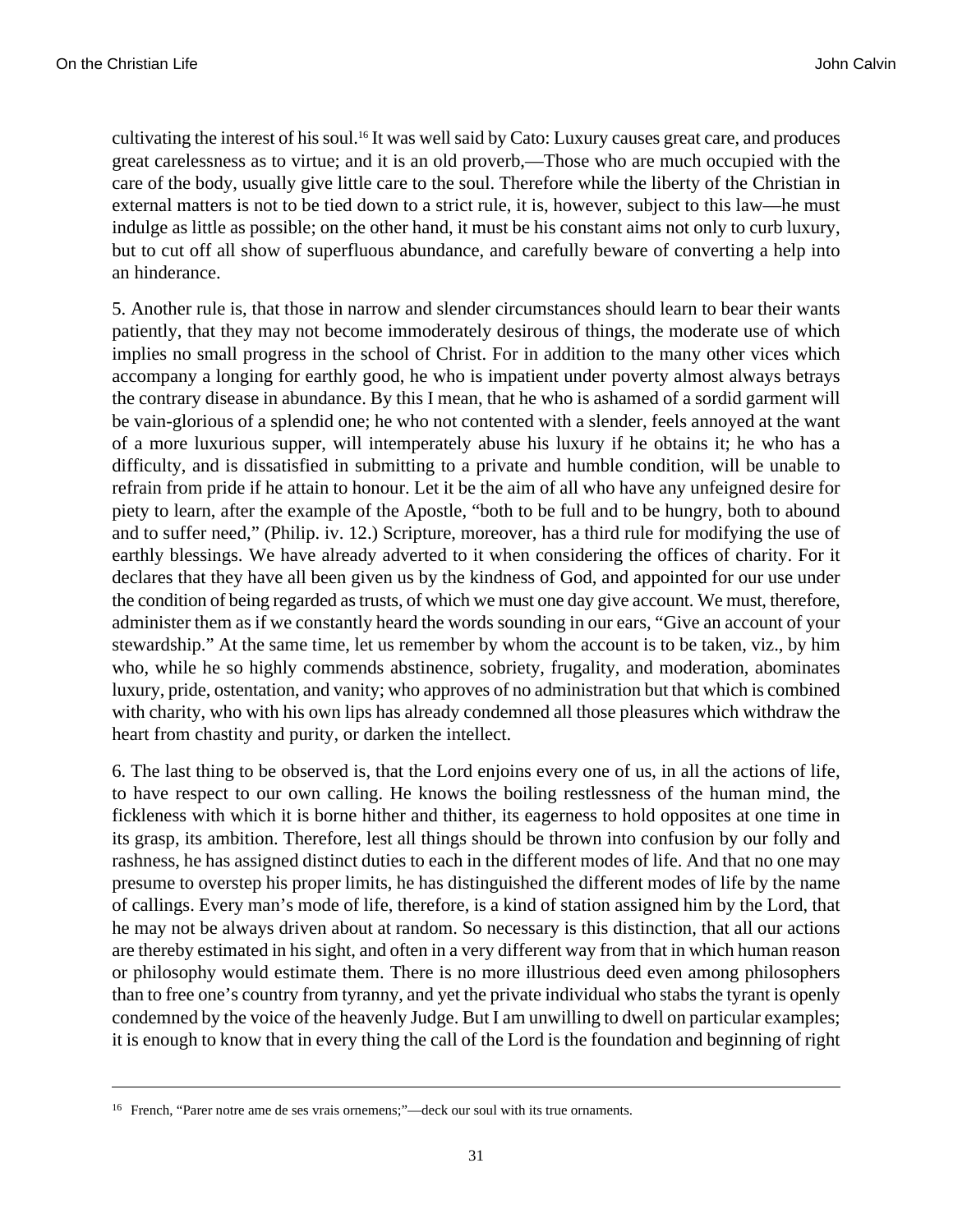action. He who does not act with reference to it will never, in the discharge of duty, keep the right path. He will sometimes be able, perhaps, to give the semblance of something laudable, but whatever it may be in the sight of man, it will be rejected before the throne of God; and besides, there will be no harmony in the different parts of his life. Hence, he only who directs his life to this end will have it properly framed; because free from the impulse of rashness, he will not attempt more than his calling justifies, knowing that it is unlawful to overleap the prescribed bounds. He who is obscure will not decline to cultivate a private life, that he may not desert the post at which God has placed him. Again, in all our cares, toils, annoyances, and other burdens, it will be no small alleviation to know that all these are under the superintendence of God. The magistrate will more willingly perform his office, and the father of a family confine himself to his proper sphere. Every one in his particular mode of life will, without repining, suffer its inconveniences, cares, uneasiness, and anxiety, persuaded that God has laid on the burden. This, too, will afford admirable consolation, that in following your proper calling, no work will be so mean and sordid as not to have a splendour and value in the eye of God.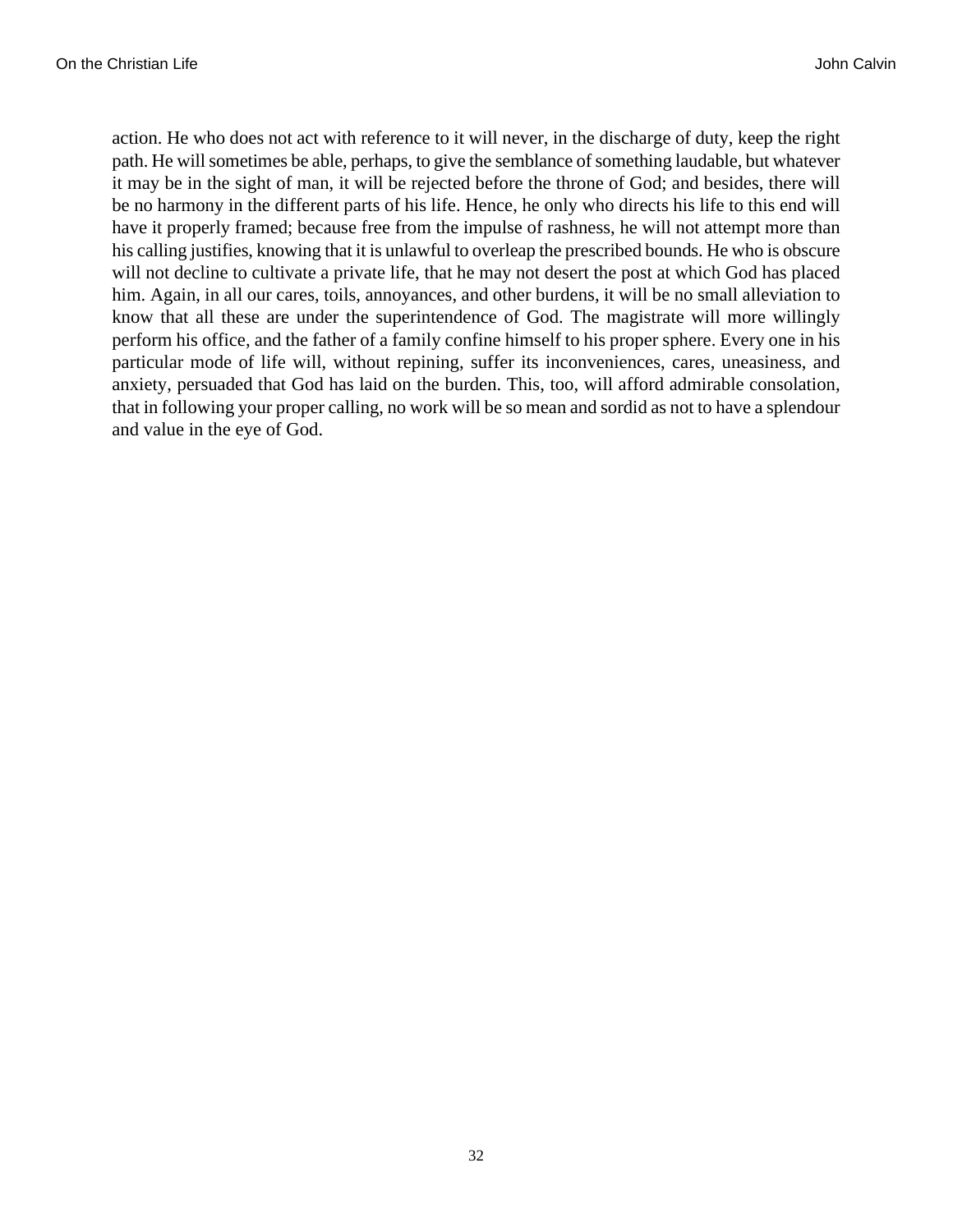## **Indexes**

### **Index of Scripture References**

<span id="page-36-1"></span><span id="page-36-0"></span>**Genesis** [21:1](http://www.ccel.org/c/calvin/chr_life/?scrBook=Gen&scrCh=21&scrV=1#v-p5.1) [21:12](http://www.ccel.org/c/calvin/chr_life/?scrBook=Gen&scrCh=21&scrV=12#v-p5.1) **Exodus** [22:29](http://www.ccel.org/c/calvin/chr_life/?scrBook=Exod&scrCh=22&scrV=29#iv-p6.3)  [23:19](http://www.ccel.org/c/calvin/chr_life/?scrBook=Exod&scrCh=23&scrV=19#iv-p6.4) **Leviticus** [19:1](http://www.ccel.org/c/calvin/chr_life/?scrBook=Lev&scrCh=19&scrV=1#iii-p3.3) **Deuteronomy** [32:15](http://www.ccel.org/c/calvin/chr_life/?scrBook=Deut&scrCh=32&scrV=15#v-p6.1) **Psalms** [4:15](http://www.ccel.org/c/calvin/chr_life/?scrBook=Ps&scrCh=4&scrV=15#vii-p3.1) [15:1](http://www.ccel.org/c/calvin/chr_life/?scrBook=Ps&scrCh=15&scrV=1#iii-p3.5)  [15:2](http://www.ccel.org/c/calvin/chr_life/?scrBook=Ps&scrCh=15&scrV=2#iii-p3.5) [16:2](http://www.ccel.org/c/calvin/chr_life/?scrBook=Ps&scrCh=16&scrV=2#iv-p6.5)  [16:3](http://www.ccel.org/c/calvin/chr_life/?scrBook=Ps&scrCh=16&scrV=3#iv-p6.5)  [24:3](http://www.ccel.org/c/calvin/chr_life/?scrBook=Ps&scrCh=24&scrV=3#iii-p3.6) [24:4](http://www.ccel.org/c/calvin/chr_life/?scrBook=Ps&scrCh=24&scrV=4#iii-p3.6) [30:6](http://www.ccel.org/c/calvin/chr_life/?scrBook=Ps&scrCh=30&scrV=6#v-p3.1)  [30:7](http://www.ccel.org/c/calvin/chr_life/?scrBook=Ps&scrCh=30&scrV=7#v-p3.1) [73:3](http://www.ccel.org/c/calvin/chr_life/?scrBook=Ps&scrCh=73&scrV=3#vi-p7.6)  [73:4](http://www.ccel.org/c/calvin/chr_life/?scrBook=Ps&scrCh=73&scrV=4#vi-p7.6)  [79:13](http://www.ccel.org/c/calvin/chr_life/?scrBook=Ps&scrCh=79&scrV=13#iv-p11.3) [131:1](http://www.ccel.org/c/calvin/chr_life/?scrBook=Ps&scrCh=131&scrV=1#iv-p10.1) [131:2](http://www.ccel.org/c/calvin/chr_life/?scrBook=Ps&scrCh=131&scrV=2#iv-p10.1) **Proverbs** [3:11](http://www.ccel.org/c/calvin/chr_life/?scrBook=Prov&scrCh=3&scrV=11#v-p7.2)  [3:12](http://www.ccel.org/c/calvin/chr_life/?scrBook=Prov&scrCh=3&scrV=12#v-p7.2) **Isaiah** [25:8](http://www.ccel.org/c/calvin/chr_life/?scrBook=Isa&scrCh=25&scrV=8#vi-p7.3)  [58:7](http://www.ccel.org/c/calvin/chr_life/?scrBook=Isa&scrCh=58&scrV=7#iv-p7.3) **Malachi** [1:6](http://www.ccel.org/c/calvin/chr_life/?scrBook=Mal&scrCh=1&scrV=6#iii-p4.3) **Matthew** [5:4](http://www.ccel.org/c/calvin/chr_life/?scrBook=Matt&scrCh=5&scrV=4#v-p10.3) [5:10](http://www.ccel.org/c/calvin/chr_life/?scrBook=Matt&scrCh=5&scrV=10#v-p8.1)  [5:44](http://www.ccel.org/c/calvin/chr_life/?scrBook=Matt&scrCh=5&scrV=44#iv-p7.7)  [6:2](http://www.ccel.org/c/calvin/chr_life/?scrBook=Matt&scrCh=6&scrV=2#iv-p3.2) [6:14](http://www.ccel.org/c/calvin/chr_life/?scrBook=Matt&scrCh=6&scrV=14#iv-p7.8) [16:24](http://www.ccel.org/c/calvin/chr_life/?scrBook=Matt&scrCh=16&scrV=24#iv-p3.1)  [16:24](http://www.ccel.org/c/calvin/chr_life/?scrBook=Matt&scrCh=16&scrV=24#v-p2.1) [18:35](http://www.ccel.org/c/calvin/chr_life/?scrBook=Matt&scrCh=18&scrV=35#iv-p7.9)  [21:31](http://www.ccel.org/c/calvin/chr_life/?scrBook=Matt&scrCh=21&scrV=31#iv-p3.3)  [26:38](http://www.ccel.org/c/calvin/chr_life/?scrBook=Matt&scrCh=26&scrV=38#v-p10.5) **Luke** [17:3](http://www.ccel.org/c/calvin/chr_life/?scrBook=Luke&scrCh=17&scrV=3#iv-p7.10) [21:28](http://www.ccel.org/c/calvin/chr_life/?scrBook=Luke&scrCh=21&scrV=28#vi-p6.5)  [22:44](http://www.ccel.org/c/calvin/chr_life/?scrBook=Luke&scrCh=22&scrV=44#v-p10.4) **John** [15:3](http://www.ccel.org/c/calvin/chr_life/?scrBook=John&scrCh=15&scrV=3#iii-p4.11) [16:20](http://www.ccel.org/c/calvin/chr_life/?scrBook=John&scrCh=16&scrV=20#v-p10.2)  [21:18](http://www.ccel.org/c/calvin/chr_life/?scrBook=John&scrCh=21&scrV=18#v-p11.1) **Acts** [5:41](http://www.ccel.org/c/calvin/chr_life/?scrBook=Acts&scrCh=5&scrV=41#v-p8.2) [14:22](http://www.ccel.org/c/calvin/chr_life/?scrBook=Acts&scrCh=14&scrV=22#v-p2.3) **Romans** [5:4](http://www.ccel.org/c/calvin/chr_life/?scrBook=Rom&scrCh=5&scrV=4#iii-p4.1)  [6:1-4](http://www.ccel.org/c/calvin/chr_life/?scrBook=Rom&scrCh=6&scrV=1#iii-p4.7) [7:24](http://www.ccel.org/c/calvin/chr_life/?scrBook=Rom&scrCh=7&scrV=24#vi-p5.4)  [8:19](http://www.ccel.org/c/calvin/chr_life/?scrBook=Rom&scrCh=8&scrV=19#vi-p6.2)  [8:29](http://www.ccel.org/c/calvin/chr_life/?scrBook=Rom&scrCh=8&scrV=29#v-p2.4) [8:36](http://www.ccel.org/c/calvin/chr_life/?scrBook=Rom&scrCh=8&scrV=36#vi-p7.1)  [12:1](http://www.ccel.org/c/calvin/chr_life/?scrBook=Rom&scrCh=12&scrV=1#iv-p2.1) [12:2](http://www.ccel.org/c/calvin/chr_life/?scrBook=Rom&scrCh=12&scrV=2#iv-p2.3) [12:10](http://www.ccel.org/c/calvin/chr_life/?scrBook=Rom&scrCh=12&scrV=10#iv-p5.1)  [13:14](http://www.ccel.org/c/calvin/chr_life/?scrBook=Rom&scrCh=13&scrV=14#vii-p4.1) [14:8](http://www.ccel.org/c/calvin/chr_life/?scrBook=Rom&scrCh=14&scrV=8#iv-p2.2) **1 Corinthians** [3:16](http://www.ccel.org/c/calvin/chr_life/?scrBook=1Cor&scrCh=3&scrV=16#iii-p4.14)  [4:7](http://www.ccel.org/c/calvin/chr_life/?scrBook=1Cor&scrCh=4&scrV=7#iv-p5.3)  [6:11](http://www.ccel.org/c/calvin/chr_life/?scrBook=1Cor&scrCh=6&scrV=11#iii-p4.8) [6:15](http://www.ccel.org/c/calvin/chr_life/?scrBook=1Cor&scrCh=6&scrV=15#iii-p4.10)  [6:17](http://www.ccel.org/c/calvin/chr_life/?scrBook=1Cor&scrCh=6&scrV=17#iii-p4.15)  [7:29](http://www.ccel.org/c/calvin/chr_life/?scrBook=1Cor&scrCh=7&scrV=29#vii-p5.1) [7:30](http://www.ccel.org/c/calvin/chr_life/?scrBook=1Cor&scrCh=7&scrV=30#vii-p2.1)  [7:31](http://www.ccel.org/c/calvin/chr_life/?scrBook=1Cor&scrCh=7&scrV=31#vii-p2.1) [7:31](http://www.ccel.org/c/calvin/chr_life/?scrBook=1Cor&scrCh=7&scrV=31#vii-p5.1) [11:32](http://www.ccel.org/c/calvin/chr_life/?scrBook=1Cor&scrCh=11&scrV=32#v-p7.1)  [12:12](http://www.ccel.org/c/calvin/chr_life/?scrBook=1Cor&scrCh=12&scrV=12#iv-p6.2) [13:4](http://www.ccel.org/c/calvin/chr_life/?scrBook=1Cor&scrCh=13&scrV=4#iv-p6.1) [13:4](http://www.ccel.org/c/calvin/chr_life/?scrBook=1Cor&scrCh=13&scrV=4#iv-p7.1) **2 Corinthians** [4:8](http://www.ccel.org/c/calvin/chr_life/?scrBook=2Cor&scrCh=4&scrV=8#v-p10.1)  [4:9](http://www.ccel.org/c/calvin/chr_life/?scrBook=2Cor&scrCh=4&scrV=9#v-p10.1)  [5:2](http://www.ccel.org/c/calvin/chr_life/?scrBook=2Cor&scrCh=5&scrV=2#vi-p6.1) [5:6](http://www.ccel.org/c/calvin/chr_life/?scrBook=2Cor&scrCh=5&scrV=6#vi-p5.3)  [6:8](http://www.ccel.org/c/calvin/chr_life/?scrBook=2Cor&scrCh=6&scrV=8#v-p9.3) [6:16](http://www.ccel.org/c/calvin/chr_life/?scrBook=2Cor&scrCh=6&scrV=16#iii-p4.16) [9:12](http://www.ccel.org/c/calvin/chr_life/?scrBook=2Cor&scrCh=9&scrV=12#iv-p6.8) **Galatians** [2:20](http://www.ccel.org/c/calvin/chr_life/?scrBook=Gal&scrCh=2&scrV=20#iv-p2.5)  [6:10](http://www.ccel.org/c/calvin/chr_life/?scrBook=Gal&scrCh=6&scrV=10#iv-p7.2) **Ephesians** [4:22](http://www.ccel.org/c/calvin/chr_life/?scrBook=Eph&scrCh=4&scrV=22#iii-p5.1)  [4:23](http://www.ccel.org/c/calvin/chr_life/?scrBook=Eph&scrCh=4&scrV=23#iv-p2.4) [5:1](http://www.ccel.org/c/calvin/chr_life/?scrBook=Eph&scrCh=5&scrV=1#iii-p4.4) [5:2](http://www.ccel.org/c/calvin/chr_life/?scrBook=Eph&scrCh=5&scrV=2#iii-p4.12)  [5:3](http://www.ccel.org/c/calvin/chr_life/?scrBook=Eph&scrCh=5&scrV=3#iii-p4.12) [5:26](http://www.ccel.org/c/calvin/chr_life/?scrBook=Eph&scrCh=5&scrV=26#iii-p4.6) **Philippians** [1:20-24](http://www.ccel.org/c/calvin/chr_life/?scrBook=Phil&scrCh=1&scrV=20#vi-p5.5) [2:3](http://www.ccel.org/c/calvin/chr_life/?scrBook=Phil&scrCh=2&scrV=3#iv-p5.2)  [4:12](http://www.ccel.org/c/calvin/chr_life/?scrBook=Phil&scrCh=4&scrV=12#vii-p6.1) **Colossians**